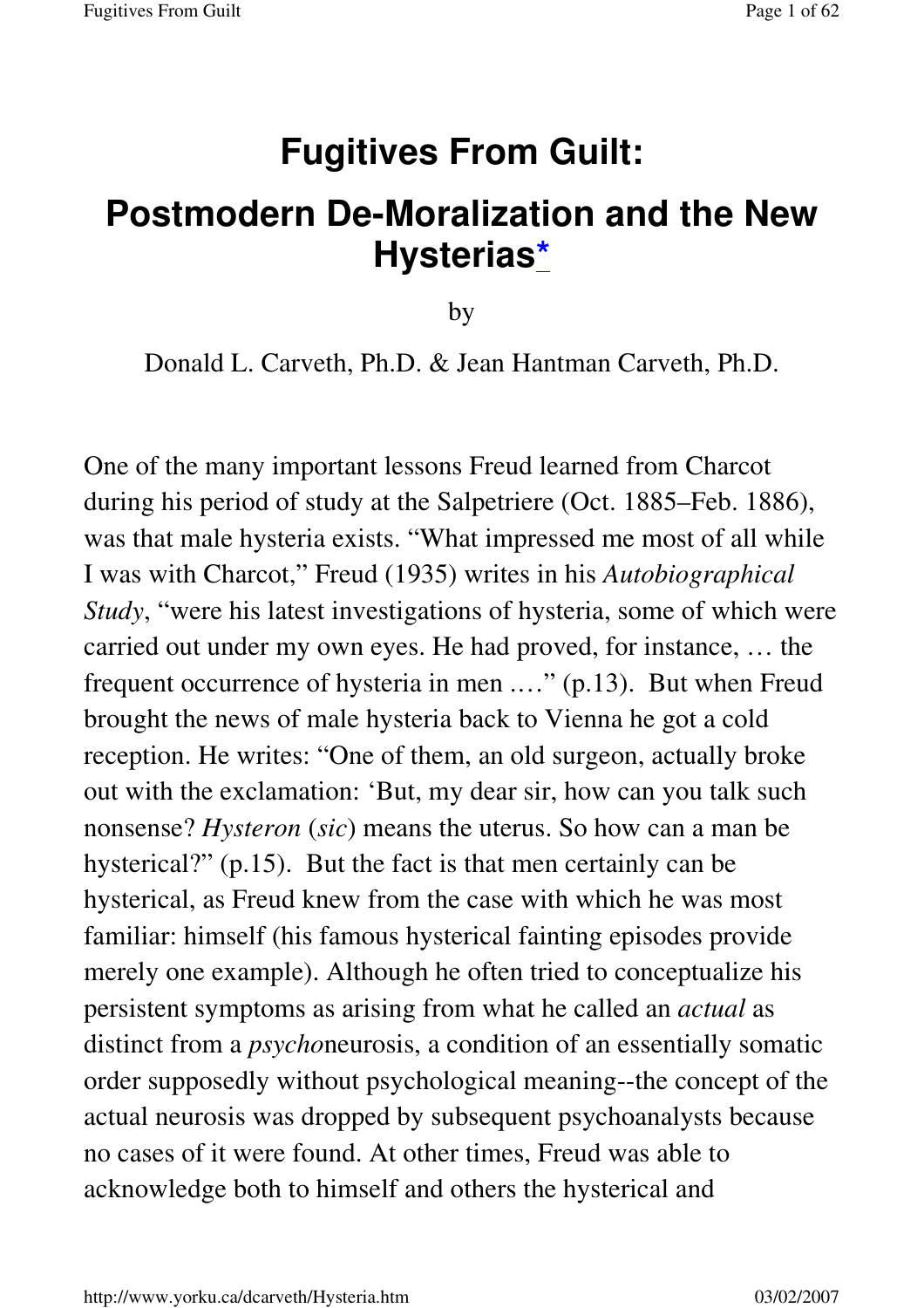psychoneurotic nature of certain of his symptoms.

But the resistance to recognition of male hysteria persisted. The concept received little attention in Freud's own later work, or in that of his colleagues and, as Elaine Showalter has pointed out, despite its early recognition of the fact of male hysteria, psychoanalysis came essentially to collude with the wider cultural feminization of hysteria in which a man might be said to be hysterical if he was homosexual, but otherwise his hysteria would be redefined as "shell shock," "battle neurosis," "post-traumatic stress disorder," or some other more "manly" condition. In speaking of hysteria, we reject such feminization and seek to reinforce Freud's and Charcot's original discovery. While its feminization is a significant aspect of our culture of interest to sociologists and feminist theorists, hysteria itself is not a gender-specific disorder. We see rampant evidence of male hysteria in our practices. It is because we ourselves, like most people we know, have suffered and at times still do suffer from hysterical symptoms, that we choose to speak of "we" rather than "them" when we refer to hysterics (and sufferers from psychosomatic conditions as well).

What then is hysteria? Without ignoring anxiety hysteria (phobia, panic attacks, etc.), we are concerned primarily with conversion hysteria, a condition in which we present symptoms that mimic those of organically-based medical illnesses, but that have no organic basis. The classic example of this is the so-called "glove anesthesia" in which the paralysis of the hand does not follow known nerve pathways but corresponds instead to our mental concept of the hand (as distinct from the wrist or the rest of the arm). Hysterics are not malingerers: we do not consciously fake organic illness, we unconsciously mimic it. Hysteria is not to be confused with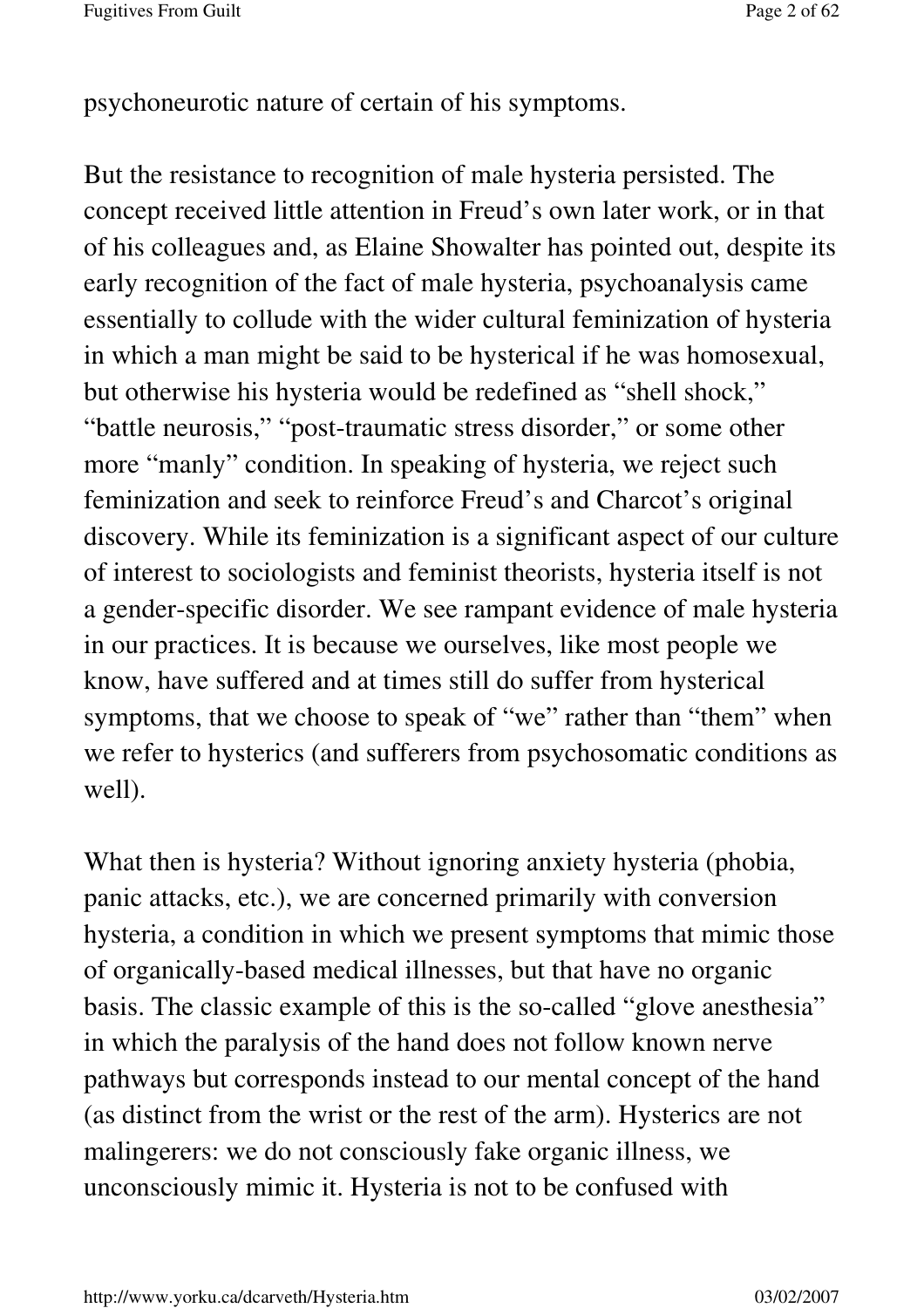psychosomatic disease in which we suffer from a genuine medical illness or dysfunction, but one believed to be caused to a significant extent by psycho-emotional factors. Psychosomatic illness is not "only in one's head"; it is clearly in one's body as evidenced, for example, in the bleeding ulcers thought, in some cases by some analysts, to arise from chronic, internalized anger and rage. But whatever their causes, the ulcers themselves are real, not mimicked. By contrast, hysterical symptoms, although psychologically real and painful enough, have no organic basis: they are products of mimesis. Because their symptoms are not consciously faked, but unconsciously mimicked, hysterics are not malingerers, but neurotic sufferers.

The symptoms of both conversion hysteria and psychosomatic disease are painful and tormenting to patients suffering from them (and, of course, there are cases reflecting a mixture of the two, as in the case of Mr. B., described below). Why, the psychoanalyst must ask, do we bring such suffering and torment upon ourselves? The answer, we believe, is that we (both hysterics and psychosomatics) have an unconscious need for punishment. But why do we unconsciously seek punishment? We do so because our unconscious superego (not our conscious conscience) judges us guilty of some real or imagined crime. The punishment we seek may take one of two forms: either the conscious suffering entailed in having to bear guilt; or the unconsciously self-inflicted suffering entailed in hysterical, psychosomatic and other neurotic symptoms. Those of us who consider the admission of sin and wrongdoing an intolerable insult to our narcissism and find conscious guilt unbearable, are forced to resort to symptom-formation. The suffering entailed in our symptoms gratifies the superego need for punishment and, at the same time, evades unbearable conscious guilt. However, the price of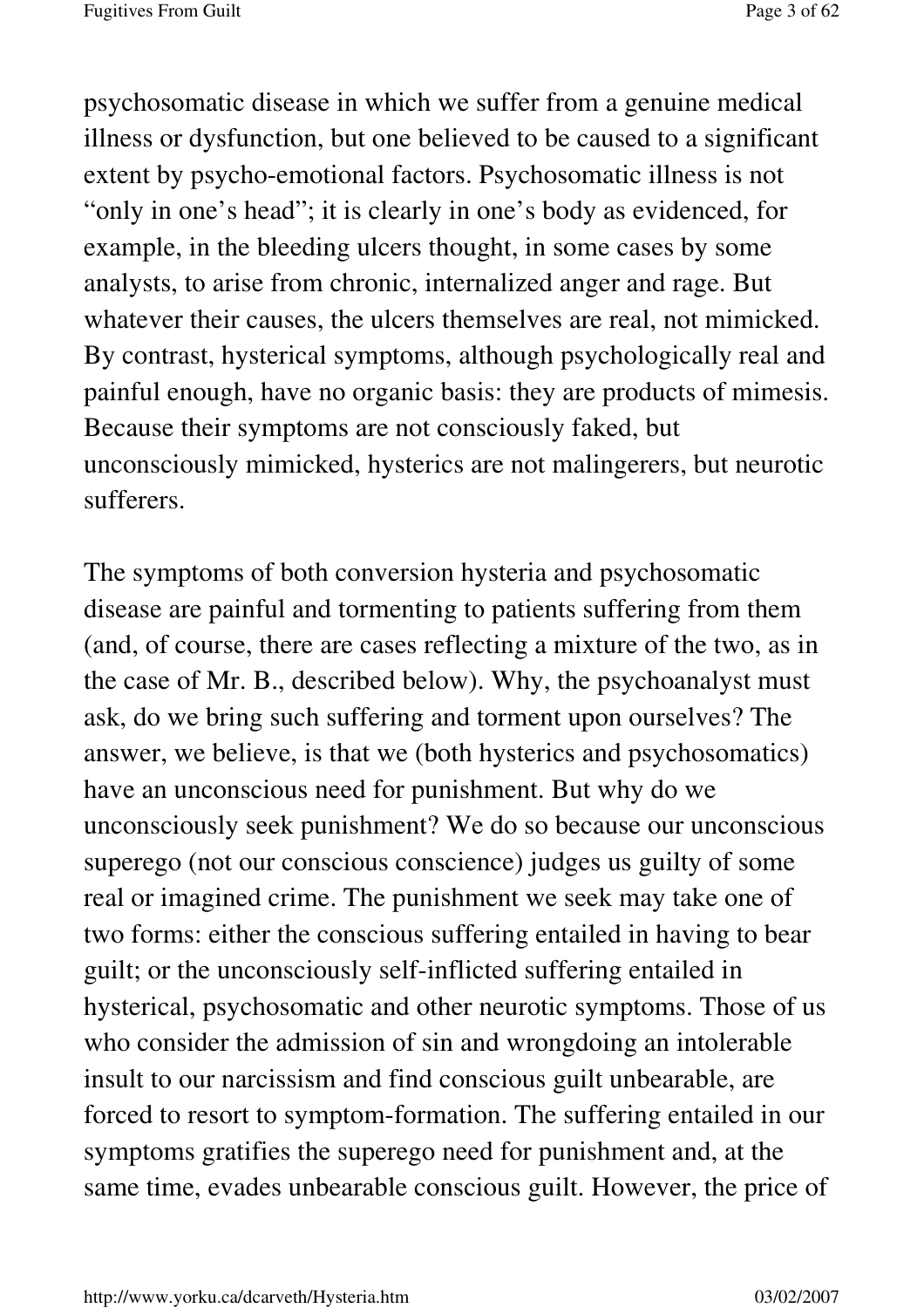this refusal to render superego judgment conscious is loss of the opportunity to subject it to rational assessment leading either to conscious acceptance and the bearing of conscious guilt, or to conscious rejection and superego modification.

It is precisely to avoid the question (why do we bring such suffering upon ourselves?), and the answer to which it leads (an unconscious need for punishment), and the further question to which this answer gives rise (what is our real or imagined crime?), that we resist so vociferously the very premise that grounds this unwanted series of questions and answers: the idea that we do in fact bring such suffering upon ourselves. If we are to evade the issue of "crime and punishment," we must evade the fundamental idea that we are the agents, rather than victims, of our hysterical and psychosomatic misery. To represent ourselves essentially as passive victims of these afflictions rather than as agents inflicting them upon ourselves for understandable reasons is to "de-moralize" our understanding of such conditions and ourselves. But however much we seek such demoralization, both as suffering individuals and as a cultural community increasingly committed to a de-moralizing postmodern discourse, the fact remains that, like it or not, there is a moralist alive and well in each of us, and an often harsh and sadistic one at that: our unconscious superego. De-moralize as much as we like consciously; deny agency, responsibility and guilt as much as we will. All that applies only to consciousness. Unless it is analyzed, confronted, rendered conscious and modified, the unconscious superego will continue to accuse and to demand its pound of flesh. The demoralizing cultural and personal discourses that repress or otherwise evade agency, responsibility and guilt, end up producing the demoralizing conditions (depression, masochism, hysteria, paranoia, psychosomatic disease) that result from the activity of the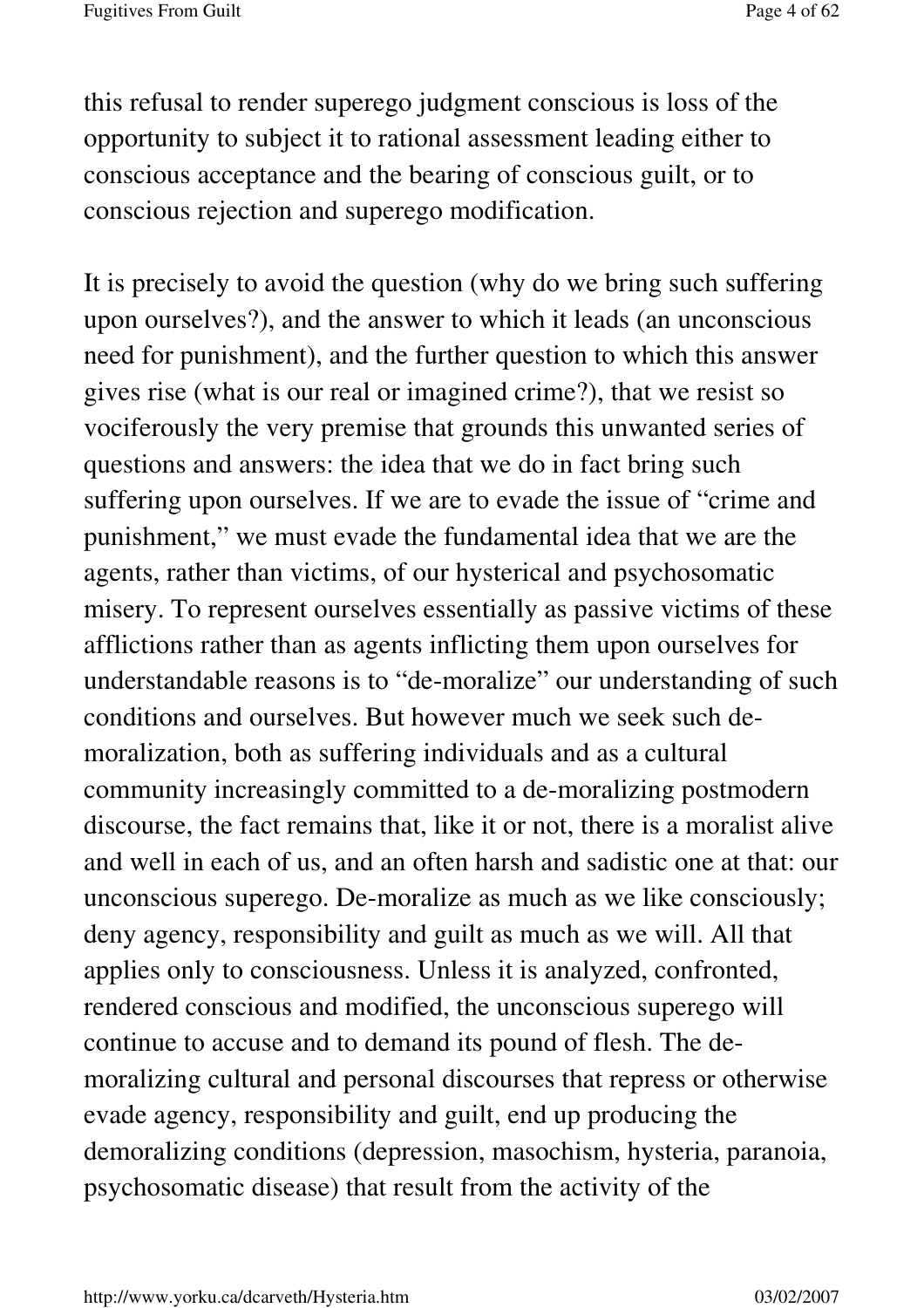unconscious superego that these discourses deny: de-moralizing leads to demoralization.

In our experience, most of us, to one degree or another, are fugitives from guilt—whether our guilt evasion takes an hysterical, a psychosomatic, or some other psychopathological form. We cling to the de-moralizing discourses that we fabricate for ourselves, sometimes with the help of de-moralizing therapists, and the demoralizing discourses offered by our postmodern culture, in a desperate attempt to believe we are victims of mysterious afflictions rather than moral agents afflicting ourselves with suffering for our real or imagined crimes. And we do this because we refuse the burden of moral agency: the need either to consciously bear guilt or consciously confront and modify the accusing superego. It matters little whether our hysteria takes the old-fashioned form of the paralyses, tics and fainting episodes, etc., that characterized the hysterias of the late nineteenth and early twentieth centuries, or such more contemporary forms as so-called "environmental illness," "multiple chemical sensitivity," "chronic fatigue syndrome," "fibromyalgia syndrome," etc. (readers of the *New Yorker* will be kept up to date regarding the newest hystero-paranoid manifestations), the dynamics remain essentially the same. However much what Edward Shorter calls "the legitimate symptom pool" may vary from time to time and place to place—for example, a legitimate symptom in one cultural situation is the Koro complaint that someone has stolen or reduced the size of one's penis—the underlying dynamics remain constant: unconscious superego accusation for real or imagined crimes, leading to a need for punishment, that takes the form of hysterical, psychosomatic, paranoid and other forms of psychological and/or physical suffering.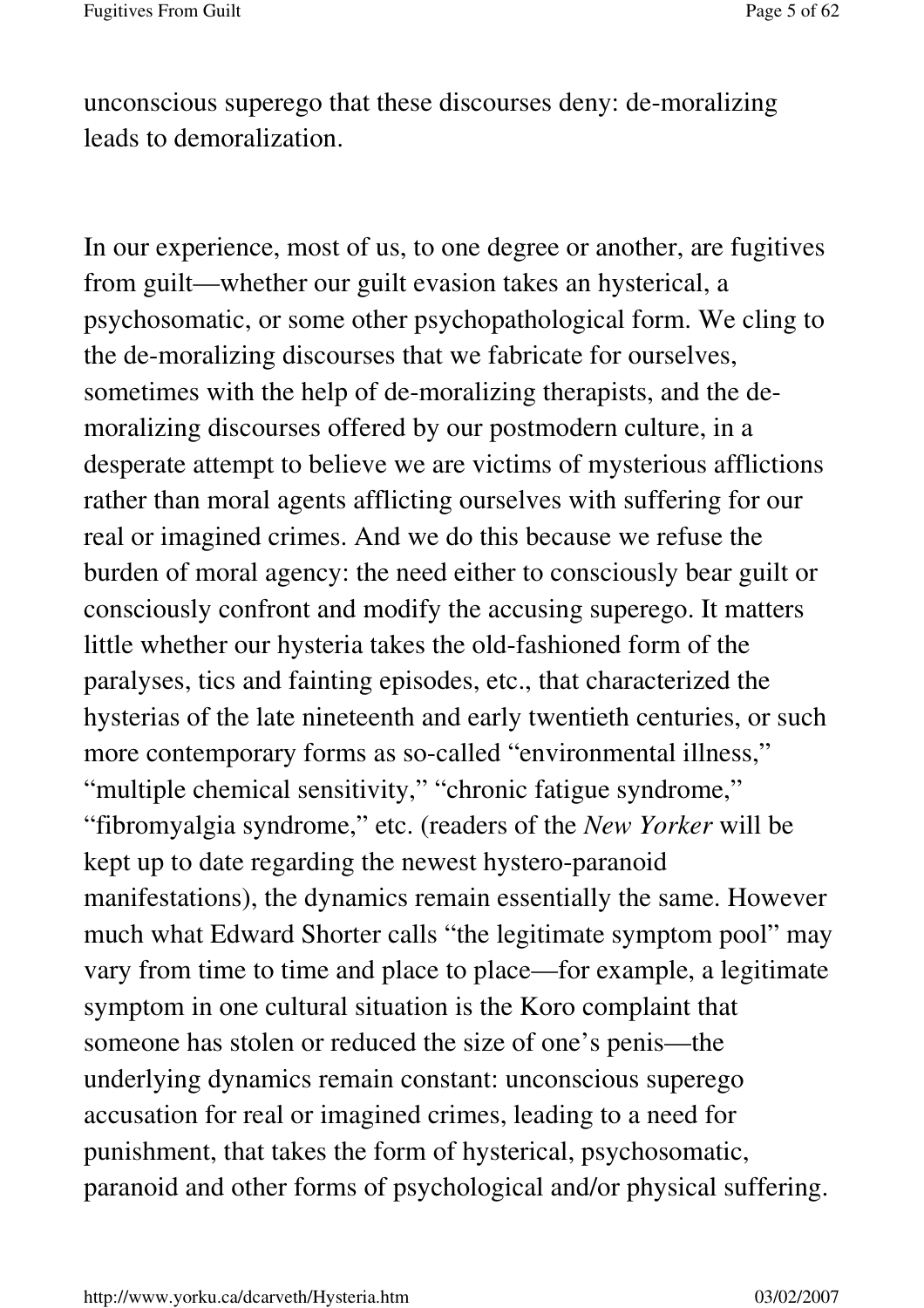What does characterize the new, as distinct from the old hysterias, is their more obvious reliance upon defensive externalization and, hence, the paranoid element in their structure. It is for this reason that we employ the term hystero-paranoid to describe states of feeling persecuted by supposed environmental agents (toxins, molds, parasites, etc.) or molestation by satanic cults or by aliens. The role of hostility, its projection, and its return in the form of delusions of external or internal persecution is emphasized in our paper precisely because these factors have been underemphasized in most previous discussions of hysteria.

\* \* \*

In *Hystories: Hysterical Epidemics and Modern Media*, Elaine Showalter (1997) explores a range of conditions—chronic fatigue syndrome; multiple personality disorder; recovered memory; satanic ritual abuse; alien abduction; Gulf War syndrome—that she views as modern forms of hysteria as distinct from the old conversion and anxiety hysterias characteristic of the last *fin-de-siecle* and explored by Charcot, Janet, Breuer and Freud. Against the widespread claim that hysteria is a thing of the past, having disappeared due to the rise of feminism or a level of psychological sophistication incompatible with the formation of hysterical symptoms (except perhaps among culturally "backward" populations), Showalter argues that, on the contrary, far from having died, hysteria is alive and well in the form of the psychological plagues or epidemics of "imaginary illnesses" and "hypnotically induced pseudomemories" that characterize today's cultural narratives of hysteria (pp.4-5).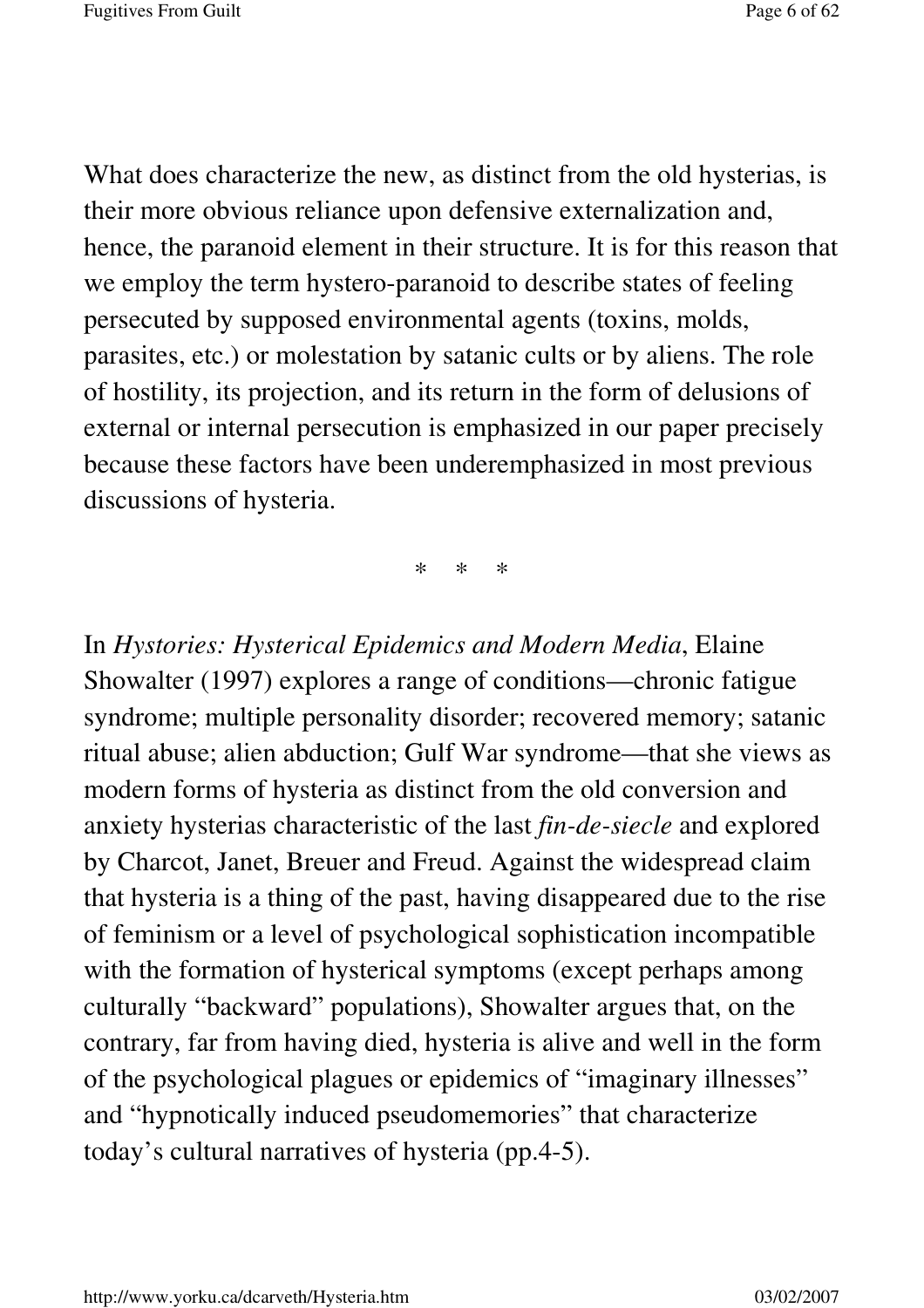Although she provides a rich description of the new hysterias—the "hystories" or hysterical stories of chronic fatigue, alien abduction, etc.—Showalter does not pretend to offer a depth psychological account of the psychodynamics underlying these conditions beyond identifying the role of suggestion on the part of physicians and the media in their creation and dissemination. Her definition of hysteria as "a form of expression, a body language for people who otherwise might not be able to speak or even to admit what they feel" (p.7) and as "a cultural symptom of anxiety and stress" arising from conflicts that are "genuine and universal" (p.9) is accurate enough as far as it goes.From a psychoanalytic point of view, however, it does not go far enough.

While she does not appear to share Mitchell's (2000) insight into the fact that "there is violence as well as sexuality in the seductions and rages of the hysteric" (p.x), Showalter does call attention to the centrality of externalization (i.e., projection) in these conditions. She writes: "Contemporary hysterical patients blame external sources—a virus, sexual molestation, chemical warfare, satanic conspiracy, alien infiltration—for psychic problems" (p.4). In so calling our attention to the paranoid element in hysteria, albeit without explicitly theorizing the connections between hysteria and paranoia, Showalter contributes to the evolution of a deeper, psychoanalytic understanding. In the following, we will fasten upon this externalizing feature and offer a psychoanalytic, more particularly a modern Kleinian, understanding of hysteria—including so-called multiple chemical sensitivity, environmental illness, and fibromyalgia syndrome—as sub-types of what we view as a more general *hystero-paranoid syndrome*.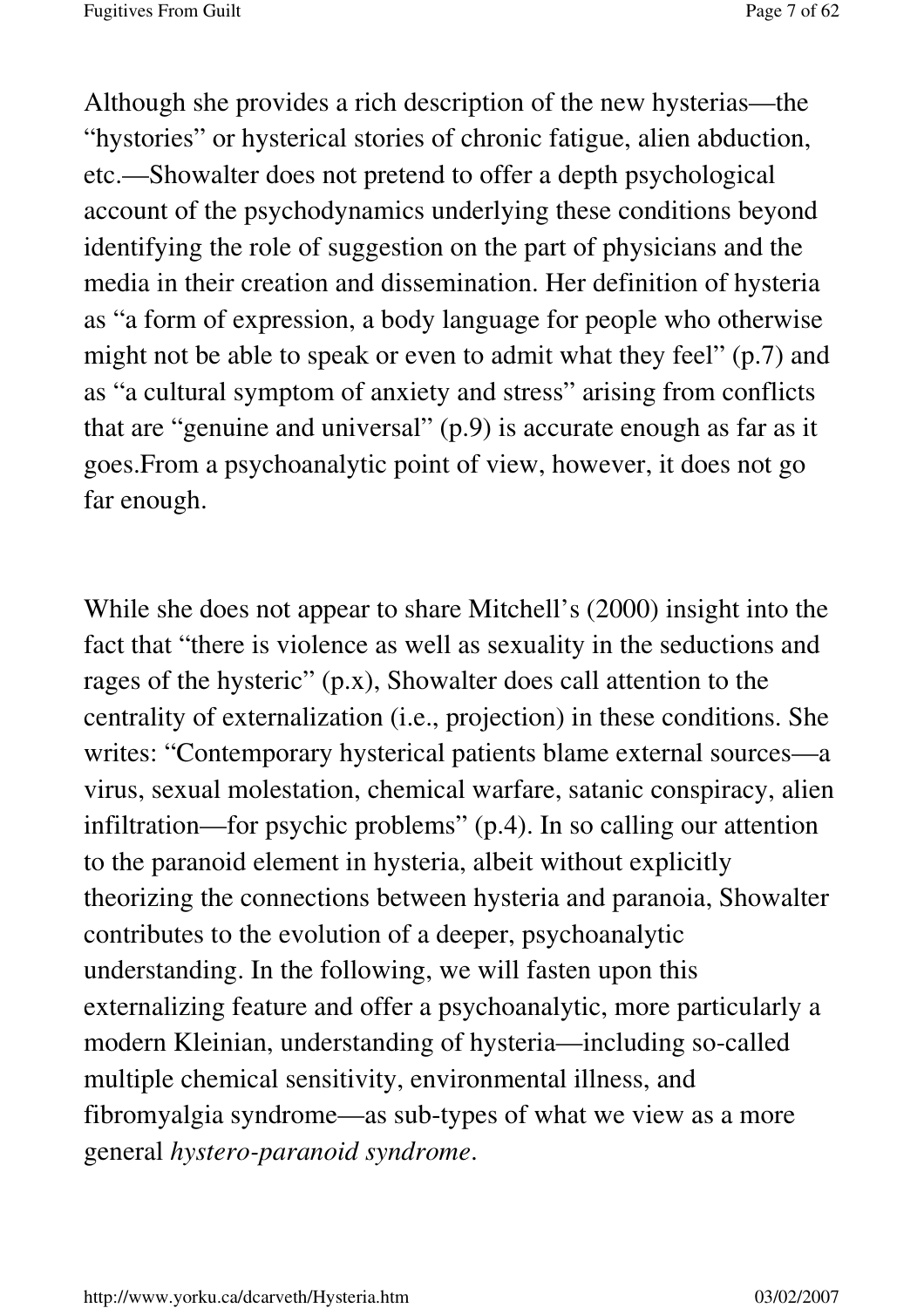Whereas traditional psychoanalytic accounts have emphasized the role of oedipal and preoedipal sexual wishes and conflicts in hysteria, seldom associating it with aggression and paranoia, we will argue that such overlooked psychological factors as unconscious aggression, envy, hostility, malice, destructiveness and the resulting persecutory "guilt" and need for punishment occupy a central place in both the old and the new hysterias.[1] Following Carveth's (2001) conception of the unconscious need for punishment as a defensive evasion of unbearable *conscious* guilt, rather than a guilt-equivalent (as in Freud's view), we view hysterical, psychosomatic, depressive, masochistic and other self-tormenting conditions as defensive alternatives to facing and bearing conscious guilt.

While our analysis has much in common with both Showalter's (1997) *Hystories* and Shorter's (1992) *From Paralysis to Fatigue*, we at the same time seek to correct their occasional blurring of the important distinction between hysteria and psychosomatic conditions and their use of the term "somatization" in the description of both. Showalter, for example, even while correctly noting that "On the whole, Freudians make strict distinctions between hysterical symptoms and psychosomatic symptoms" (p.44), refers to "psychosomatic conversion symptoms" (p.36). She muddies the waters further by describing the conversion symptom as a particular form of "symbolic somatization" (p. 44). But psychosomatic symptoms result from a process of somatization in which psychological and emotional forces contribute to the development of genuine organic disease and in which symbolization, if it is operative at all (and we believe it often is), takes a somewhat different form than it does in conversion. Showalter makes no secret of her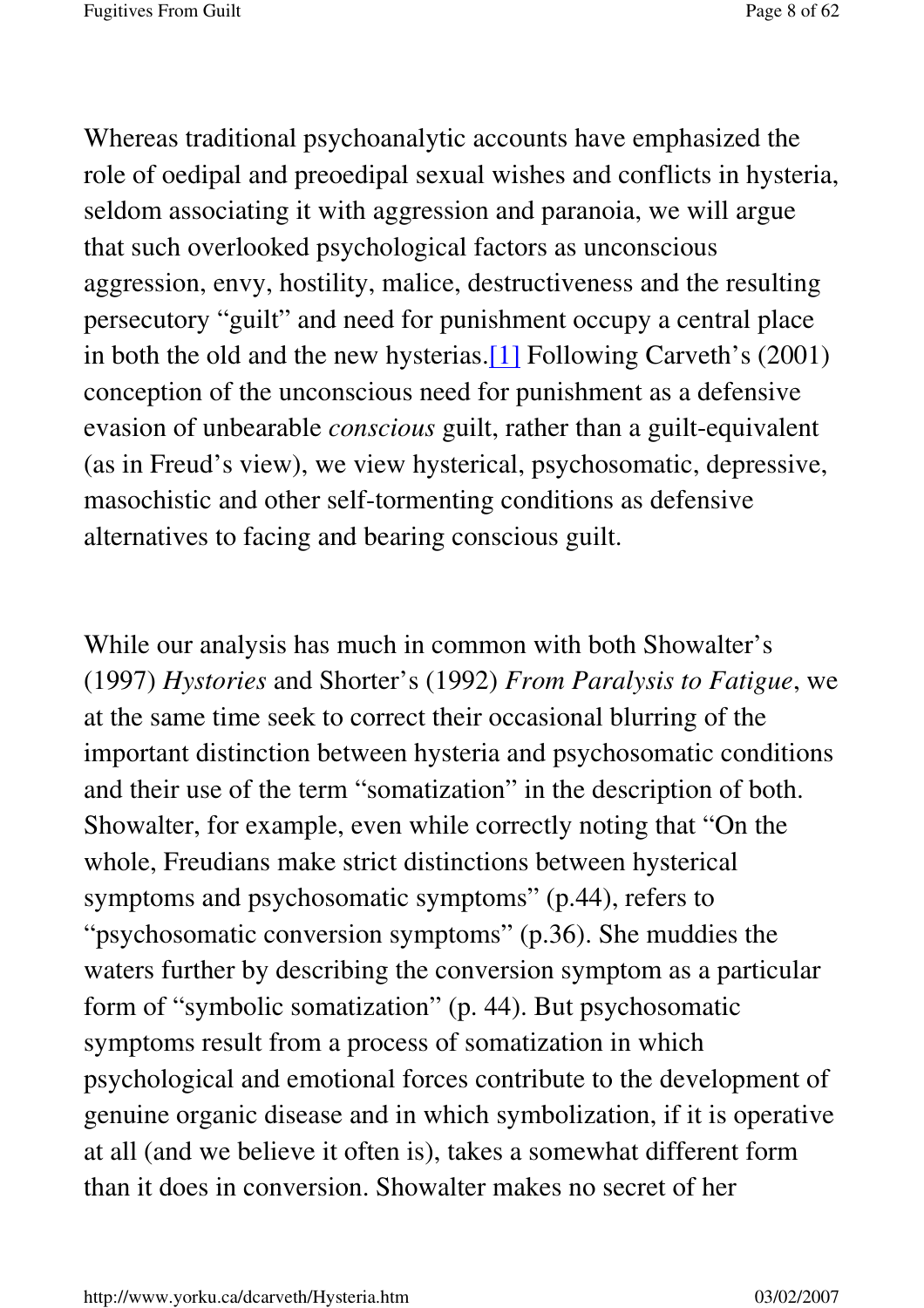difficulty with these concepts: "How psychiatrists tell the difference between hysterical and psychosomatic symptoms is hard for a layman to figure out" (p. 44). But in many instances it isn't hard at all: psychosomatic symptoms are symptoms of objective medical disease: organic tissue pathology is evident. Such disease is thought to result from the somatization of psychological and emotional forces affecting the immune system and operating in conjunction with various organic and constitutional predispositions. By contrast, hysterical symptoms involve no objective organic pathology but entail *mimesis*: the unconscious mimicry of organic disease and dysfunction, as distinct from their conscious imitation as in malingering.

Whereas many writers on psychosomatic disease see it as entailing the failure or foreclosure of symbolization, we believe a symbolization process may yet be at work in it, as the following case vignette suggests:

### **CASE 1: Mr. A.**

Mr. A had been suffering for some years from an objectively observable, painfully tormenting rash covering much of his body surface. It had proved resistant to a myriad of medical treatments. Recently, in addition, he had been experiencing frequent "accidents," a few of which had been life-threatening. It turned out that for years, as the eldest son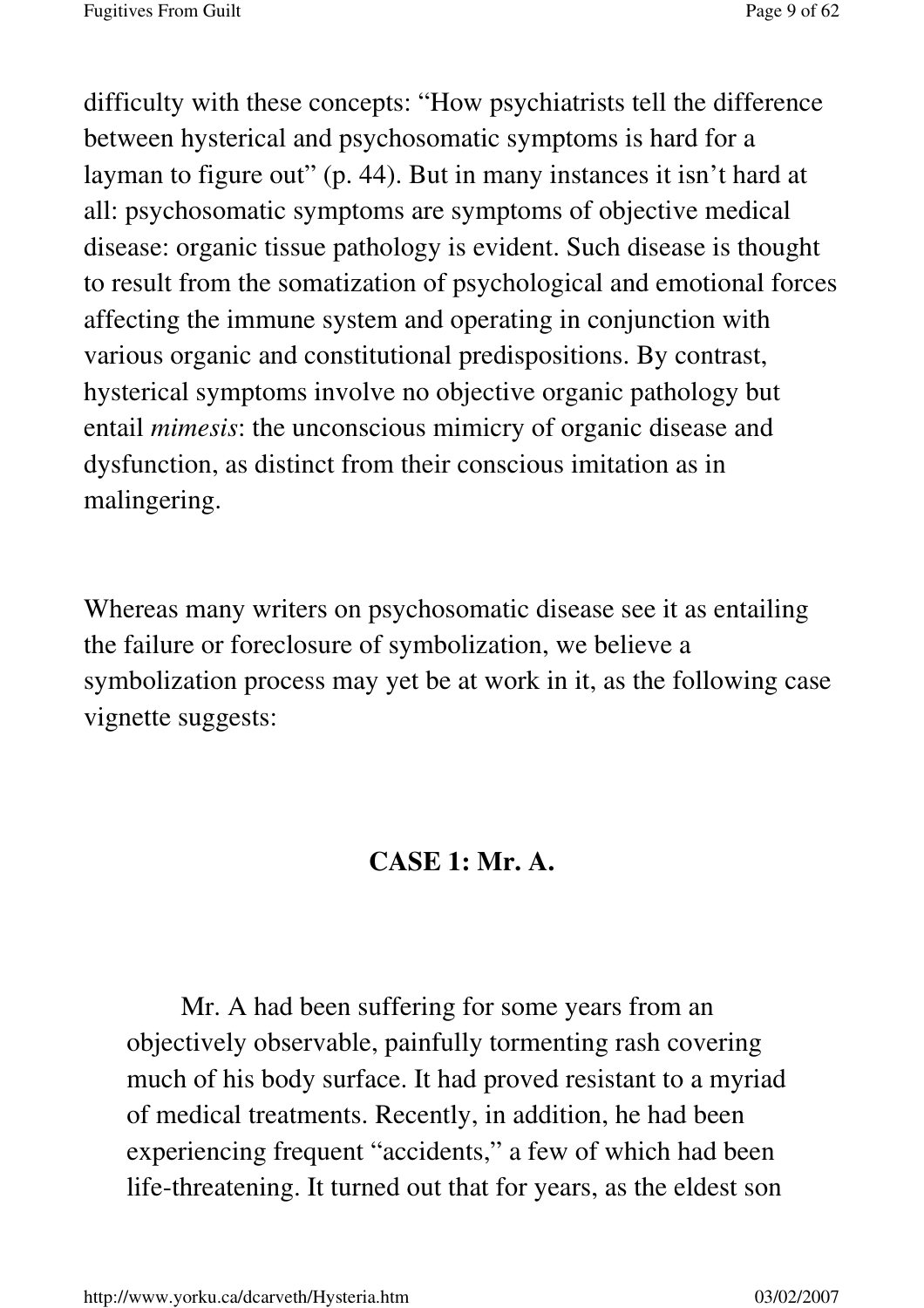of a large family, he had been saddled with the sole responsibility for looking after his aging parents, his chronically depressed mother and his bitter, manipulative, narcissistic father. His own business was suffering due to his need to make frequent trips to another country to attend their real and imagined needs. His siblings, in the meantime, were leading their own lives and quite content to have the patient free them from their own responsibilities vis-à-vis the parents. When asked in the first session whether he ever felt angry over this state of affairs, Mr. A. looked curious and reported that his friends had sometimes asked him that. Over the next few sessions Mr. A. proceeded to become angrier and angrier and as he did so his rash began to diminish. He had been raised within a particularly concrete and magical version of Orthodox Christianity. The rash, it turned out, had made him feel he was "burning in hell" in punishment for his hitherto unconscious death wishes toward his parents and the siblings who saddled him with the responsibility for looking after them. As his rage and death wishes became conscious and began to subside as he started to take constructive action to end his masochistic submission to exploitation, the rash gradually disappeared. But because Mr. A was unable to experience and bear conscious guilt, his rash was quickly replaced by other forms of self-sabotage and selfpunishment.

As a result of clinical experiences of this sort, we are not at all convinced that the difference between conversion and somatization boils down to the presence of symbolism in the former and its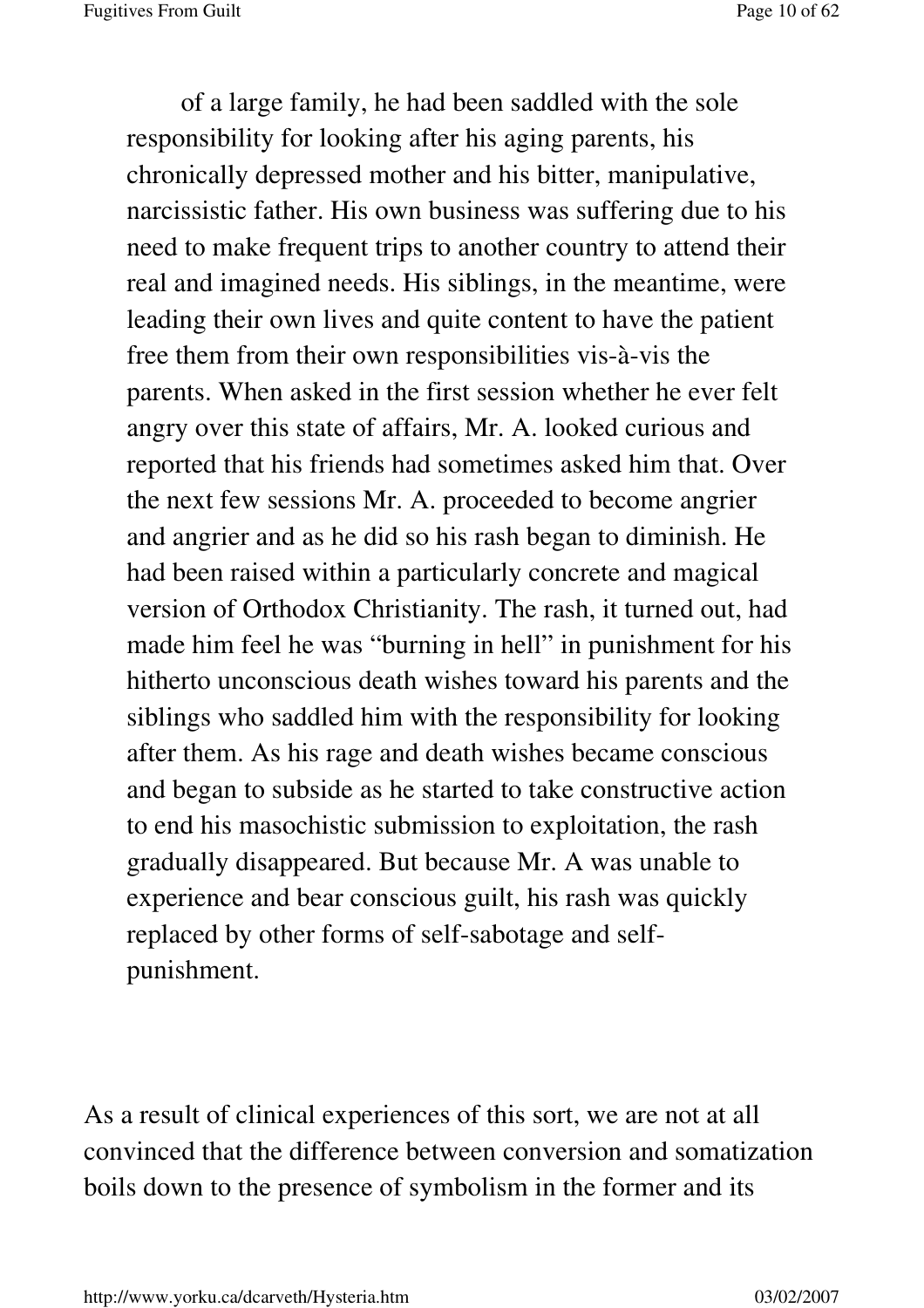absence in the latter, though it is possible that different types or levels of symbolization may be involved in the two conditions. Showalter quotes Mark Micale who writes that "hysteria is 'not a disease; rather it is an alternative, physical, verbal, and gestural language, an iconic social communication'" (p. 7). Psychosomatic illness *is* disease—but it, too, appears, at least sometimes, to involve interpretable unconscious meaning.

According to Mitchell (2000), "hysteria's many manifestations have shown some striking similarities throughout the ages—sensations of suffocation, choking, breathing and eating difficulties, mimetic imitations, deceitfulness, shock, fits, death states, wanting (craving, longing)" (p.13). Under the category of mimetic imitations falls the hysterical utilization of the body in the simulation of organicallybased disease and somatic dysfunction. In the theatrics of "conversion" physical illness is dramatically mimicked—once again, unconsciously, not consciously as in malingering—and somatic dysfunction (difficulty swallowing, paralysis, contracture, nonorganic limp, paraplegia, etc.) lacking any discoverable organic basis is displayed. The type of hysteria known as hypochondria involves subjective suffering and the conviction that one is medically ill in the absence of objective evidence of disease or injury.

Psychosomatic illness involves somatization as distinct from conversion or mimetic imitation. In somatization, manifest psychological distress of various sorts (such as Mr. A's rage, death wishes, and consequent need for punishment) is found by the subject to be unbearable and consequently is foreclosed and somehow channelled into the body, resulting in real organic disease (such as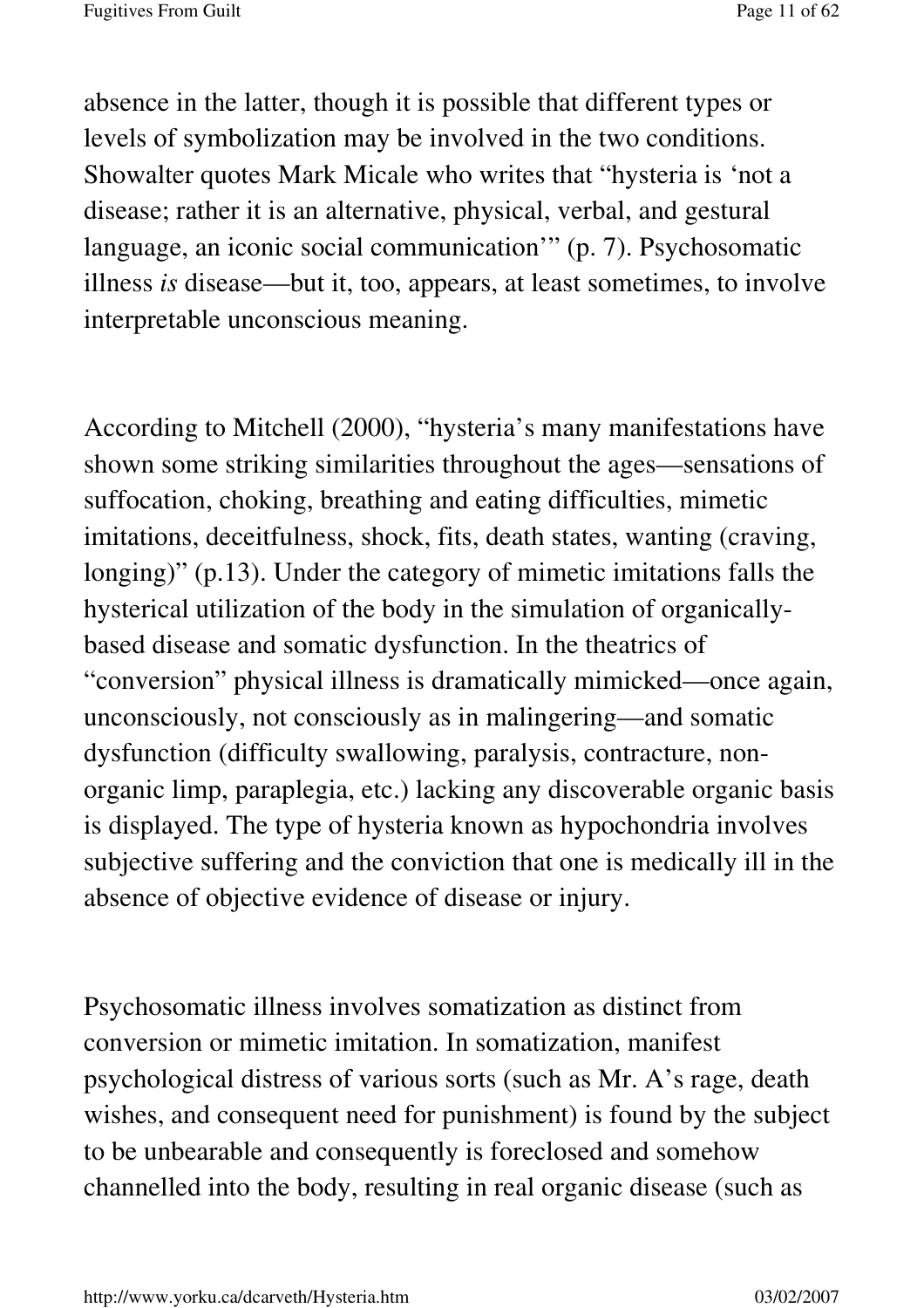his objectively observable burning rash) which functions as a selfpunitive and persecutory alternative to unbearable conscious guilt. The foreclosure of conscious distress does not always, we would argue, entail a foreclosure of symbolization. The pain arising from his organic rash symbolized to Mr. A. that he was "burning in hell" for his sins, his failure to "honour" mother and father and his Cainlike murderous rage toward his siblings. Although all disease involves psychological factors to some degree, what distinguishes psychosomatic disease is precisely the prominence of psychological factors in its aetiology.

McDougall (1989) employs the title *Theatres of the Body* for a book dealing primarily with psychosomatic disease rather than hysteria. But there is no doubt that theatrics are more obvious in the drama of hysterical conversion than in the often obscure somatization processes underlying psychosomatic disease. This is in no way to suggest the absence of symbolization in what McDougall views as the "archaic hysteria" of psychosomatic disease as distinct from the theatrical "neurotic hysteria" (p.54) in which it is so obvious. The point is only to suggest that the symbolization entailed in somatization (as distinct from conversion) may take the archaic form that Segal (1957) describes as "symbolic equation" as contrasted with the more elaborated symbolization processes entailed in what she calls "symbolic representation." Far from seeing meaning in hysteria and only a foreclosure of meaning in psychosomatic disease, we believe that in both conditions, whatever additional factors may be in play, we see unconscious aggression and an unconscious need to suffer as an alternative to and defense against unbearable guilt. But whereas the mimicry and theatrics of hysteria embody an hystero-paranoid defence against and substitute for the experience of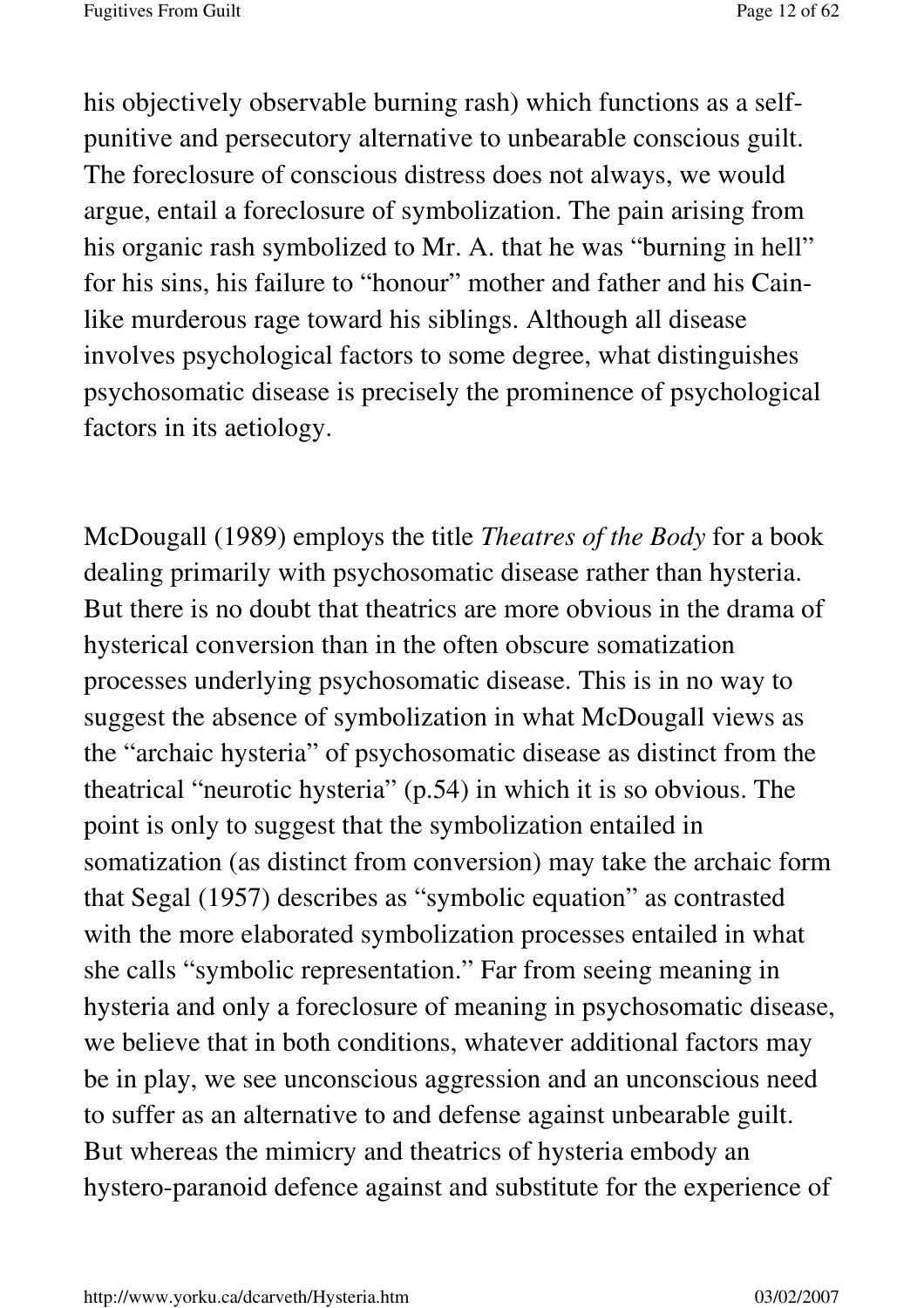unbearable guilt, in psychosomatic conditions the need to suffer finds an all-too-real and concrete outlet in the development of organic disease and its attendant discomfort, pain and torment.

Both classical Freudian and post-Freudian psychoanalysis have emphasized the role of such factors as forbidden sexual wishes, unresolved oedipal conflicts, castration anxiety, the need for attachment and the compulsion to preserve needed object ties or the need to preserve a threatened sense of self in hysteria. In so doing they have tended to lose sight of the role of aggression and guilt just as in various branches of contemporary psychoanalytic thought the dynamics of the superego have been lost sight of.[2] It is not our intent in the following to deny the role of sexuality, attachment, object relations or issues of identity and the self, but merely to refocus attention upon factors we regard as central but which, for a variety of reasons, have succumbed in certain branches of contemporary psychoanalysis to what Jacoby (1975) has referred to as the "social amnesia" in which "society remembers less and less faster and faster" and in which "the sign of the times is thought that has succumbed to fashion" (p.1).

Even while "listening with the third ear" (Reik, 1948) to the latent meanings, messages, motives and dynamics underlying manifest symptoms and experience, Freud was so centered upon sexuality at the time when he was most concerned with hysteria that he tended to overlook or downplay the role of aggression in this condition. Although in his dual instinct theory Freud (1920) eventually made aggression as fundamental as sexuality in his metapsychology, he never reworked his psychology of hysteria in this light.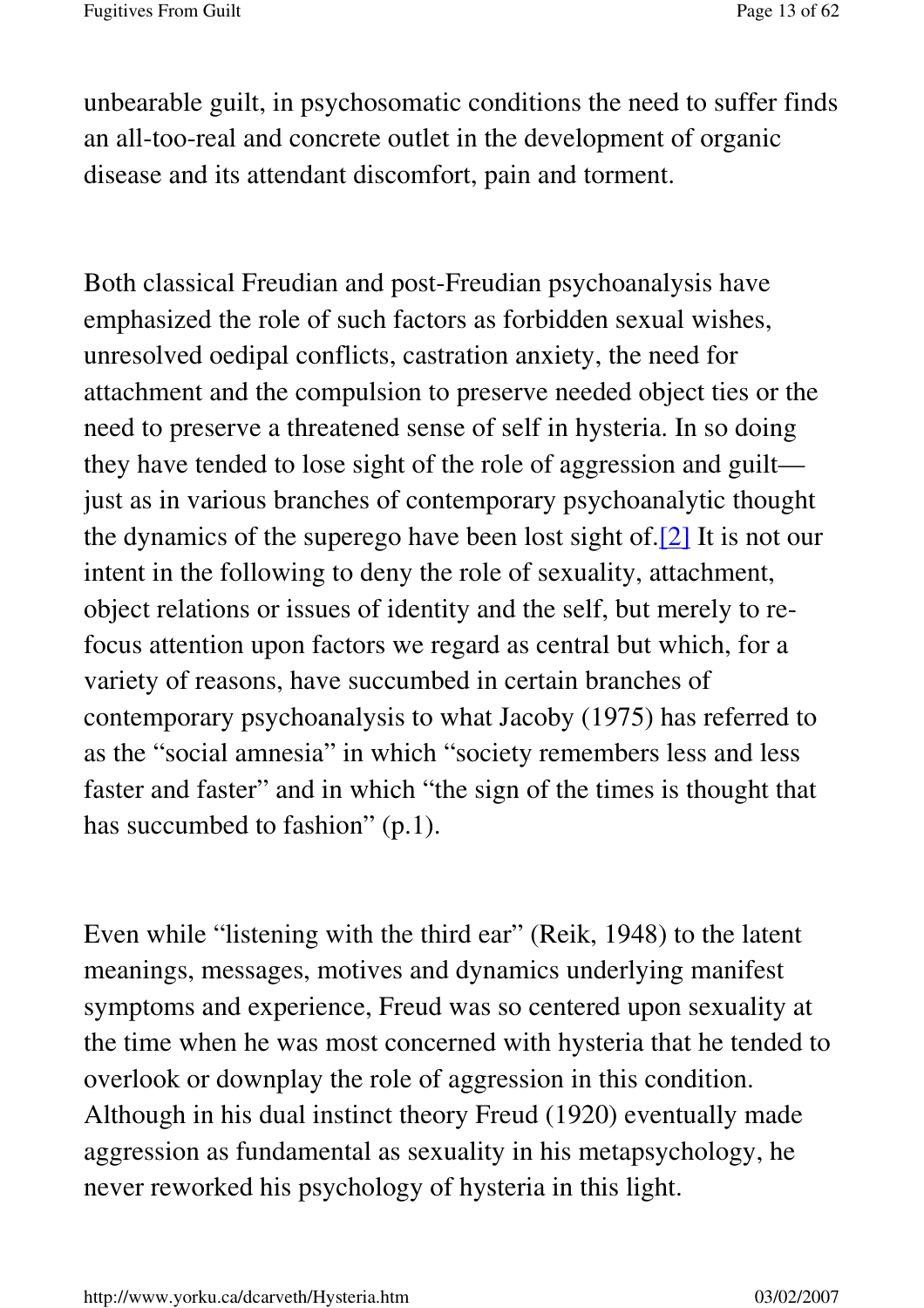Mitchell (2000) has recently argued that another reason for the neglect of the role of aggression (and, hence, of guilt) in hysteria has to do with Freud's and subsequent psychoanalysts' relative retreat (it was never complete) from Charcot's and Freud's own earlier recognition of the fact of male hysteria. Despite this recognition, Freud and his followers came to collude with the wider cultural equation of hysteria with femininity. While hysteria could be acknowledged in the "effeminate" male homosexual, instances of hysteria in heterosexual men were redefined as "shell shock," "battle fatigue," etc., while the everyday instances of male hysteria—dizzy spells; fainting (such as Freud's famous faints in Jung's presence); organically ungrounded orthopaedic dysfunctions; and such psychosomatic phenomena as sensitive breasts and swollen tummies in men whose wives are pregnant, etc.—are somehow overlooked or discounted.

But while listening with the third ear does not guarantee recognition of the aggression underlying manifest suffering, without this distinctively psychoanalytic listening capacity there is simply no way it will be detected. As a consequence of this failure, the objects of such suffering, like Carol White in the film *Safe* (see next section), remain unempowered by the discovery of their unconscious subjectivity. For far from being simple victims of mysterious afflictions, in reality they are unconscious agents—sadomasochistic agents in fact—inflicting such suffering upon themselves for understandable reasons. This is the liberating discovery made by the members of Carol's group, but not by Carol herself.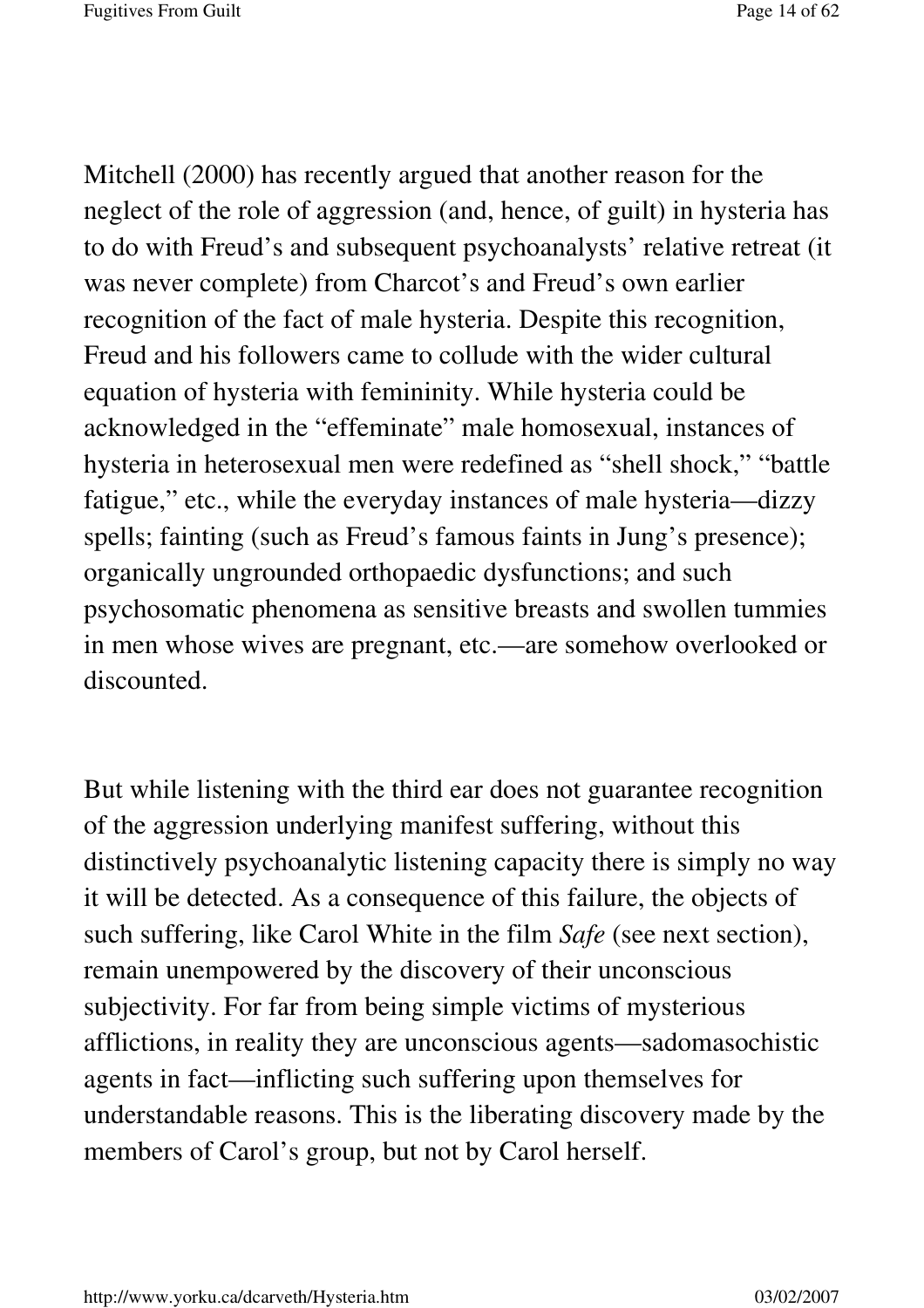\* \* \*

In Todd Haynes (1995) film, *Safe*, Carol White (Julianne Moore) is an affluent but bored suburban housewife who appears, at the outset, to be suffering from a personality disorder of a schizoid type characterized by identity diffusion, anhedonia, diffuse anxiety and emptiness depression. Obsessively preoccupied with maintaining and enhancing her spacious, tastefully furnished and decorated home, she seems otherwise unoccupied and lost. She seems curiously detached from both sexuality and aggression. Her stepson's vivid (albeit politically incorrect) essay on gang violence offends her; she asks "Why does it have to be so 'gory'?" In another scene the camera plays over Carol's curiously blank and emotionally detached face as her husband performs intercourse (one cannot call this making love); she pats his back distractedly as he reaches orgasm.

Gradually, in addition to her vague anxiety, joylessness and detachment, Carol begins to develop a range of mysterious physical symptoms (nose bleeds, coughing fits, difficulty breathing, etc.) for which, after extensive investigation, her doctor is unable to find any physical basis. He refers her for psychiatric treatment, despite her suppressed but yet evident hostility toward and bland resistance to the idea that psychological factors might be at the root of "symptoms" that by now have led her to withdraw entirely from sexual involvement with her husband. As frustrating as he finds this situation, he struggles, not entirely successfully, to suppress his irritation. But, despite his father's strictures, Carol's stepson still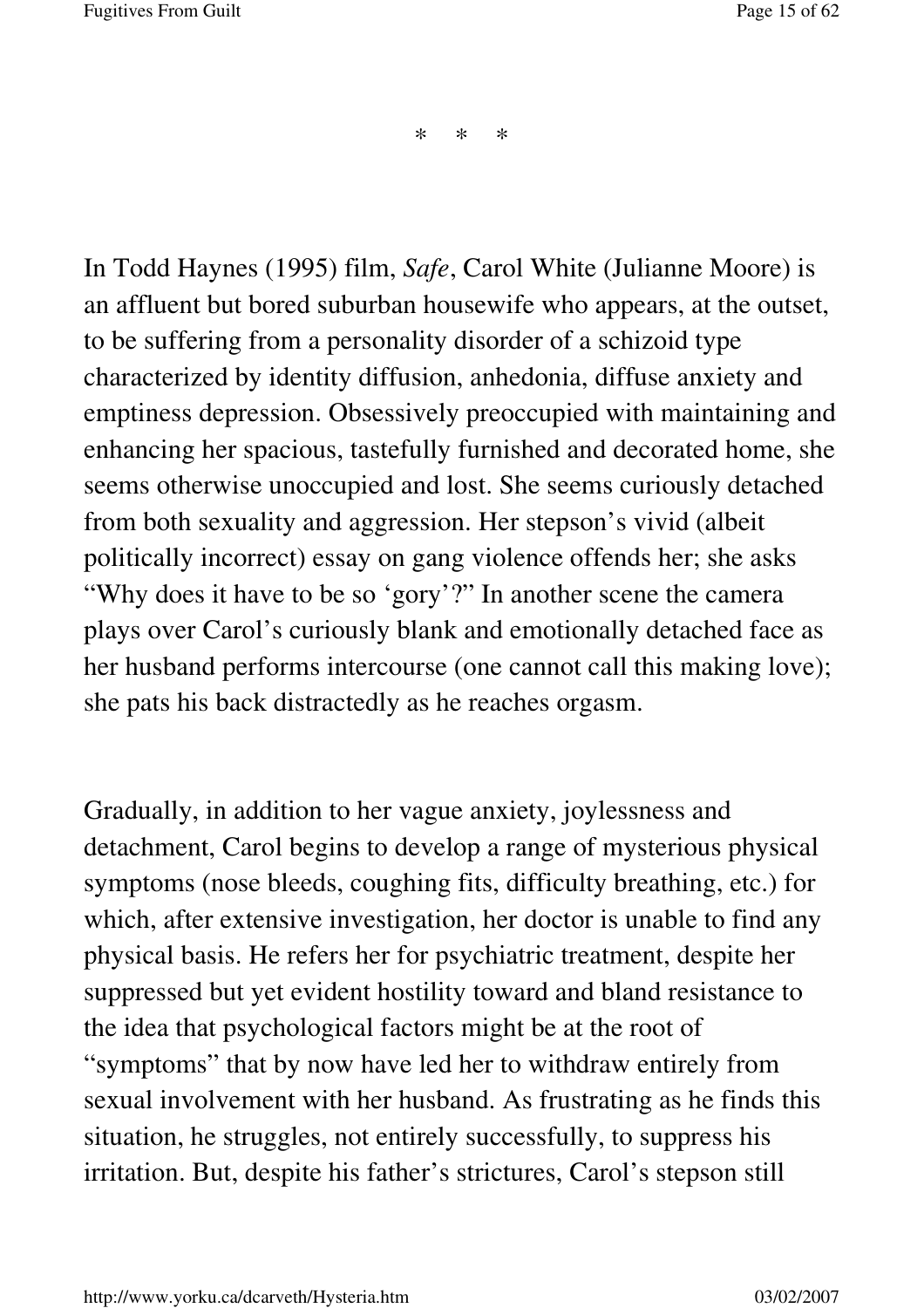manifests his anger toward her; socialization into the family culture of politeness and non-aggression has not yet fully "taken" here it seems.

Encouraged by the suggestions of a friend and a flier found in a health food store from an "alternative health care" organization that she later contacts, Carol herself comes increasingly to attribute her problems to an environment that she believes contains toxins to which she is chemically sensitive. We witness the worsening of her "environmental illness" (EI) or "multiple chemical sensitivity" (MCS) as she retreats from her home and family to a supposedly chemically "safe" environment provided by this group in the rural southwest and then, when this proves insufficient, to a specially engineered, igloo-like habitation designed to provide even more effective protection against a world to which she seems increasingly allergic.

Throughout most of this film the director maintains a neutral attitude regarding the status of Carol's affliction, as chemically based as she insists, or as hysterical or psychosomatic, as her physicians seem to think. But towards the end there is a group encounter session at the retreat led by its resident guru in which, one by one, her fellow patients painfully acknowledge that their EI had arisen as a kind of unconsciously self-punitive alternative to consciously facing, bearing guilt and making reparation for their hitherto unacknowledged hatred, bitterness, longings for revenge and inability to forgive others and themselves. Carol listens distractedly but appears unmoved by these revelations. Her "illness" intensifies. At the end of the film we see her recoil anxiously from her visiting husband's parting embrace,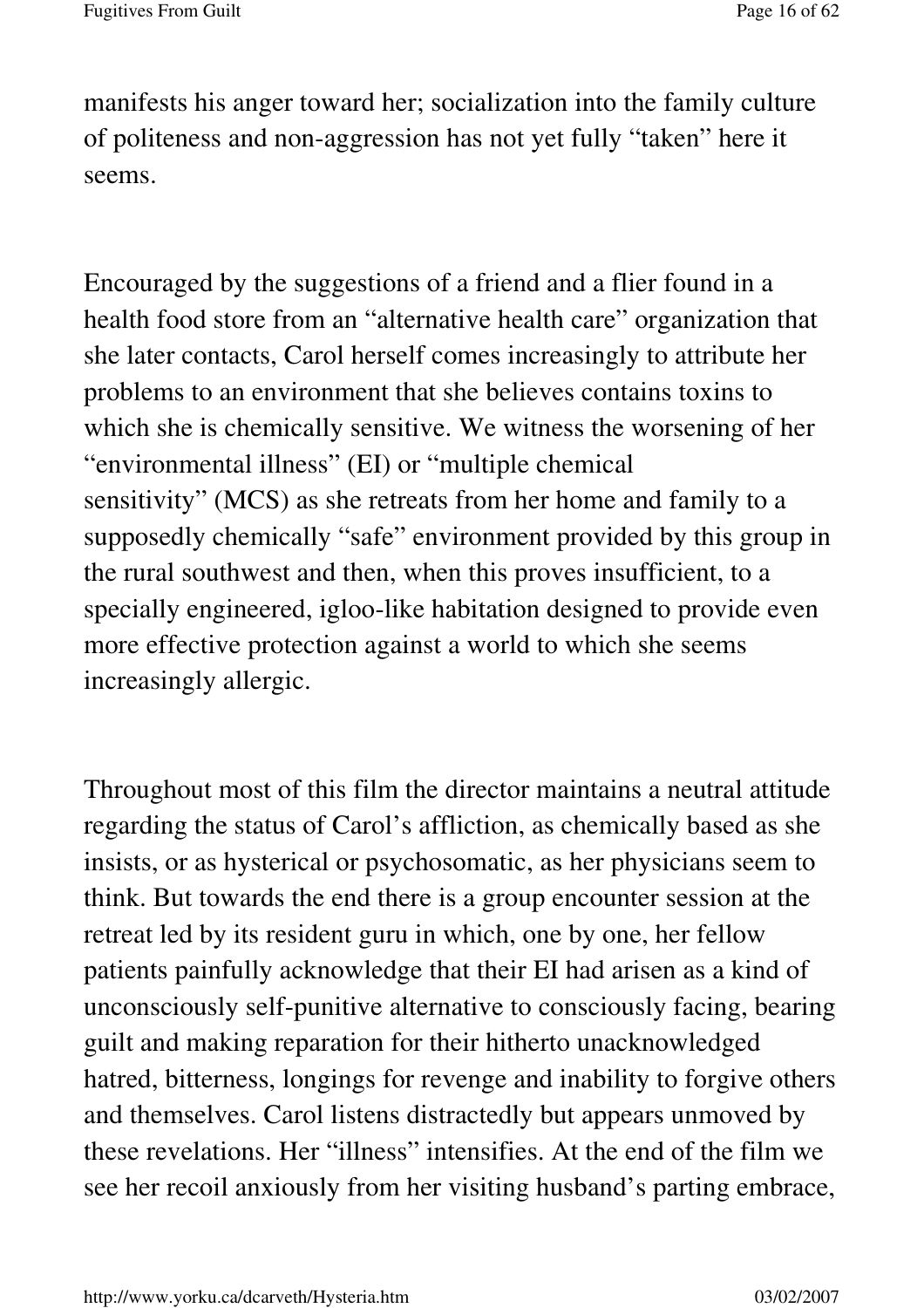apparently a "reaction" to the cologne he was wearing, as he and her son prepare to fly home. With what appears to be an oddly contented look on her face, she heads back to her isolated and hermetically sealed capsule.

One of the aspects of the film most interesting to the clinician concerns the way Peter Dunning, the resident guru/therapist, is depicted. Initially at least, he and his organization appear to advocate the idea that "environmental illness" is a genuine medical condition caused by toxins that official medicine has so far failed to identify. But over time we detect a subtle shift in the messages he communicates to his "patients": he increasingly suggests that their suffering is a consequence less of toxic chemicals than of toxic emotions.

Although Dunning's directions to "think positive" and replace hatred with love have a distinctly "New Age" flavor and strike the psychoanalytically sophisticated viewer as naïve, the overall therapeutic strategy of his retreat could be viewed as ingenious. Instead of directly confronting the patient with the hysterical and paranoid nature of his or her disorder, he adopts what followers of Hyman Spotnitz's (1969; 1976) "modern psychoanalysis" refer to as the techniques of "mirroring" and "joining." He "mirrors" their condition himself: he too suffers from an immune deficiency disease. And instead of attacking the resistance to awareness of the emotional causes of their suffering, he "joins" this resistance and gives the appearance, initially at least, of sharing their understanding of it as caused by a toxic environment. (Much later he will insist that sufferers from EI have made themselves sick by attacking their own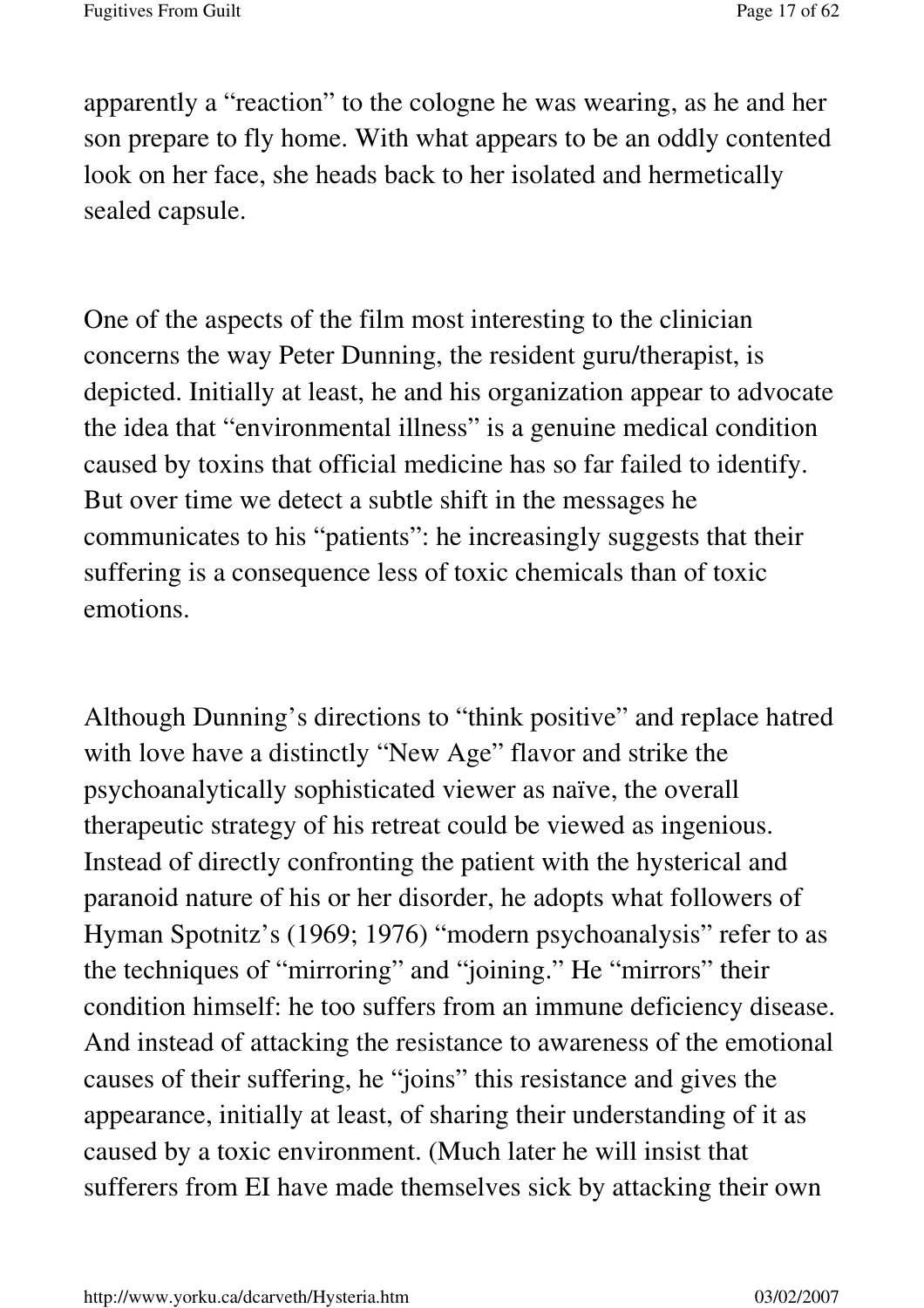immune systems, thus making themselves vulnerable to environmental factors.)

Like many psychoanalysts who work with highly resistant, personality disordered and psychotic patients, Dunning has the clinical wisdom not to attempt, at the outset and perhaps for a very long time, to differ with or challenge the preferred self-understanding (the illusions and delusions if you will) of his patients. But unlike those therapists who never move beyond empathy and the validation of experience and who therefore collude with the very pathology they should be treating, Dunning, like Spotnitz and his followers, eventually comes out of the therapeutic closet, as it were, and invites his patients to face the much resisted emotional basis of their afflictions, which he regards (as we do) as rooted in the dynamics of unconscious self-attack.

We don't know what becomes of Carol. Perhaps she eventually becomes willing to set aside her paranoid evasion of responsibility and begins to call herself into question. But we doubt it, for we think she is more than "half in love with easeful death." But what are the sins, real or imagined, for which she seems to have judged herself deserving of self-execution? Whereas the hatred poisoning the psyche of Nell, one of the other patients in the group, is hot and therefore unmistakable, Carol's is cool and easily masked by her apparent meekness and suffering. Being only eleven and, in the great tradition of eleven-year-olds, as yet uncivilized, her stepson Rory sees it—and hates her back.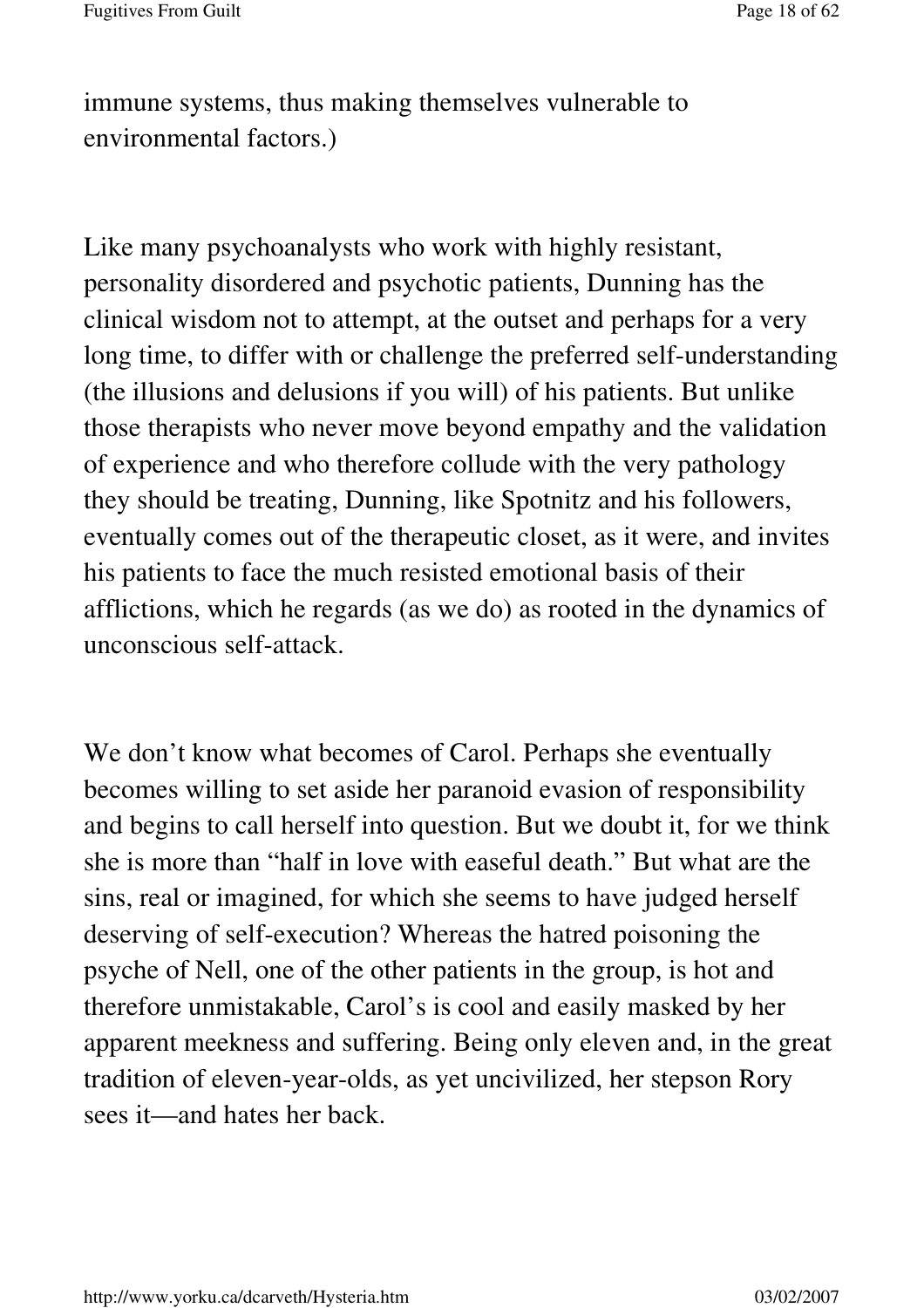\* \* \*

Central to Showalter's (1997) argument is the observation that the hysteria investigated by Breuer and Freud was not the isolated product of a certain historical period. Rather, the same "illness" has mutated into contemporary forms corresponding to changes in cultural context. Thus, the late-twentieth-century syndromes she describes (chronic fatigue syndrome; multiple personality disorder; satanic ritual abuse; alien abduction; Gulf War syndrome) are modern forms of the hysteria once diagnosed in upper-class Victorian women; and they are "psychological epidemics" (p.1). To Showalter's list of new hysterias, we would add: Carol White's multiple chemical sensitivity or environmental illness; fibromyalgia syndrome; as well as current popular concerns with intestinal toxins, parasitic infestation and colonic cleansing (Gold, 2000) and with molds (Belkin, 2001). We believe it makes sense to classify all of the above as subtypes of a more general *hystero-paranoid syndrome*.[3]

Showalter defines hystories as "the cultural narratives of hysteria" (p.5). In no way is she accusing patients of merely fabricating, pretending, seeking attention, or malingering. Nor is she stating categorically that there is absolutely no organic basis for the perceived symptoms, although, as she points out, none of the hundreds of studies investigating this claim have produced any conclusive evidence. Despite this absence of evidence, sufferers aggressively maintain an unyielding conviction that their symptoms are organically based.[4]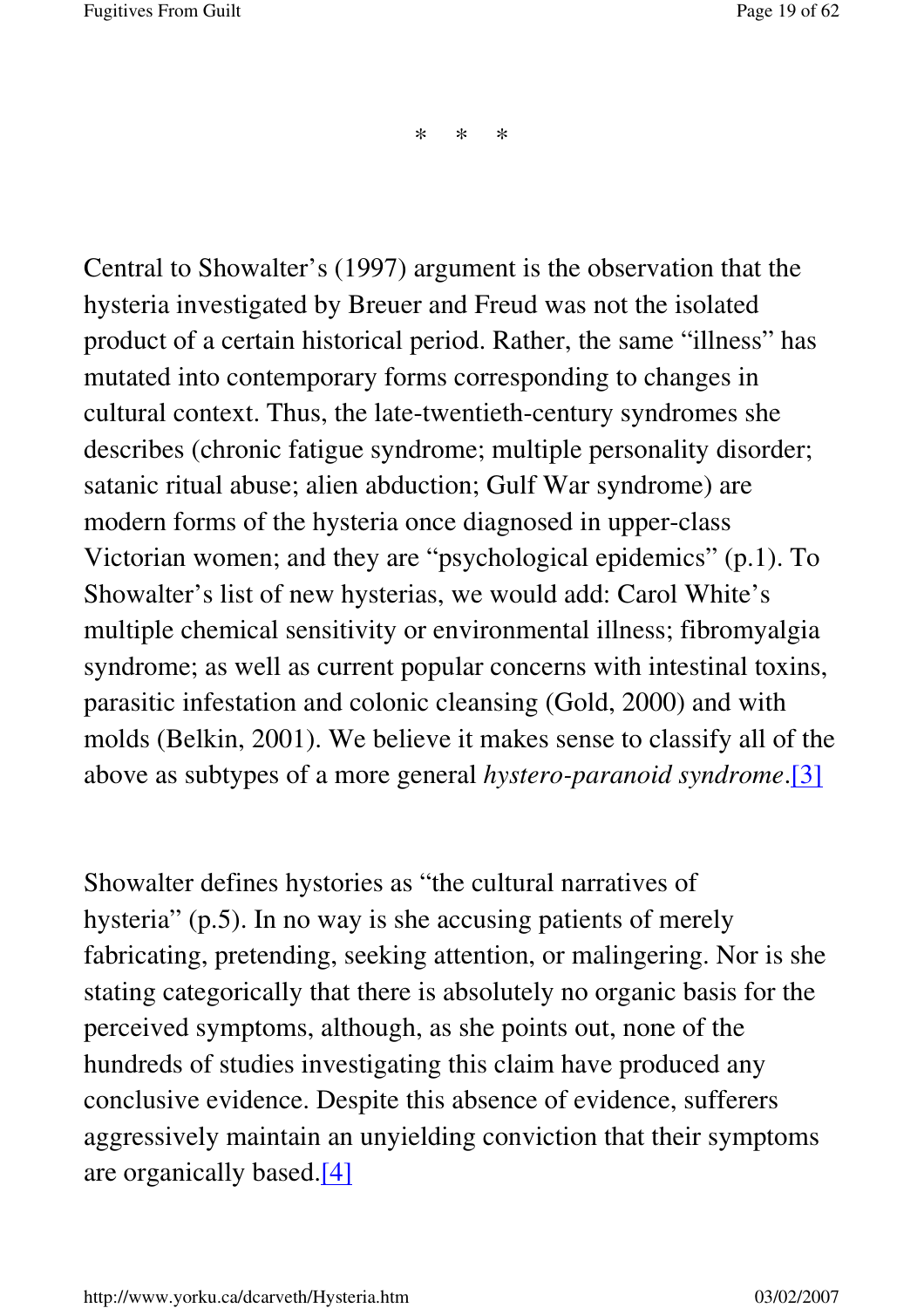In *Hysteria: The Elusive Neurosis*, Krohn (1978) writes: "It should be stressed that hysterics are not faking, playing games, or simply seeking attention...The hysteric is neither a malingerer nor a psychopath in that the sorts of parts he plays, feelings he experiences, and actions he undertakes have predominantly unconscious roots he is usually not aware of trying to fool or deceive" (p.162). Yet, as Krohn observed, such illusions may display certain standards of conventionality and reality-testing: "The facility with which the hysteric can utilize roles considered acceptable by his culture attests to his sensitivity to the norms of the culture, the limits of acceptability, interpersonal resourcefulness—in short, his capacity for good reality testing, impulse control, and interpersonal sensitivity" (pp.161-62).

It is a hallmark of those suffering from the newer forms of hysteria to insist on the existence of objective (as distinct from subjective or psychological and emotional) causes of their perceived symptoms: viruses (as yet neither isolated nor identified by medical researchers); toxin-producing fecal matter impacted in the bowels; radiation emitted by video display terminals; molds growing on or in the walls of houses; long-repressed memories of satanic ritual abuse; abduction by aliens; etc. Indeed, thousands of people in North America and Western Europe are presenting with long lists of seemingly inexplicable and unrelated symptoms: extreme fatigue, sore muscles, swollen glands, headaches, stomach troubles, rashes, memory dysfunction, depression. So vehement are the convictions of many of these patients that their conditions have objective rather than subjective origins that Showalter has been roundly attacked for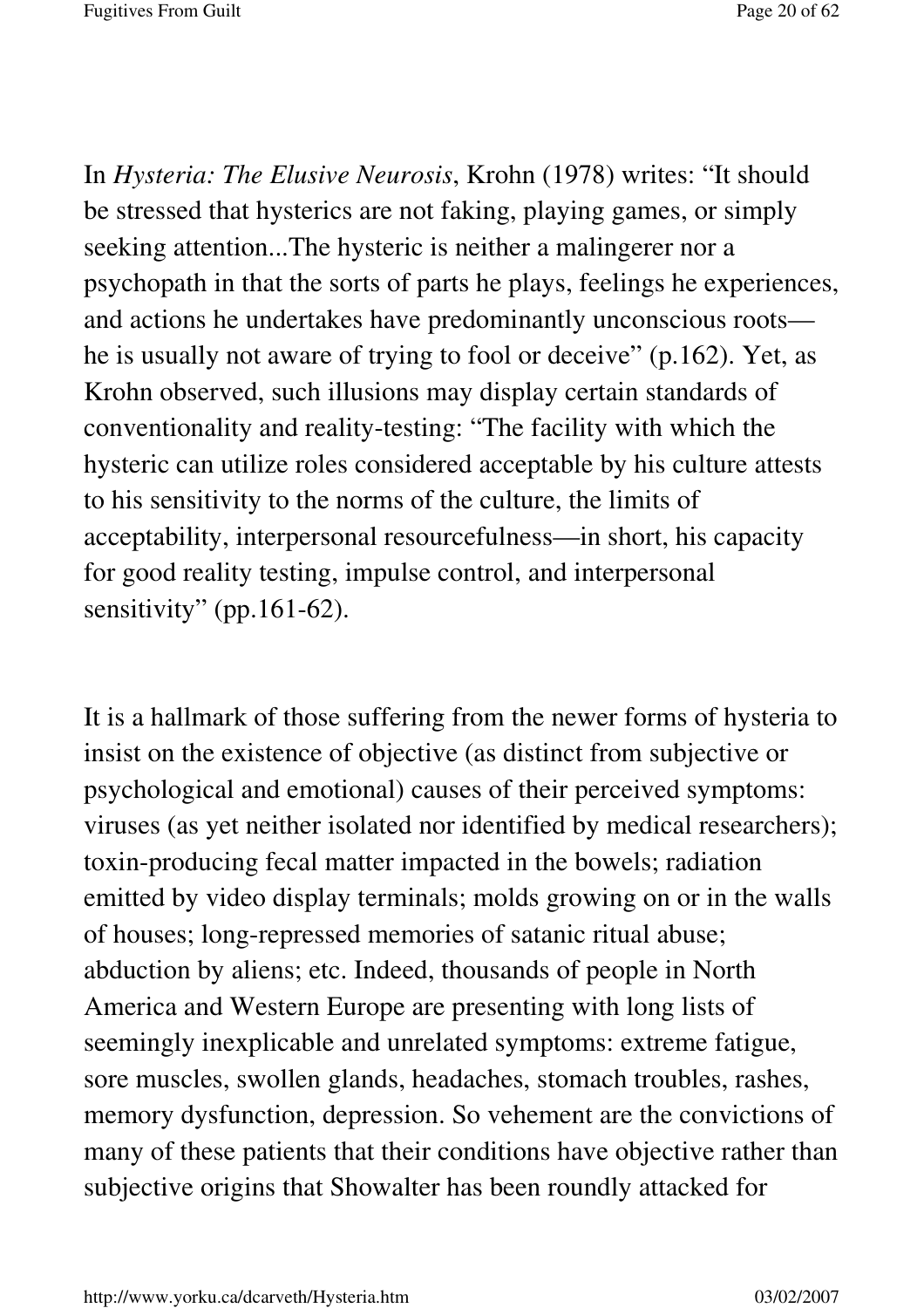suggesting that psychological and sociocultural factors might be involved.

Similarly, with respect to so-called "fibromyalgia syndrome" (widespread body pain of unknown origin, often accompanied by other symptoms, such as, for example, irritable bowel or chronic fatigue), neurologist Thomas Bohr who with psychiatrist Arthur Barsky "contends that even honouring this bundle of symptoms with a medical label may be doing more to make people sick than to cure them" (Groopman, 2000, p. 86), "has received more than two hundred pieces of hate mail, and has been lambasted by fibromyalgia advocates on the Internet and in newsletters" (p.91)—despite the fact that "these doctors don't claim that the symptoms of fibromyalgia are not real, only that their origin lies in the mind and not in the peripheral nerves of the body" (p. 86). Showalter remarks that the ferocity of these reactions "has only confirmed my analysis of hysterical epidemics of denial, projection, accusation, and blame" (p.x).

Nevertheless, challenging American Medical Association position papers, some physicians lend support to the objectifying claims of these patients, maintaining that they are suffering from genuine illnesses to which names such as "chronic fatigue syndrome," "fibromyalgia syndrome," and "multiple chemical sensitivity" have been appended. It is for this reason, Showalter asserts, that the proliferation of these conditions depends both on the media "narratives" that do so much to generate them (hence the "stories" of "hystories"), and on the collusion of physicians, researchers and psychotherapists, who either take at face value the patient claims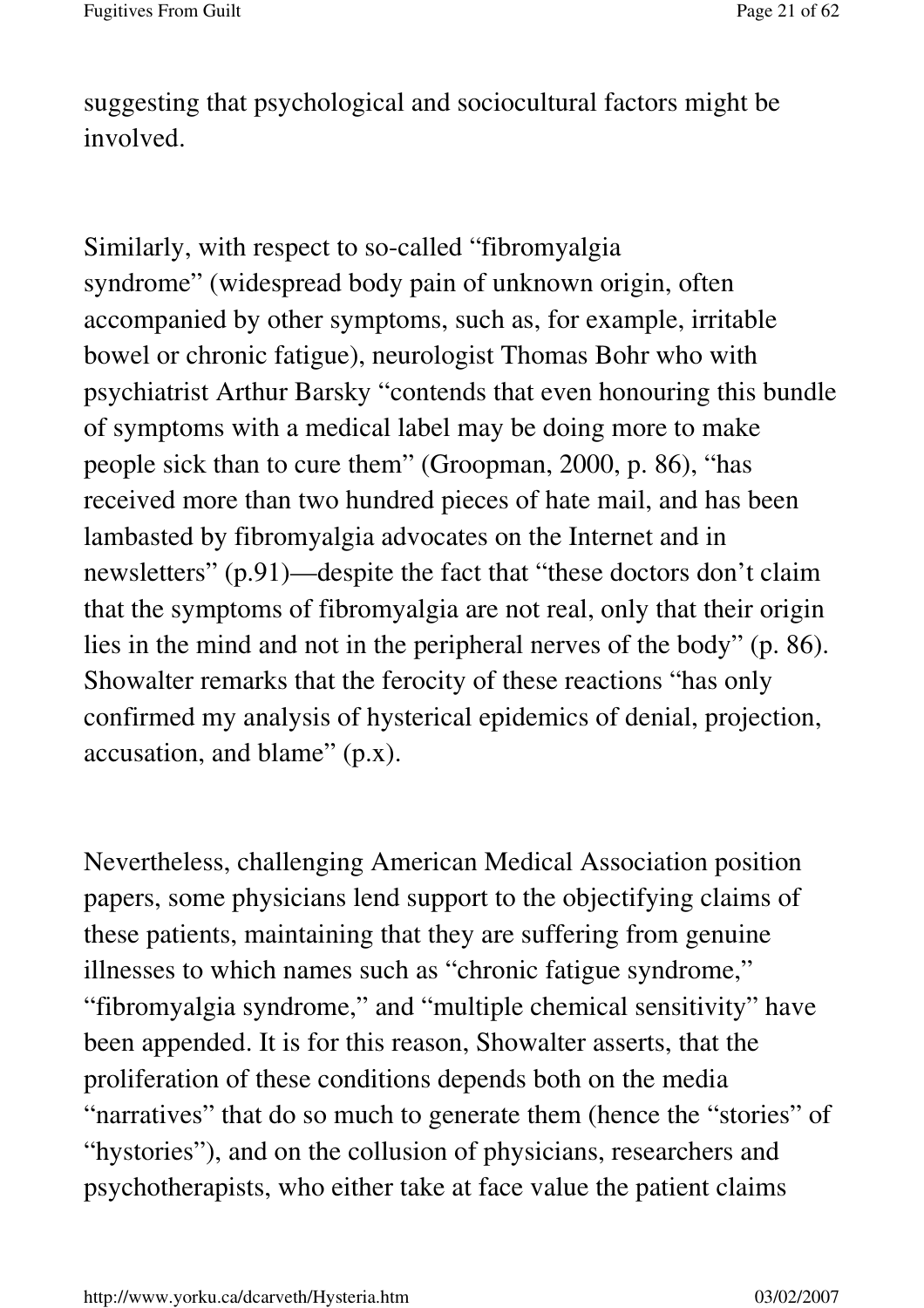with which they are presented or, in some cases, operating from their own therapeutic agendas, actually help manufacture the maladies in question through processes of subtle and not so subtle suggestion and interpersonal influence (pp.17-18, 122). In this connection it is significant that the rheumatologist who first codified the so-called fibromyalgia syndrome, Frederick Wolfe, now wishes he could make this diagnosis disappear:

> "For a moment in time, we thought we had discovered a new physical disease," he said. "But it was the emperor's new clothes. When we started out, in the eighties, we saw patients going from doctor to doctor with pain. We believed that by telling them they had fibromyalgia we reduced stress and reduced medical utilization. This idea, a great, humane idea that we can interpret their distress as fibromyalgia and help them—it didn't turn out that way. My view now is that we are creating an illness rather than curing one" (Groopman, 2000, p. 87).

The fact that hysterical symptoms as they are presented "have internal similarities or evolve in similar directions as they're retold" (Showalter, 1997, p.6) does not necessitate the conclusion that an objective event or organic disorder underlies them: "Patients learn about diseases from the media, unconsciously develop the symptoms, and then attract media attention in an endless cycle. The human imagination is not infinite, and we are all bombarded by these plot lines every day. Inevitably, we all live out the social stories of our time" (p.6). Showalter's literary training also serves her well in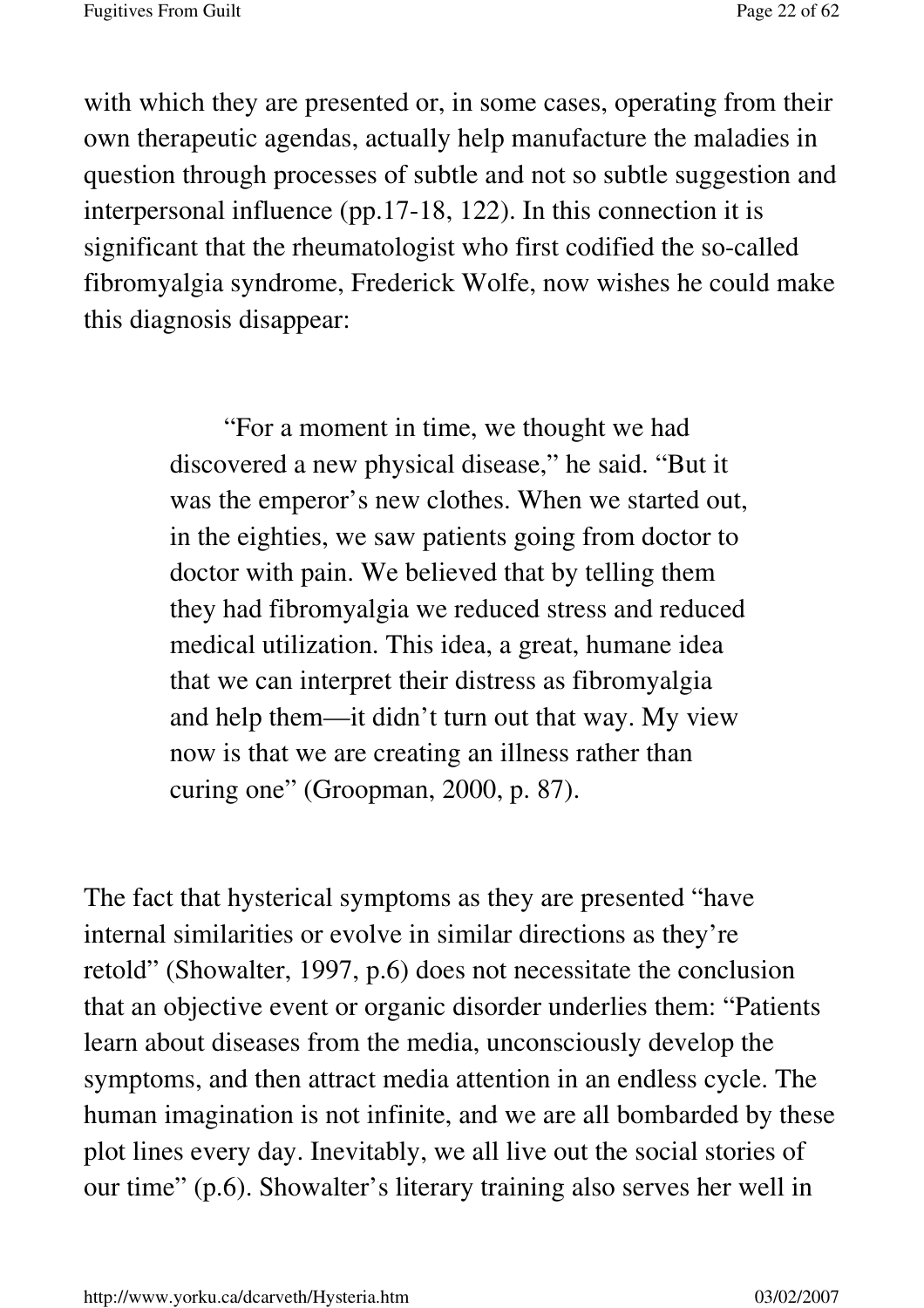her critical analysis of the similarities that believers find so compelling:

Literary critics...realize that similarities between two stories do not mean that they mirror a common reality or even that the writers have read each other's texts. Like all narratives, hystories have their own conventions, stereotypes, and structures. Writers inherit common themes, structures, characters, and images...We need not assume that patients are either describing an organic disorder or else lying when they present similar narratives of symptoms (p.6).

As Showalter observes: "A century after Freud, many people still reject psychological explanations for symptoms; they believe psychosomatic [and hysterical or somatoform] disorders are illegitimate and search for physical evidence that firmly places cause and cure outside the self" (p.4). The validity of Showalter's observation is born out by the vociferous insistence of hysteric patients themselves, who demand that their symptoms, however indefinite and variable, be acknowledged as genuine, organicallybased conditions. For example, rejecting any suggestion that psychological factors might be involved in her suffering and insisting on the medical objectivity of so-called fibromyalgia syndrome, one patient told Groopman (2000): "I won't see any doctor who questions the legitimacy of what I have" (p. 87). Showalter observes that such patients "live in a culture that still looks down on psychogenic illness, that does not recognize or respect its reality. The self-esteem of the patient depends on having the physiological nature of the illness accepted" (p.117). It would seem that this disrespect for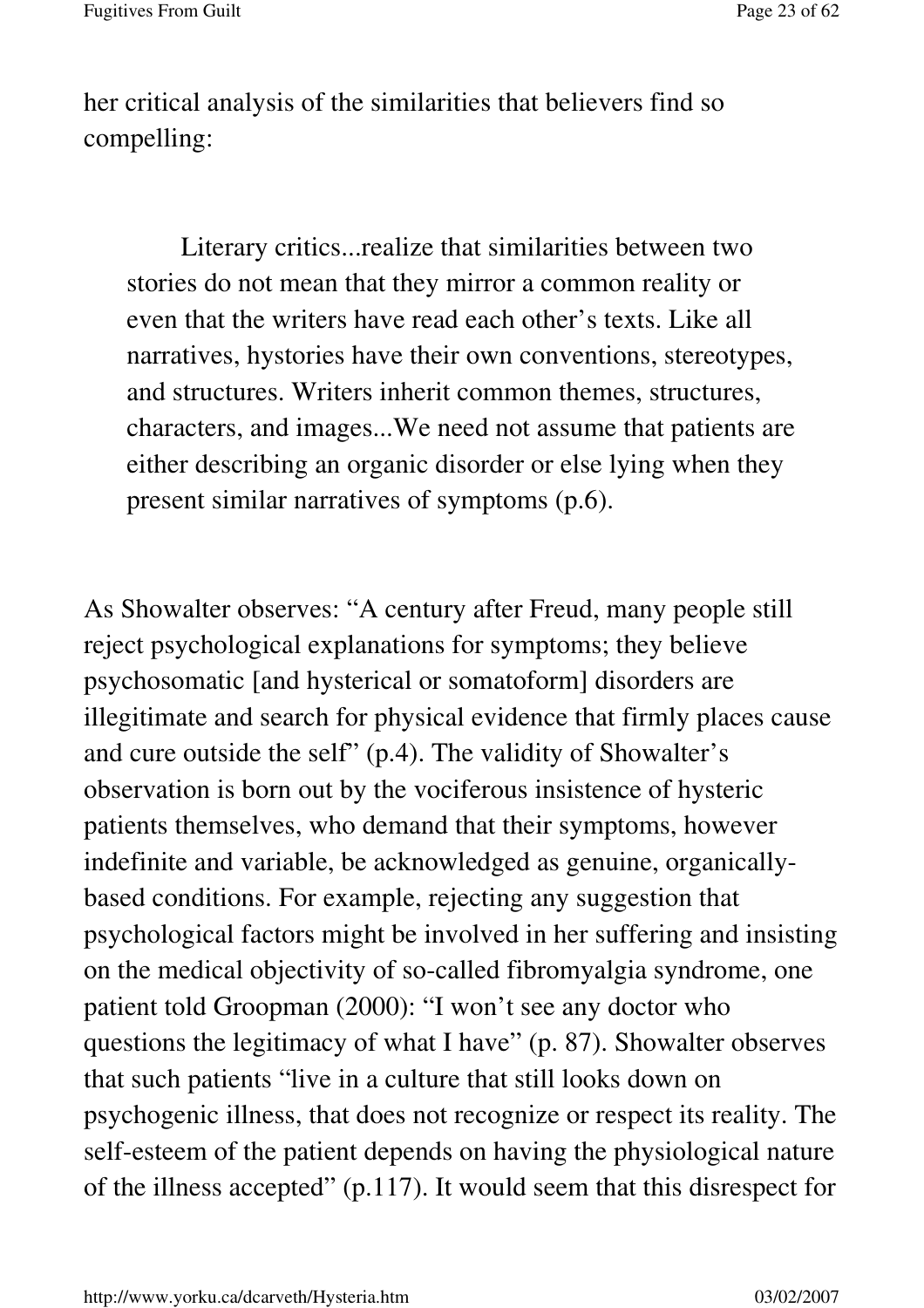psychogenic illness is shared by those physicians, including some psychiatrists who, despite the lack of supporting scientific evidence, nevertheless seek to validate such externalizing claims. Insofar as large segments of psychiatry itself foregoes psychology for biology, psychodynamics for neurochemistry, it might itself be seen as hysterical and resistant to psychoanalysis.

In order to meet the objective of plausibly establishing "cause and cure outside the self," patients must work within the parameters that the culture will allow, for all cultures maintain their respective "legitimate symptom pool[s]," and it is a hallmark of hysteria to "mimic culturally permissible forms of distress" (Showalter, 1997, p.15). This tendency of hysteria to remain within certain bounds of convention was also described by Krohn (1978): "Hysteria makes use of dominant myths, assumptions, and identities of the culture in which it appears. The hysteric may play out a somewhat caricatured version of an accepted role in an effort to enlist caring, attention, help, or to satisfy other needs; however, he rarely goes far enough to be considered substantially deviant...the hysteric characteristically forms his sense of himself around an identity granted a high degree of approval in the culture" (p.160).

Thus, while symptoms change, and contemporary symptoms are, naturally, congruent with current cultural concerns and preoccupations, the function of the "symptoms" is the same as it was in the nineteenth century: to manifest an allegedly physical condition "that firmly places cause and cure outside the self" or, more precisely, that solidly places cause and cure within the body but outside the self, thereby expressing pain and conflict in "acceptable"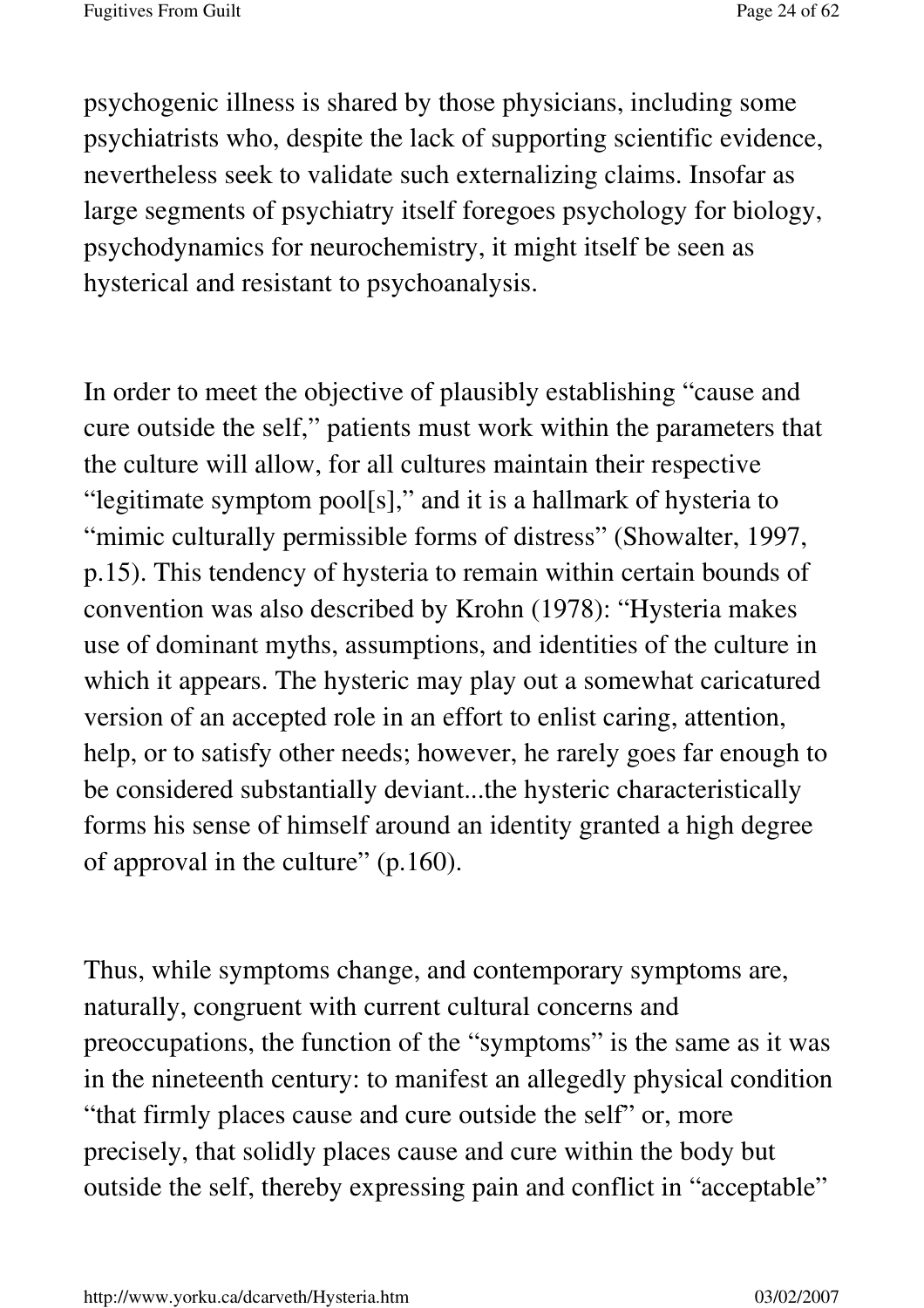forms of bodily illness (Showalter, 1997, p.4) without the taint of psychological forces at work. This differentiation between conditions that are in the body but not of the self—that is to say, *in* the patient but not *of* the patient—is an important one. The adaptive character of hysteria is also described by Shorter (1992) who, in *From Paralysis to Fatigue,* writes that "hysteria offers a classic example of patients who present symptoms as the culture expects them, or, better put, as the doctors expect them" (pp.8-9).

But to explain this flight from psychology simply in terms of the cultural stigmatization of illness recognized as psychogenic is to overlook the deeper reasons for this very stigmatization. If cause and cure lie not outside but within the self, then such "illnesses" are in some way unconsciously engineered (not consciously as in malingering) by the patients themselves. Hence, we are led to ask why hysterics (and we are all hysterical at times and to varying degrees) feel the need to bring pain and suffering upon themselves in these ways? There is no doubt that, as Freud would say, such phenomena are "overdetermined," but among their multiple causes (such as the need to suffer to maintain important ties to internal or external objects) we think the role of aggression, guilt and the unconscious need for punishment have received insufficient attention. For these are concepts that are distinctly unpopular among many postmodern intellectuals, including those post-Freudian and post-Kleinian psychoanalysts who have come to conceptualize psychopathology less in terms of intrapsychic conflict than in terms of structural defects and deficits arising from parental failure, and therapy less as analysis, insight and self-mastery than as reparative provision of allegedly missing psychic structure through processes of internalization and identification with the therapist as a kind of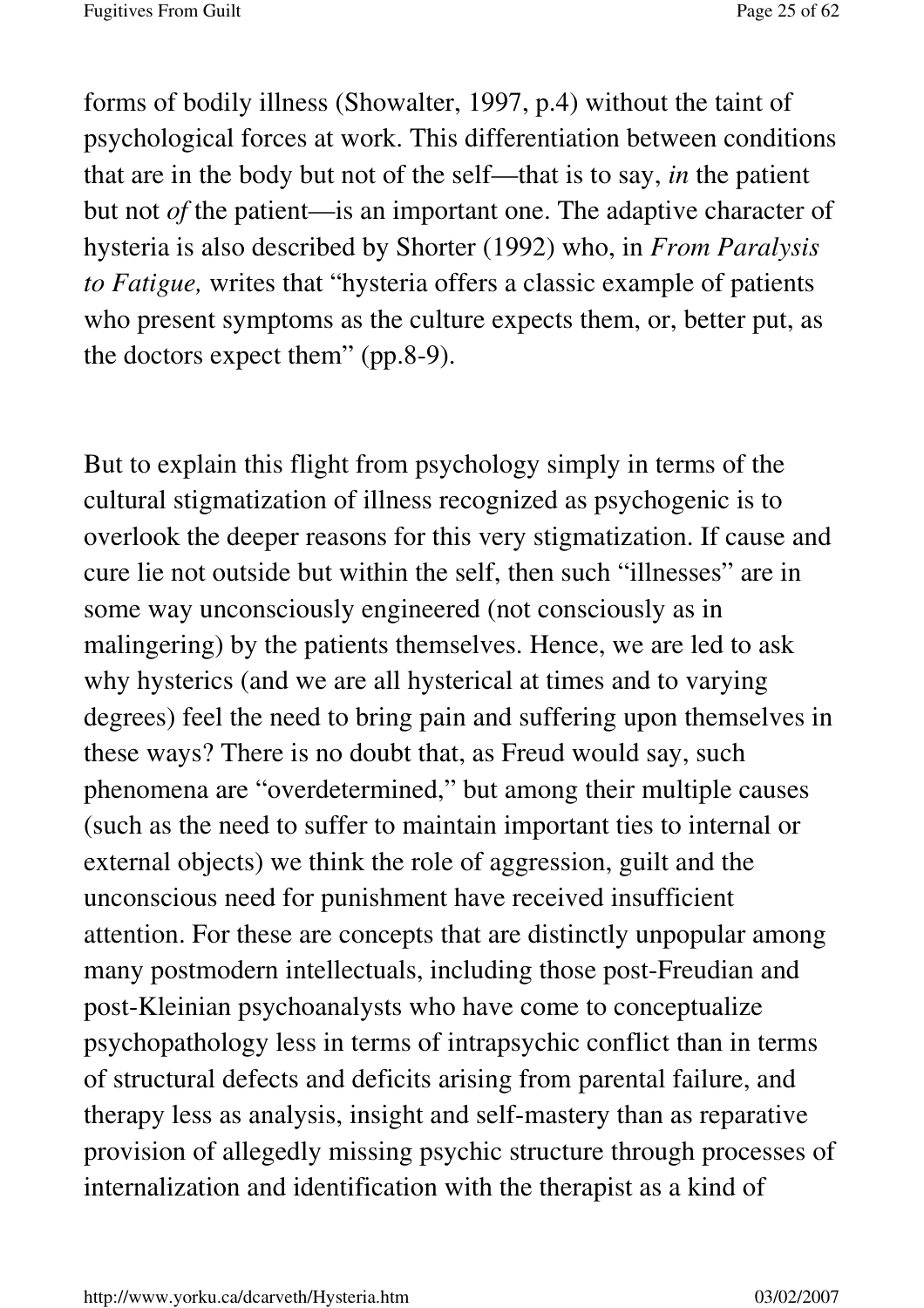substitute parent (Carveth 1998).

While it is most likely the case that the hystero-paranoid fugitive from guilt has always been with us, the varieties of contemporary psychoanalysis in which the discourse of guilt and self-punishment is downplayed are poorly prepared to come to grips with the dynamics that underlie this type of suffering. In other words, a psychoanalysis that is itself in flight from guilt is in no position to understand the hystero-paranoid fugitive from guilt, for to do so it would have to understand and cure itself. Needless to say, it is the aim of this paper to contribute to such curative self-understanding.

\* \* \*

Of what are arguably the three most important recent books on hysteria—Elaine Showalter's (1997) *Hystories: Hysterical Epidemics and Modern Media*; Christopher Bollas's (2000*) Hysteria* and Juliet Mitchell's (2000) *Mad Men and Medusas: Reclaiming Hysteria*—Bollas's work is notable for its single-minded, early Freudian emphasis upon sexuality and its relative neglect of the role of aggression in hysterical conditions. Freud himself never revisited his early work on hysteria in light of his later positing of Thanatos (and its outward manifestation as an aggressive drive) as the "immortal adversary" of Eros in a human nature driven by these two "Heavenly Powers" (Freud, 1930, p. 145).[5] For Bollas, as for Freud, "the heart of the matter" of hysteria is "the hysteric's disaffection with his or her sexual life" (p. 12).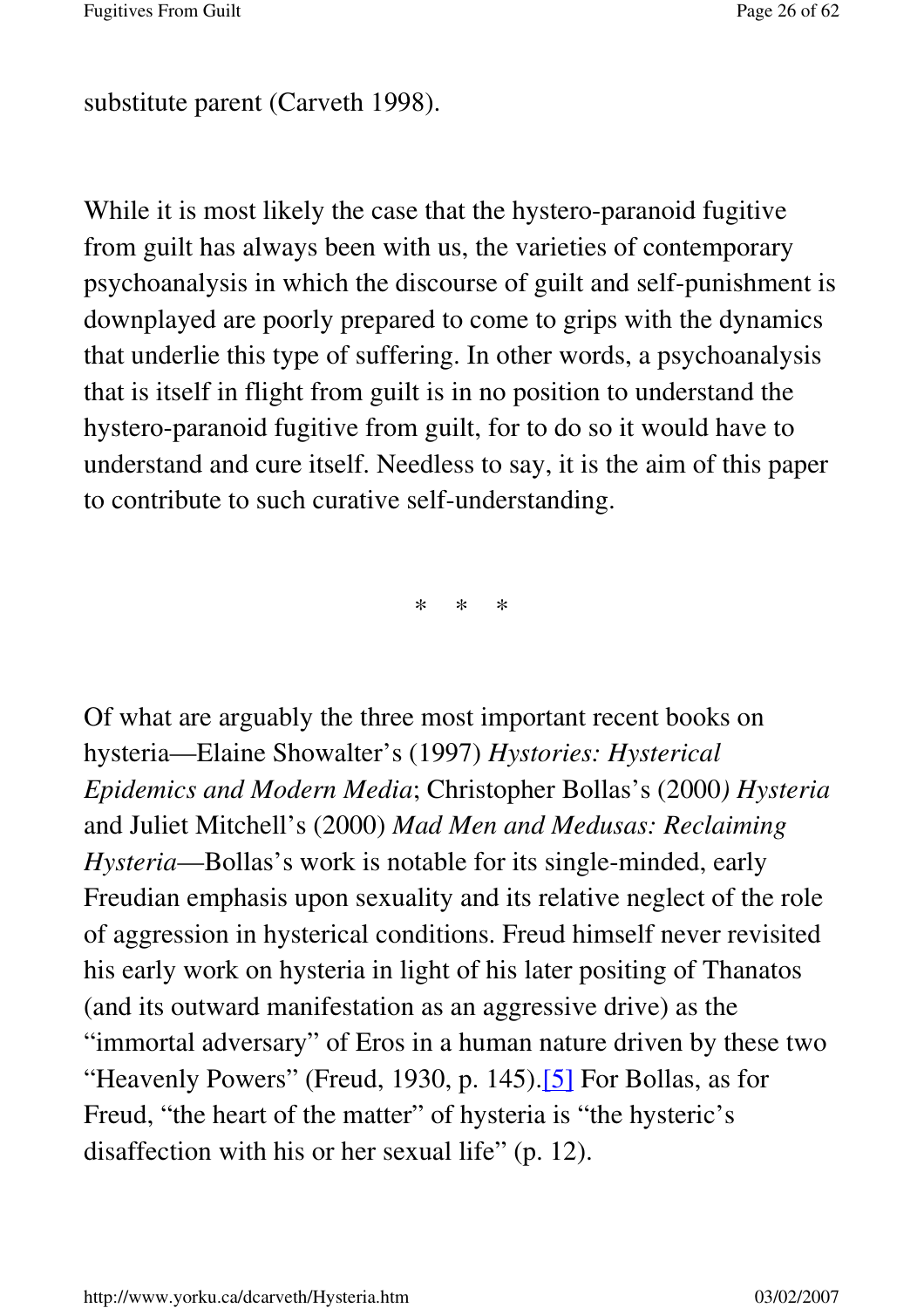Bollas argues, I think correctly, that "Hysteria has disappeared from contemporary culture only insofar as it has been subjected to a repression through the popular diagnosis of 'borderline personality disorder'" (frontispiece): "… thinking the hysteric through the theoretical lenses of the borderline personality had become something of a tragedy" (p.2). He sets out to recover and elaborate upon an earlier psychoanalytic understanding of hysteria. But in so doing he loses sight of the elements of this condition that were at least brought into focus through the theoretical lens of the borderline concept, whatever its inadequacies in other respects: namely the paranoid-schizoid dynamics of splitting, projection, sado-masochism, disavowed aggression and hostility, and the resulting unconscious need for punishment.

Bollas praises Showalter's work and endorses her view that "hysteria is alive and well in the form of attention-deficit disorder [actually not addressed by Showalter[6]], chronic-fatigue disorder, alien-abduction movements and the like" (p.178), as well as her emphasis upon the role of both clinicians and the media in creating such conditions. "It is more than sad," he writes, "that the hysteric's capacity to fulfill the other's desire has meant that many people have dedicated their lives to romances with clinicians, presenting new 'sexy' diagnoses—such as multiple personality disorder—which inevitably earn accolades for the clinicians founding a new term or re-founding an old one, now rendered dramatically potent" (p.178). (Recall in this connection Frederick Wolfe's regret at having pioneered the "fibromyalgia syndrome" diagnosis.) But whereas Showalter does not shrink from the evidence of the dynamics of hatred and paranoid projection in the new hysterias, Bollas himself writes almost exclusively within a pre-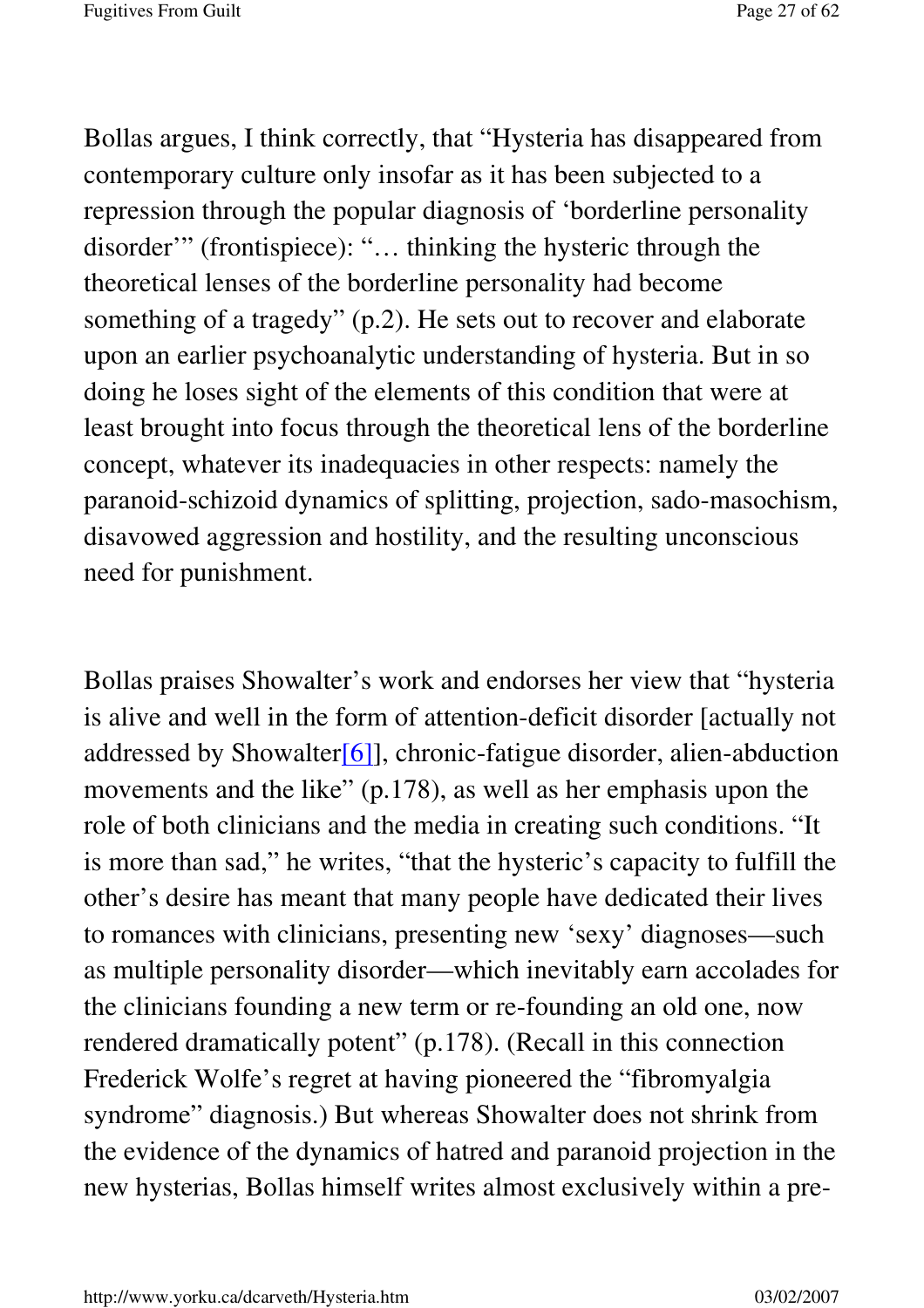1920 Freudianism that, however enriched by later object-relational and Lacanian perspectives and insights, focuses almost exclusively on sexuality. He summarizes his theory of hysteria as follows: "The hysteric specifies the body as the agent of his or her demise because its bio-logic brings sexual mental contents to mind" (p.178). If the hysteric has been repressed in recent decades by the borderline, in Bollas the borderline (schizo-paranoid) is repressed by an oldfashioned, pre-1920, view of the hysteric.

In contrast, like Showalter, Juliet Mitchell draws attention to the dynamics of aggression in hysterical conditions. She does so by refocusing our attention upon two sets of facts that, although recognized by Freud, were later downplayed both in his own work and in that of his followers. The first is Charcot's and Freud's early recognition of the existence of male hysteria. Mitchell cites two main reasons for the fact that while "the critical claim that inaugurated psychoanalysis was that men could be hysterical … psychoanalysis too slipped from explaining to endorsing its proclivity in women" (p. x). First, there is "the non-elaboration of the hypothesis of a death drive in general, but in particular in relation to hysteria." (Here, by "death drive" we understand Mitchell to be referring to aggression, violence and hostility.) She writes: "as with feminists' accounts of hysteria, what is missing [in psychoanalytic accounts such as Bollas's] is that there is violence as well as sexuality in the seductions and rages of the hysteric" (p. x). The feminization of hysteria extended sexist blindness to female aggression to the hysteric. In addition, the failure to revise the psychoanalytic theory of hysteria in light of the dual-drive theory introduced by Freud in 1920, long after his pioneering work on this condition at the turn of the century, contributed to ignoring the role of aggression, whether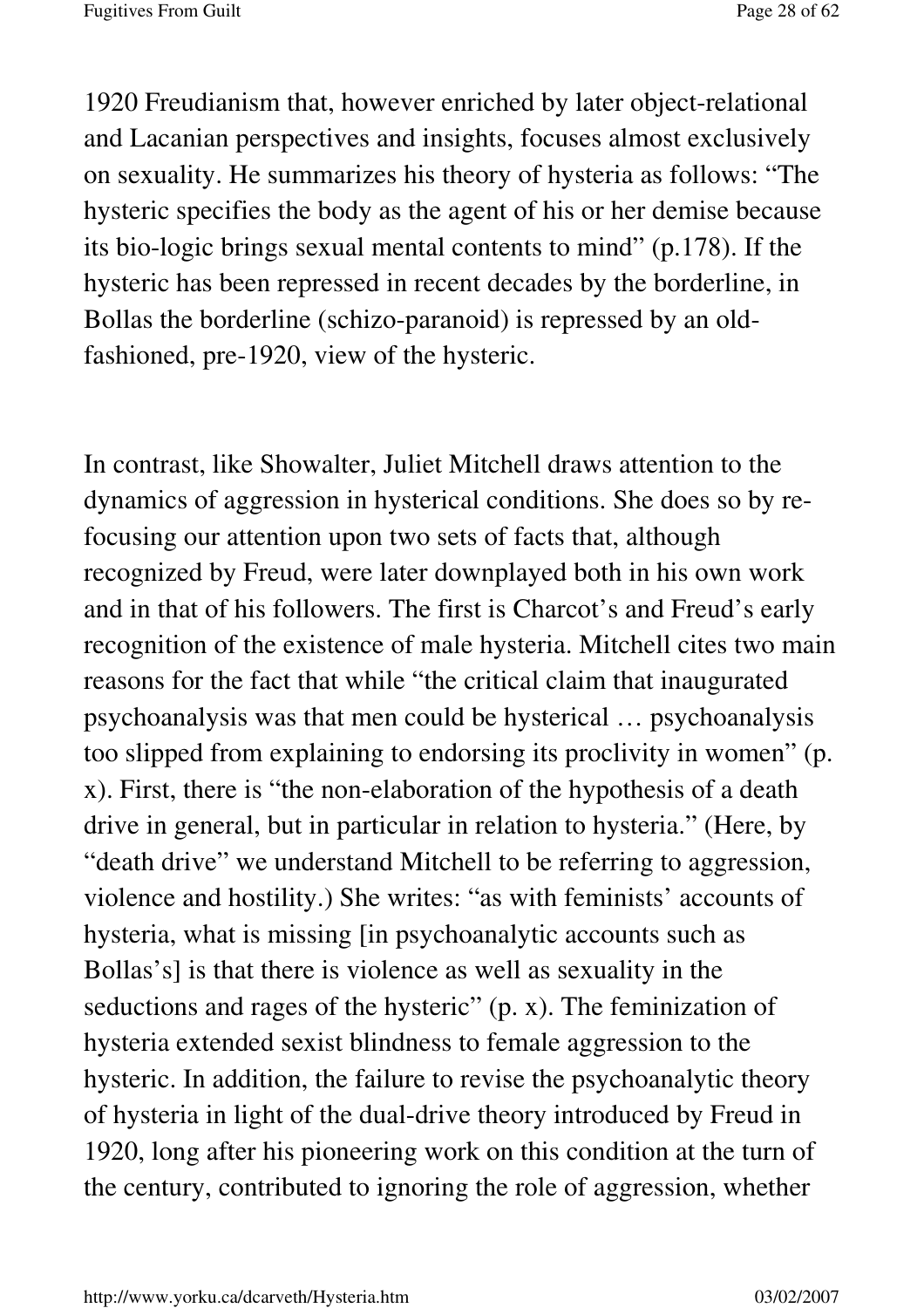conceptualized as primary or secondary to frustration, in hysterical conditions.

The second set of initially recognized but subsequently downplayed facts concerns the role of sibling rivalry in personality formation, "the omission of the key role played in the construction of the psyche by lateral relationships" (p.x). Mitchell writes,"When a sibling is in the offing, the danger is that the hero—'His Majesty the Baby'—will be annihilated, for this is someone who stands in the same position to parents (and their substitutes) as himself. This possible displacement triggers the wish to kill in the interest of survival" (p. xi). In the sibling rivalry that inevitably accompanies sibling love, "murder is in the air" (p. 20). Mitchell acknowledges, of course, that such violence may take a sexual form—"to get the interests of all and everyone for oneself"(p.xi). In connection with the link between violence and hysterical hyper-and pseudo-sexuality, we are reminded of a remark made by a seasoned, older male clinician in an initial interview with an overtly seductive, scantily clad, hysterical young woman: "Why are you trying to destroy me?" Just as Carol's stepson Rory is not blind to the manipulation and passive-aggression beneath his stepmother's manifest helplessness, this seasoned clinician was alert to the destruction in seduction.

Like Bollas and Showalter, Mitchell affirms the continuing presence of hysteria in our culture, despite psychiatric attempts to deny it. "It has been fashionable in the twentieth-century West to argue that hysteria has disappeared. To my mind, this is nonsensical—it is like saying 'love' or 'hate' have vanished. There can be no question that hysteria exists, whether we call its various manifestations by that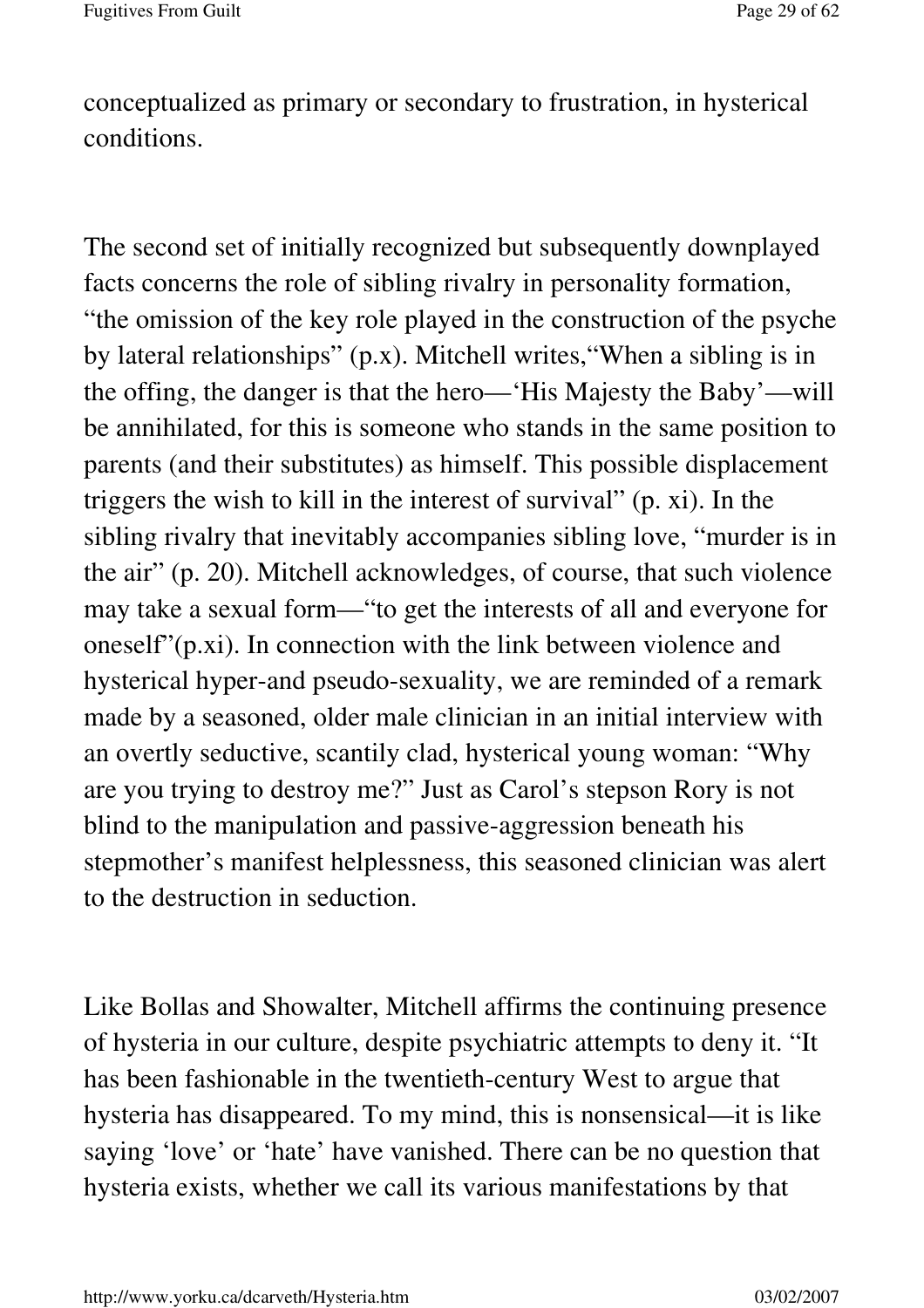name or something else"(p.6). For Mitchell, there is nothing intrinsically feminine about hysteria, which she views, like love and hate, as an intrinsic potential of human nature as such, arguing instead that "hysteria has been feminized: over and over again, a universal potential condition has been assigned to the feminine; equally, it has disappeared as a condition after the irrefutable observation that men appeared to display its characteristics"(p.7).

Like Showalter and Krohn, Mitchell emphasizes hysteria's adaptation to the sociocultural surround: "Hysteria migrates. Supremely mimetic, what was once called hysteria manifests itself in forms more attuned to its new social surroundings. What was once a subsidiary characteristic becomes dominant and vice versa" (p.ix). Nevertheless, "hysteria's many manifestations have shown some striking similarities throughout the ages—sensations of suffocation, choking, breathing and eating difficulties, mimetic imitations, deceitfulness, shock, fits, death states, wanting (craving, longing) ….If the treatments and conceptualizations vary, mimetic hysteria will look different at different times because it is imitating different treatments and different ideas about hysteria" (p.13).[7]

Referring to the introduction in DSM II and III of "histrionic personality disorder" to replace "hysteria," Mitchell comments that "The irony of this triumph of the diagnostic is that the doctors who no longer recognize hysteria's existence continue to refer to it daily." She comments, "given the history of hysteria, one must surely ask: Is it hysteria itself or its classification—psychiatric, medical or psychoanalytic—that has become redundant?" (p. 15)[8]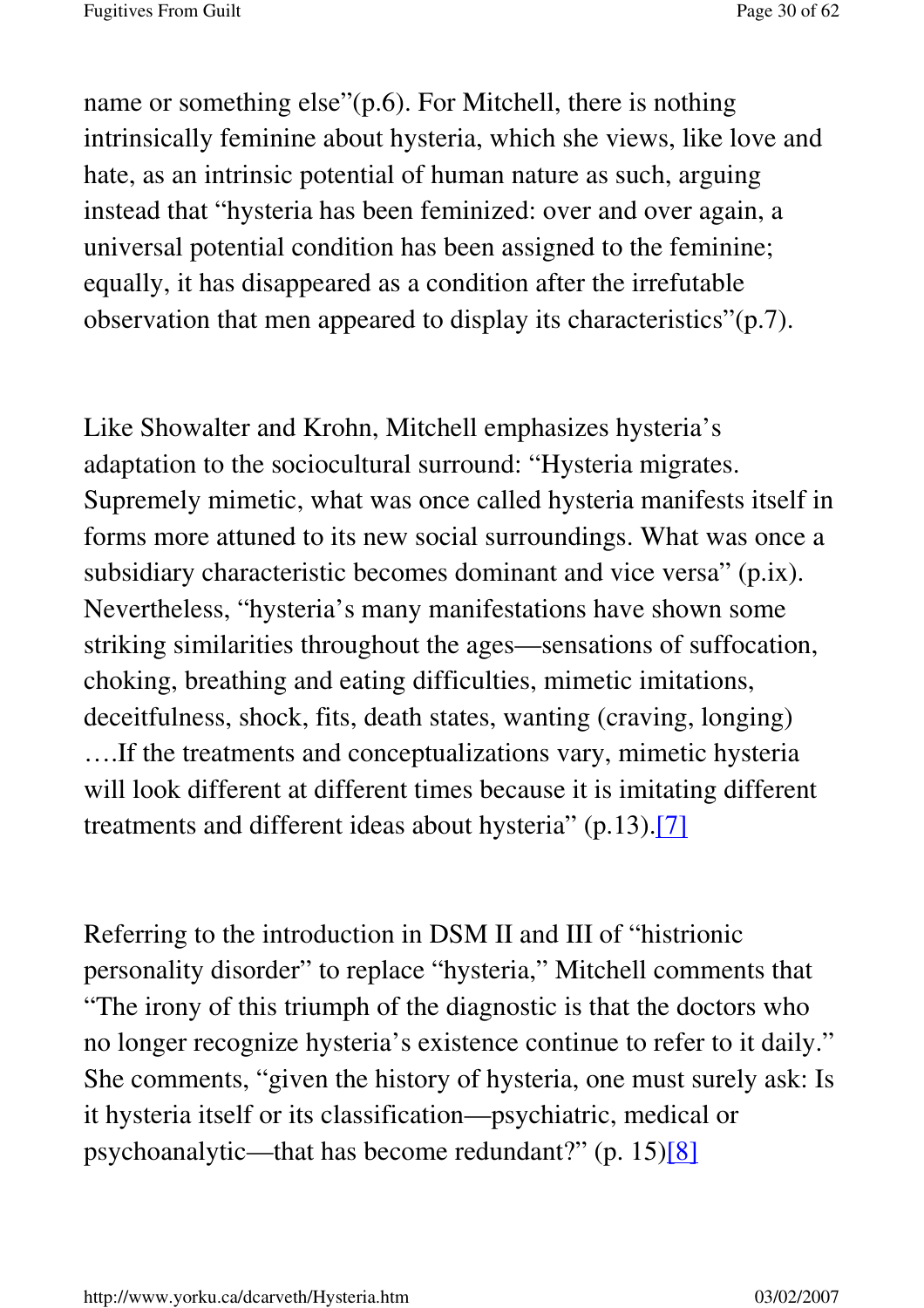#### **CASE 2: Mr. B**

During the second year of his analysis, Mr. B., a thirty year old academic with a flamboyantly rebellious cultural and political outlook who entered analysis due to work inhibitions, relational problems and diffuse anxiety and unhappiness, suddenly started experiencing dizzy spells. For example, he might be in a supermarket when, suddenly, he would have to clutch his cart to stop from falling over as the store seemed to slowly begin to move and spin around him. Although suspecting that this was a symptom of an hysterical order, the analyst recommended a complete neurological investigation which yielded nothing. As the analysis continued evidence accrued that the dizzy spells amounted to a kind of body language in which the patient communicated the defensive message that he was not at all a phallic, competitive, oedipally aggressive male but, on the contrary, more like a swooning woman. With this analysis the symptoms disappeared, never to return.

Some years later, while the analysis continued, Mr. B. began to experience severe pain in both hip joints. By the time he sought medical help for this, he was at times using a cane. A physiatrist x-rayed the joints and informed Mr. B. that he had sustained serious damage to both in the course of a mysterious illness he had suffered between the ages of three and five that had been accompanied at the time by rheumatoid arthritis. The physician informed him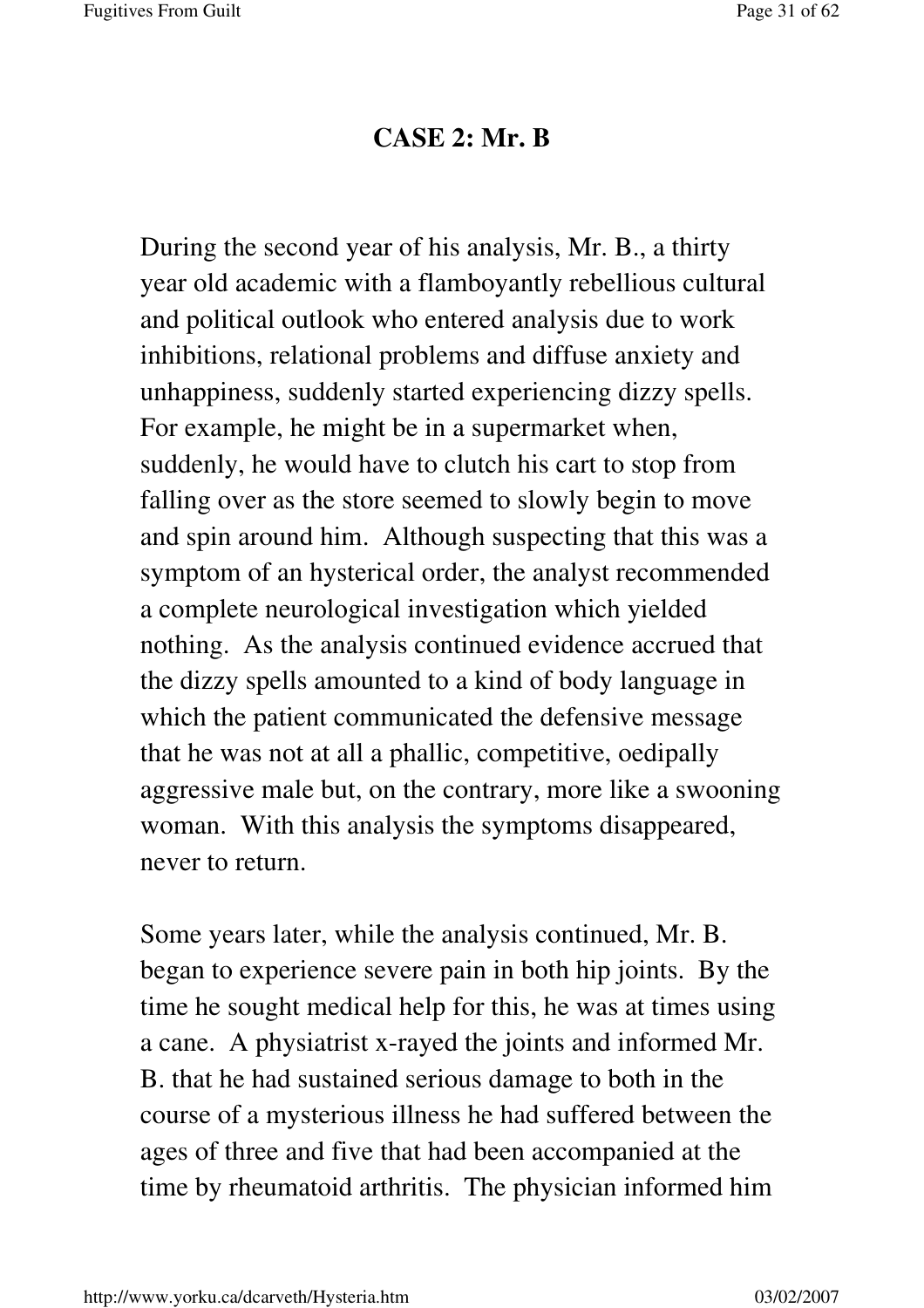that double hip replacement surgery would eventually be necessary but, as the technology in this field was improving at a rapid pace, it would be in his interest to postpone the surgery as long as possible with the use of anti-inflammatory medication. He was prescribed a large daily dose which he gradually reduced by about two thirds and maintained at that level for several years. After viewing a television report about sudden bleeds caused by such medication, he decided he needed to get a second opinion. He retrieved the original x-rays and took them to the head of the rheumatology department at a local hospital who looked at them and examined him and then informed him there was nothing whatsoever wrong with him. The patient was dumbfounded. He asked what he was to do with all the medication. The specialist told him to flush it down the toilet. As he had been told he would never be able to run or play sports such as tennis, he asked about this and was told to "start gradually." Incredulous, he sought the advice of another rheumatologist who confirmed the diagnosis that neither the original x-rays nor examination revealed any pathology whatsoever. The patient stopped taking the anti-inflammatory medication, replacing it with coated aspirin when necessary, and soon even dispensed with that. There were no subsequent episodes of hip joint pain. (He cast off his crutches and walked.) In his analysis, the patient realized that, once again, he had been communicating, psychosomatically and hysterically, that he was not an intact, phallic and competitive male, but a wounded, in fact, a crippled man.

One can only speculate as to the nature of Mr. B's infantile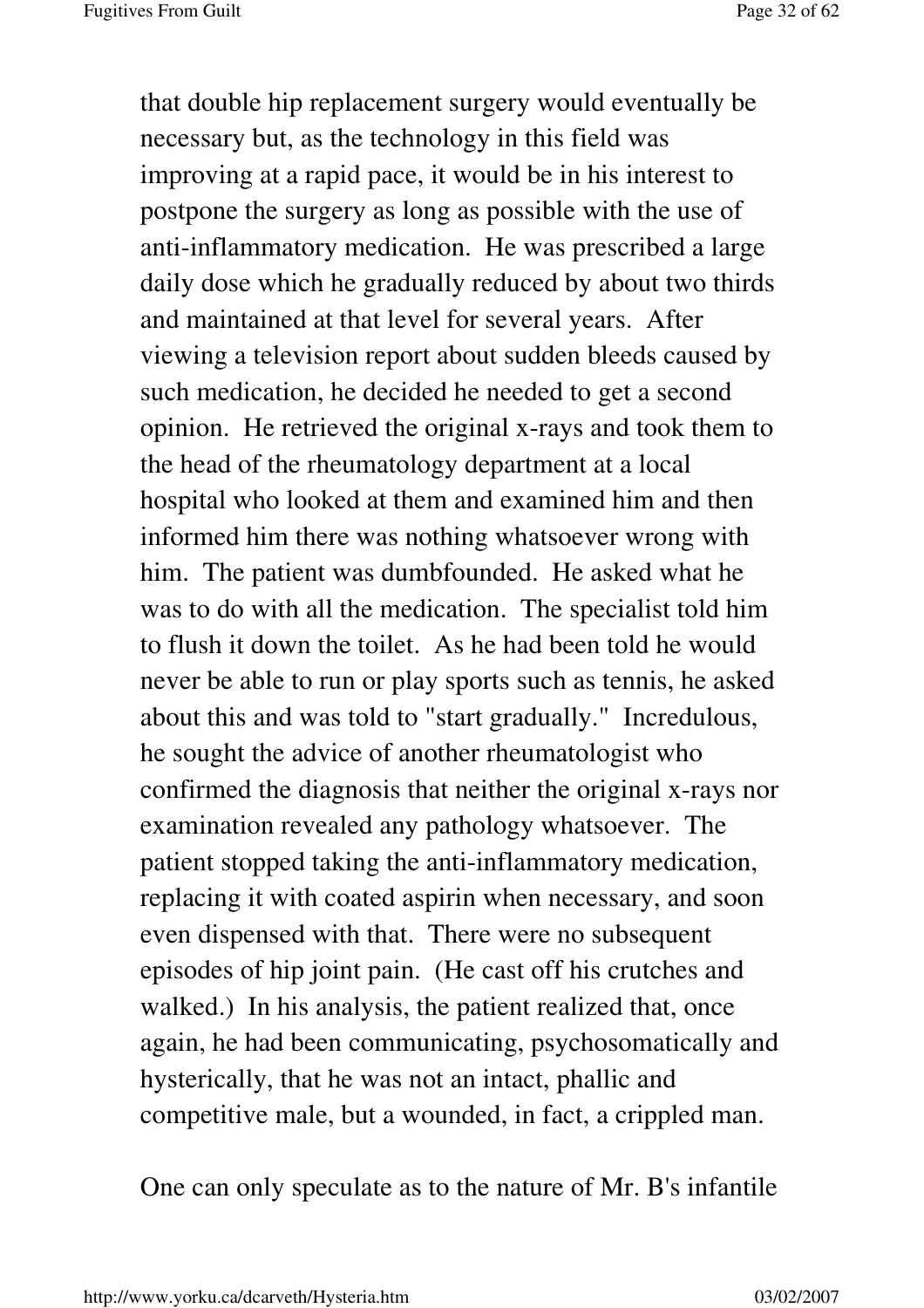illness. The combination of high spiking fevers and rheumatoid arthritis suggests Still's Disease, a condition some view as an autoimmune disorder which may have emotional causes. The patient's mother suffered from periodic severe depression throughout her life and became recognizably alcoholic by the time he was five or six. The illness seems to have manifested around the time that a boy of the same age, who had been taken into the family and raised for a year as the patient's informally adopted brother, was returned to his family of origin when they refused to allow him to be formally adopted. In other words, what might have been Still's Disease emerged when a "sibling" who had suddenly arrived in his life, dethroning him from his status as only child, disappeared from it just as suddenly. This was followed by the patient's dim awareness of his mother's serial "illnesses" (several miscarriages) and his growing recognition of her worsening depression and alcoholism. As a little boy, the patient appears to have associated these miscarriages with memories of his father's burial of several of the family canaries in large matchboxes in the backyard. In the sibling rivalry that inevitably accompanies sibling love, "murder is in the air" (Mitchell, 2000, p. 20). It may be that Mr. B's repetitive need to enact the role of a swooning woman and a castrated and crippled man had its roots both in his preoedipal relationship with a disturbed mother and in unconscious oedipal "guilt" (or, rather, an unconscious need for punishment) for the "crime" of survival and triumph over both his real, albeit temporary, and potential siblings.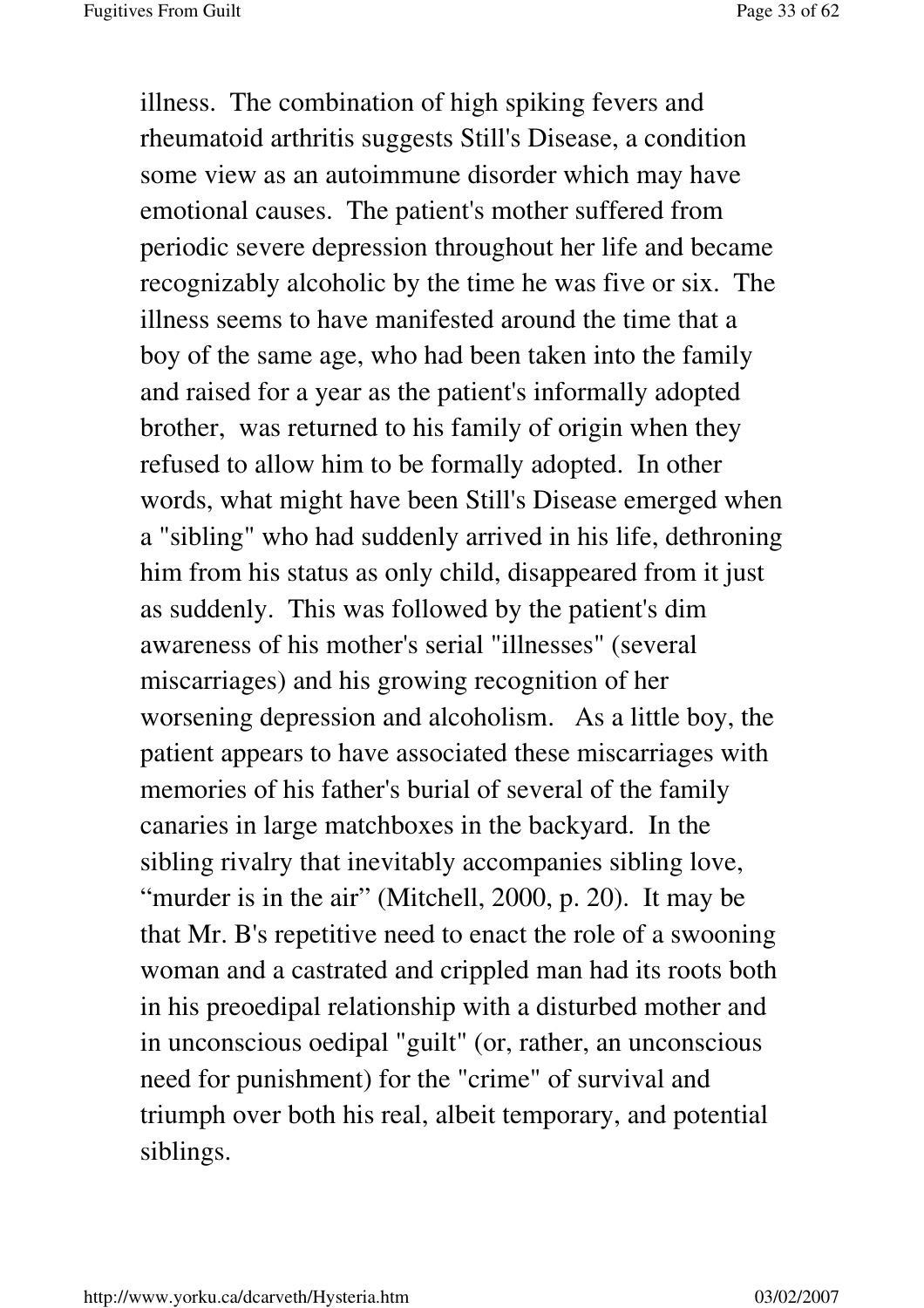\* \* \*

The varieties of hysteria Showalter describes exhibit an important trait that she touches on only briefly: paranoia. Many of the hysterical symptoms she explores contain distinctly paranoid features, as she acknowledges in describing the particular vulnerability of American culture to hysterical movements: "...such movements have centred on the Masons, Catholicism, communism, the Kennedy assassination, and the fluoridation of water. In the 1990's, hysteria merges with a seething mix of paranoia, anxiety, and anger that comes out of the American crucible" (p.26). She quotes *New Yorker* writer Michael Kelly (1995), who gives the term "fusion paranoia" to the mélange of conspiracy theories flourishing in the United States: "In its extreme form, paranoia is still the province of minority movements, but the ethos of minority movements—antiestablishmentarian protest, the politics of rage—has become so deeply ingrained in the larger political culture that the paranoid style has become the cohering idea of a broad coalition plurality that draws adherents from every point on the political spectrum" (Showalter, 1997, p.26, citing Kelley, 1995, pp. 62, 64). Further on, Showalter observes that this "fusion paranoia" has taken up residence in medicine and psychiatry, allowing for the proliferation of conspiracy theories to explain "every unidentified symptom and syndrome" (pp.26-27). This observation is elaborated by Sherrill Mulhern, an American anthropologist critical of such recent excesses, who observes "...the emergence of conspiracy theory as the nucleus of a consistent pattern of clinical interpretation. In the United States during the past decade, the clinical milieu has become the vortex of a growing, socially operant conspiratorial mentality,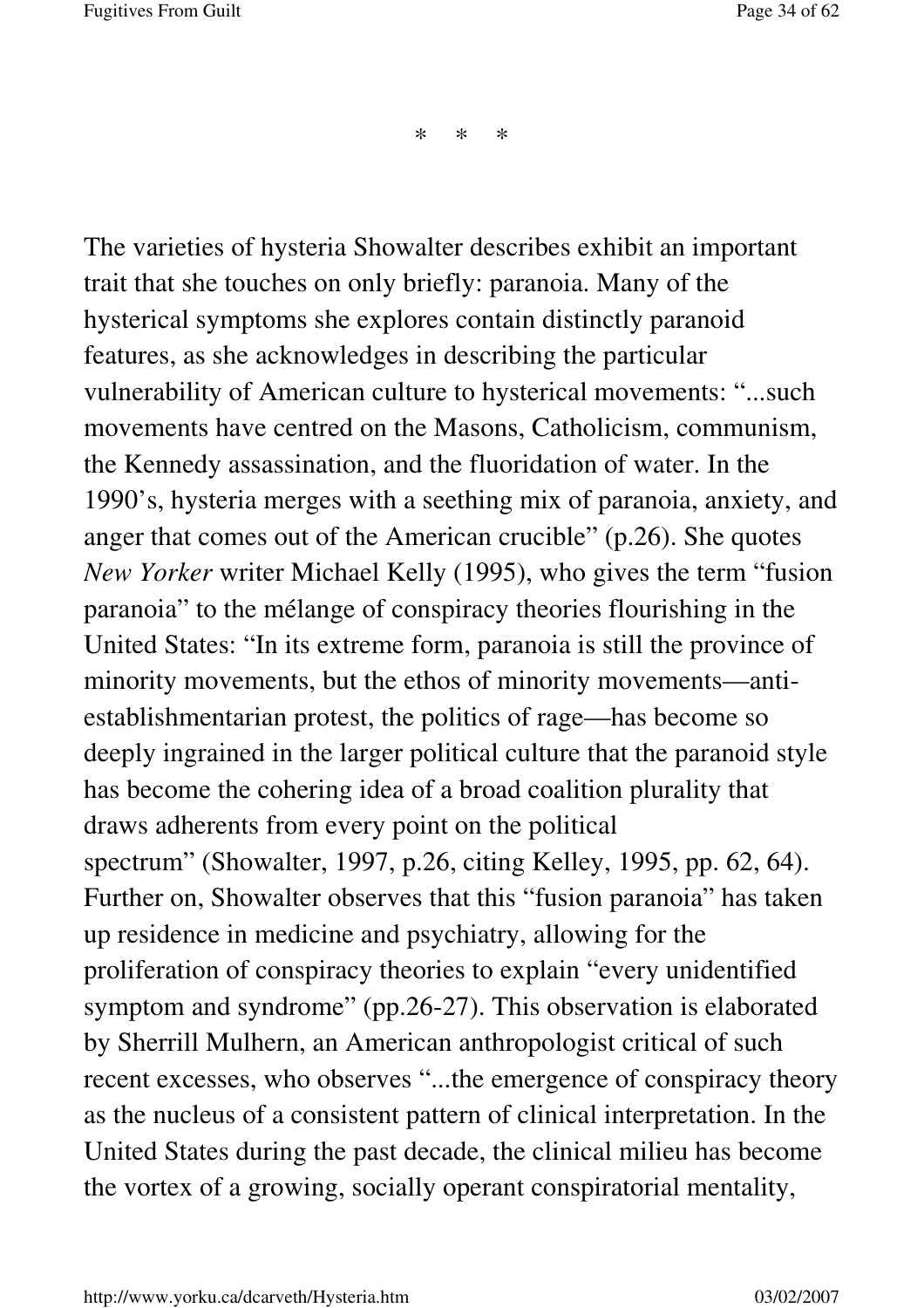which is undermining crucial sectors of the mental health, criminal justice, and judicial systems" (Showalter, 1997, p.27, citing Mulhern, 1994, p. 266).

The close connection between hysteria and paranoia—and even, perhaps, their interdependence—does not appear to have been explicated and developed by psychoanalytic writers who have tended to address either one or the other condition, treating them, implicitly at least, as discrete entities. It is due to this insufficiently theorized linkage that we refer to the psychological conditions we are addressing as *hystero-paranoid.* It is consistent with the tendency of psychoanalytic writers to treat hysteria and paranoia as non-related subjects that Melanie Klein wrote extensively about the subjects of anxiety and paranoia but was "silent on the subject of hysteria" (Rycroft, 1968, p.64). However, certain insights into the origins of hysteria can be extrapolated from her writings. We contend that there is a relationship between hysteria and Klein's paranoidschizoid position, so much so that hysteria may be viewed as an offshoot of PS functioning which almost inevitably produces hysteric symptoms, albeit often minor ones that frequently go unrecognized.

Human beings are never free from the task of managing their primal passions, phantasies and anxieties, including their aggression, nor from the simultaneous need to order and regulate the world of internal objects and form meaningful connections with external ones. Because of Klein's recognition that these tasks of mental life are ongoing and permanent rather than occurring in discrete stages, the mental "positions" she expounded are fluid, dynamic states that are present in varying degrees throughout every phase of life. The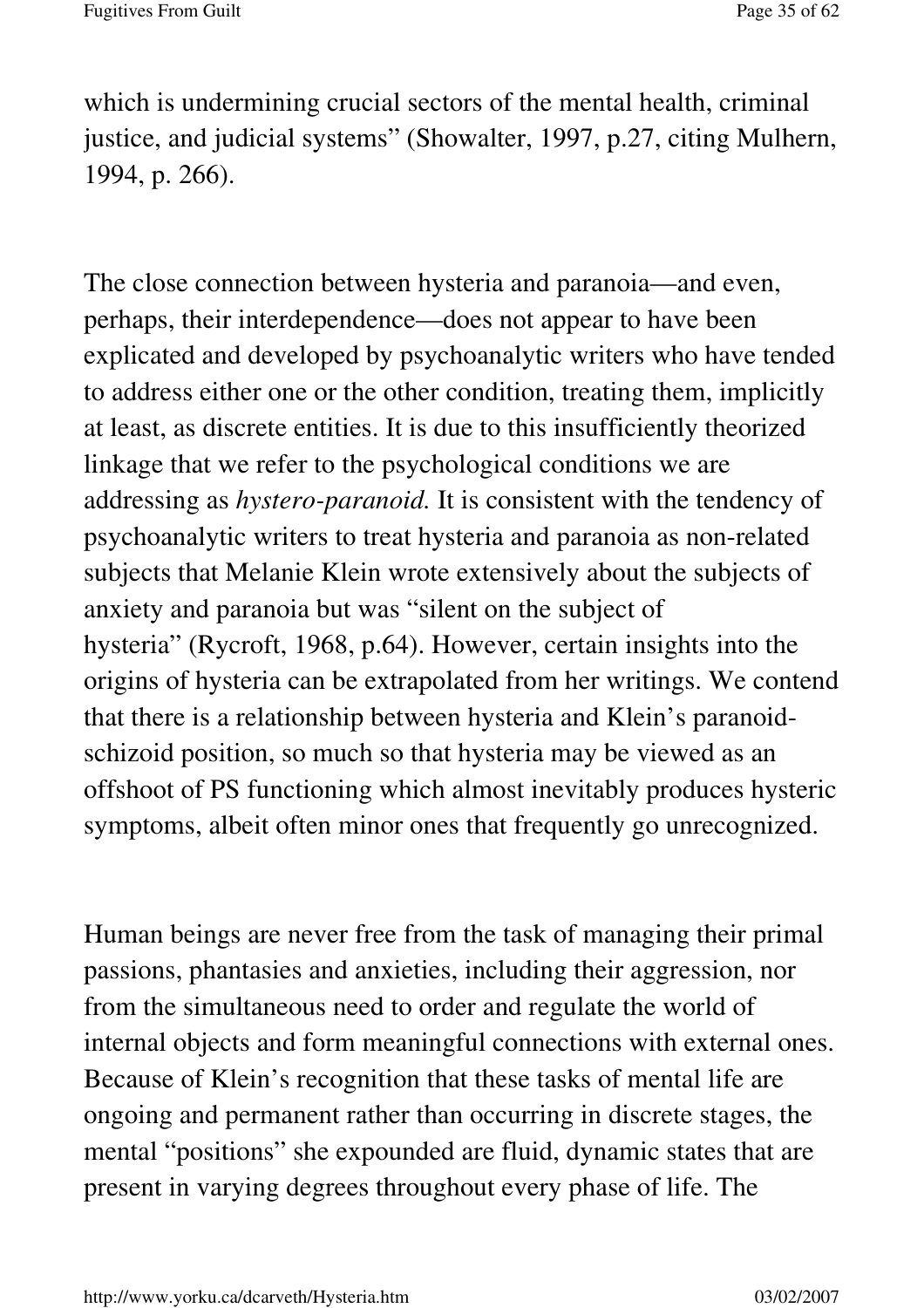infant's early pre-ambivalent paranoid-schizoid state, characterized by splitting of the object (and the self) into all-good and all-bad partobjects (and part-selves), persecutory anxiety, envy, manic defenses, "symbolic equations" (Segal, 1957) and "beta elements" (Bion, 1962), hopefully gives way to the depressive position's ambivalence, whole object (and self) relating, guilt, reparation, gratitude, capacity for "symbolic representation," "alpha function" and creativity. But elements of PS functioning, both healthy and pathological, remain operative in all persons throughout life. In current post-Kleinian theory, development is no longer conceived as a unilinear progression from PS to D, but dialectically (PS<–>D), with pathology being conceptualized as breakdown of the dialectic into a fixation upon either pole (Ogden, 1986).

It should go without saying that at this stage in the development of object-relations theory, it is unnecessary to adhere to any literalistic notion of a biologically-grounded aggressive drive, let alone any literal death-instinct, in order to credit Mrs. Klein's insight into the fact that, even with the most attuned and devoted caretakers imaginable, all infants must encounter some degree of frustration which inevitably generates aggression that, when projected, returns in the form of persecutory anxiety. In its state of cognitive immaturity, it is plausible to assume that the infant experiences any frustration as an attack, and any absence of "good" as an indication of the malevolent presence of "bad." It is as if the infant assumes that it is the job of the good part-object to protect and gratify and it experiences any pain and frustration not merely as an indication that the good part-object is failing at this task, but that it has actually turned into a bad part-object—i.e., a persecutor. Needless to say, any "surplus" frustration, beyond the unavoidable existential minimum,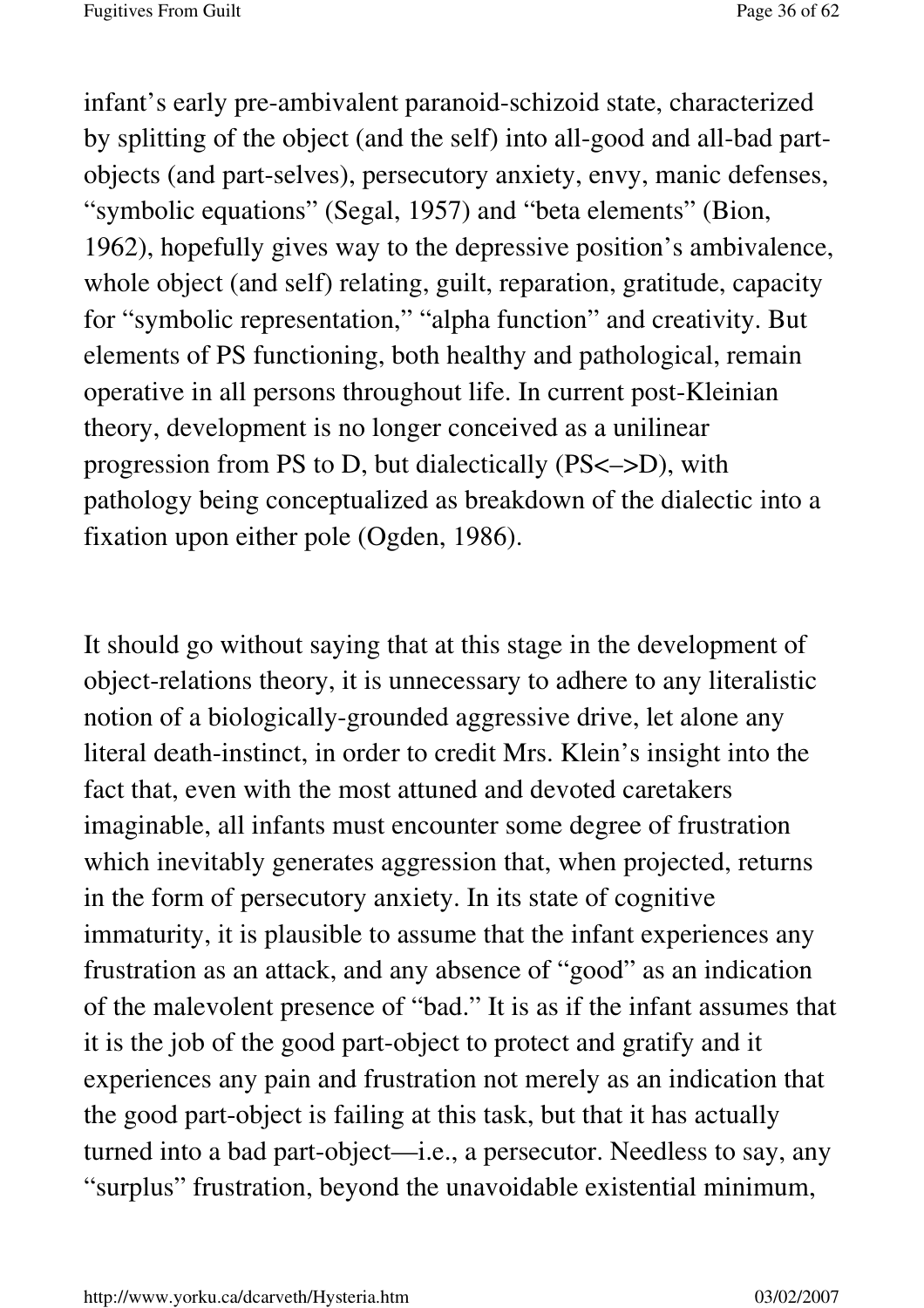arising from objective environmental failure of various types, will only aggravate a paranoid dynamic that is in varying degrees universal.

In the face of frustration and feelings of persecution, the infant reacts with both fear and aggression which is itself frightening and that, when projected, only adds to its persecutory anxiety. Here, in the realm of disowned aggression, lies the particular insight of Kleinian theory into the development of hysteric illness. The subject operating in the paranoid-schizoid position cannot escape the feeling of attack, having repudiated its own aggressive and destructive impulses and situated them squarely in the outside world. This move fails to dissolve the aggression, however. It still exists in all its strength on the outside, which is now rendered threatening and dangerous. The ensuing tangle of conflict is compounded when the subject also projects perceived good objects and impulses in order to protect them from the contamination of badness inside, and introjects or even identifies with perceived external persecutors in an attempt to gain control of them. Segal (1964) comments that "...in situations of anxiety the split is widened and projection and introjection are used in order to keep persecutory and ideal objects as far as possible from one another, while keeping both under control. The situation may fluctuate rapidly, and persecutors may be felt now outside, giving a feeling of external threat, now inside, producing fears of a hypochondrical nature" (pp. 26-27). Hysteria may likewise be interpreted as the product of a paranoid-schizoid dynamic in which individuals who have split off and disowned their own aggressive and destructive impulses suffer from phantasies of attack and an abiding sense of being made ill by hostile forces, either within the body (as in "fibromyalgia syndrome" and "chronic fatigue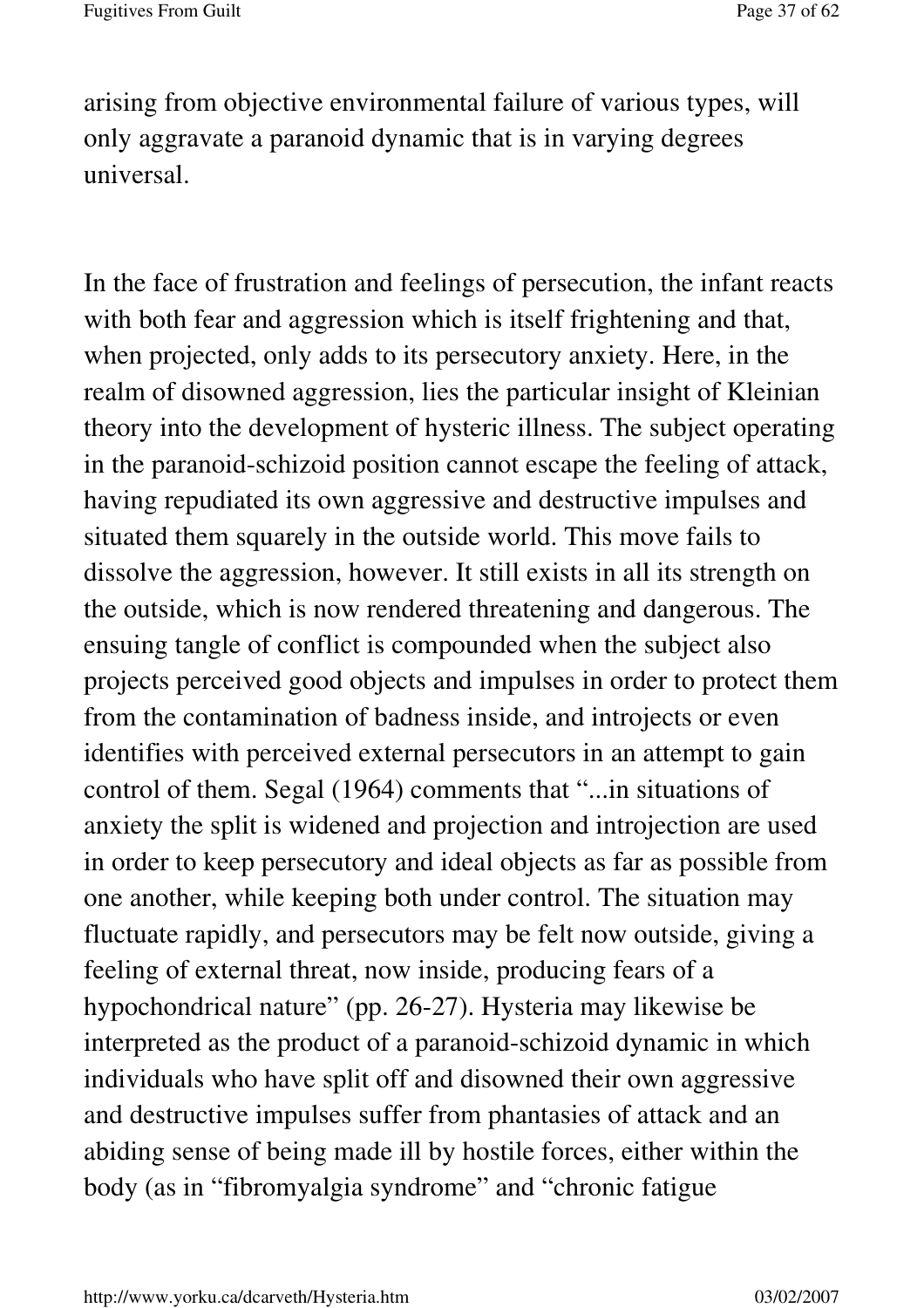syndrome") or outside it in the environment (as in "environmental" illness" or "multiple chemical sensitivity"), but in any case from outside the self.

We have described the tendency of hysteric patients to regard their symptoms as residing in the body but unrelated to the self, that is, existing as a foreign, invading force, *in* but not *of* the patient. In paranoid-schizoid functioning, the subject may disown or evacuate his internal bad self and objects, project the split-off contents and, as a consequence, perceive the external world as independently bad and dangerous. To complicate matters further, in an attempt to manage the external persecutors thus created, he may reintroject them. Segal's observation regarding the introjection of persecutors and subsequent hypochondria (in which the persecutors are felt to be attacking from within the body) illustrates the conjunction between paranoia and hysteria.[9]

According to Segal, "The projection of bad feelings and bad parts of the self outwards produces external persecution. The reintrojection of persecutors gives rise to hypochondrical anxiety" ( p.30). While there are grounds for maintaining the distinction between hypochondria and hysteria, viewing the former as one type or manifestation of the latter, it is reasonable to extrapolate a reciprocal connection between paranoia and hysteria by way of this connection between paranoia and hypochondrical anxiety. Both involve projection and a resulting experience of attack and persecution, in one case from without, in the other from within. But the psychoanalytic literature has tended to treat paranoia and hysteria as discrete conditions, and these citations from Segal (1964) may be one of the few places where paranoia and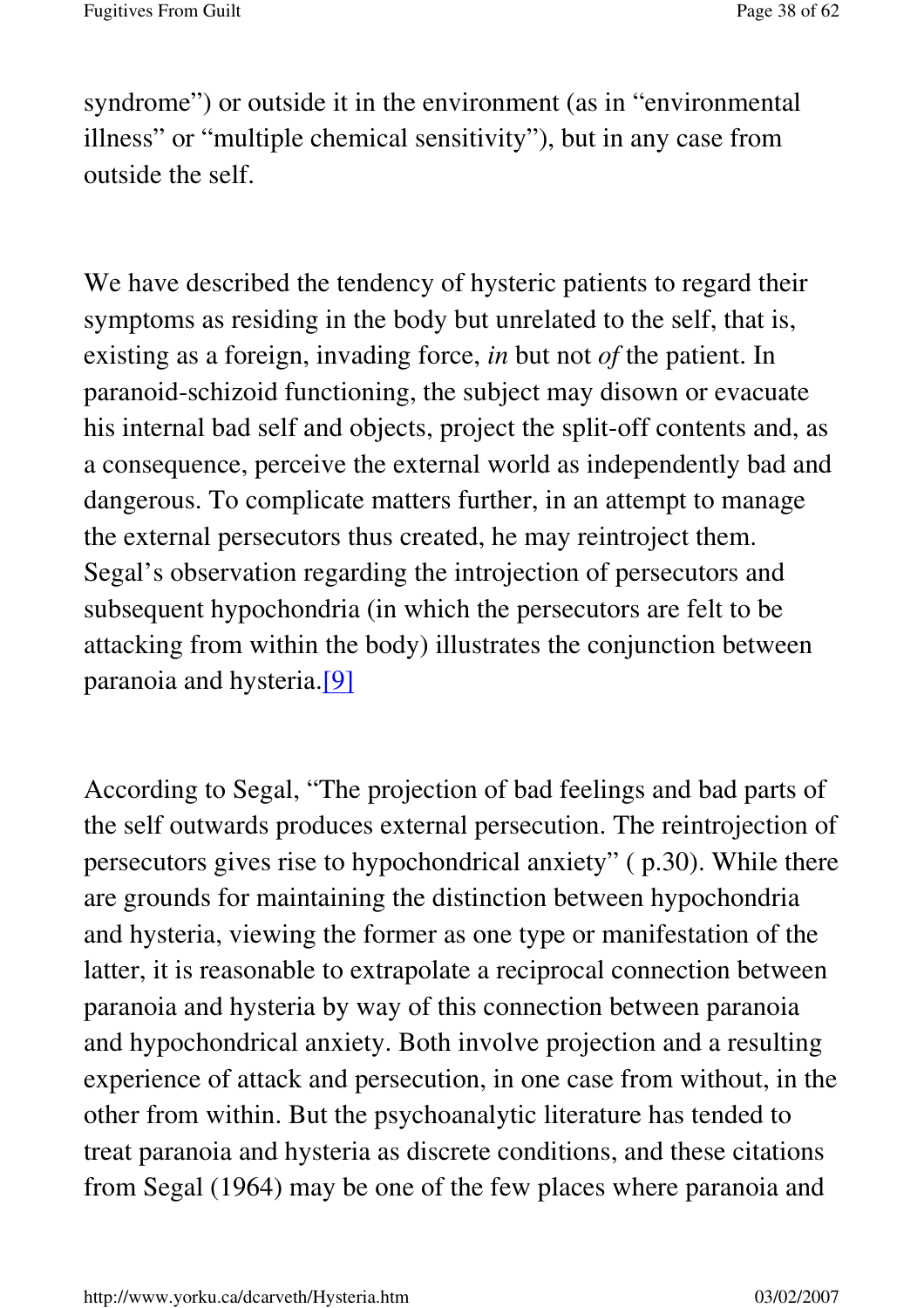hypochondria, and correspondingly hysteria, are explicitly brought together.

The splitting characteristic of the paranoid-schizoid position produces an austere, one-dimensional, concrete mode of thinking and an inability to relate to others as whole persons: "Where the persecution anxiety for the ego is in the ascendant, a full and stable identification with another object, in the sense of looking at it and understanding it as it really is, and a full capacity for love, are not possible" (Meissner, 1978, p.13, citing Klein, 1964, p.291). Conceiving of the world in terms of part-objects and keeping good and bad thoroughly separated allows the subject to feel as though he is protecting good objects from contamination by the badness inside him. But paranoid-schizoid functioning exacts a high price for the manufacture of this apparent "safe" zone through projection of the badness, if not in the form of persecutory fantasies, feelings and outright paranoid delusions, then in that of the hysterical (and psychosomatic) disorders which embody the return of the disavowed badness and simultaneously punish the subject for it in ways that evade the experience of unbearable guilt.

A central feature of the paranoid-schizoid position is an inability to achieve the type of guilt and remorse that are operative in the depressive position (Meissner, 1978, p.13) and that reflect attainment of what Winnicott (1963) called "the capacity for concern." Instead of such mature, "depressive guilt" (Grinberg, 1964), what we find in PS is either an intense "persecutory guilt," self-attack that is entirely narcissistic reflecting little or no concern for the object (and which, therefore, as we have argued above, should not be described as guilt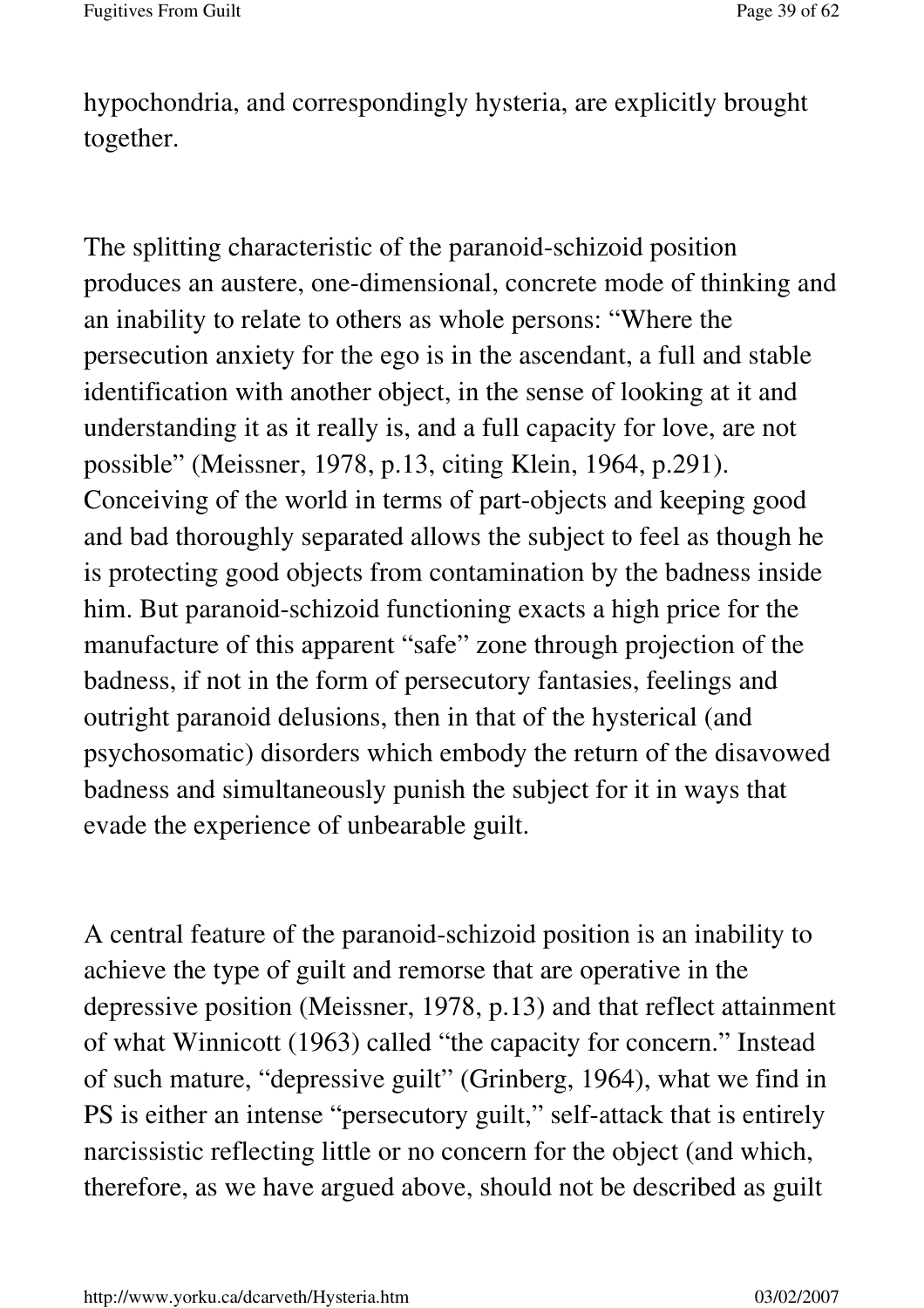at all), or a variety of tormenting states (including hysterical and psychosomatic conditions) that operate as substitutes for and defenses against unattainable or unbearable depressive guilt. In the context of the depressive position, a continual state of rage and feelings of destructiveness will be accompanied by simultaneous feelings of conscious guilt, concern and the need to make reparation. In PS, however, such destructiveness is split off and projected resulting in persecutory anxiety and unconscious masochistic needs for expiation through self-punishment (Reisenberg-Malcolm, 1980). Safan-Gerard (1998) describes a patient whose career has collapsed after he leaves his wife and children to pursue one of his numerous affairs. At the end of one session the patient ponders, "I don't know what changed after my separation. Because I used to make good money before. Did I change or did reality change?" (p.365). This patient's enormous load of unbearable guilt, which he verbally acknowledges but really evades since he cannot allow himself to actually feel or suffer from it, must nevertheless be expiated in some way. In this light, the collapse of his career and his financial difficulties, events which seem to be "just happening" to him, may be viewed as products of self-punishment through self-sabotage.

Carveth (2001) has expounded the theory that the unconscious need for self-punishment is not, contrary to Freud's view, a manifestation of unconscious guilt. Unconscious guilt does not exist. The unconscious need for self-punishment that Freud equated with unconscious guilt serves precisely to defend against the experience of unbearable *conscious* guilt. We believe the unconscious need for self-punishment is expressed in a wide range of psychopathological conditions—including hysterical and psychosomatic disorders. But just as the hysterical or somatizing subject takes flight from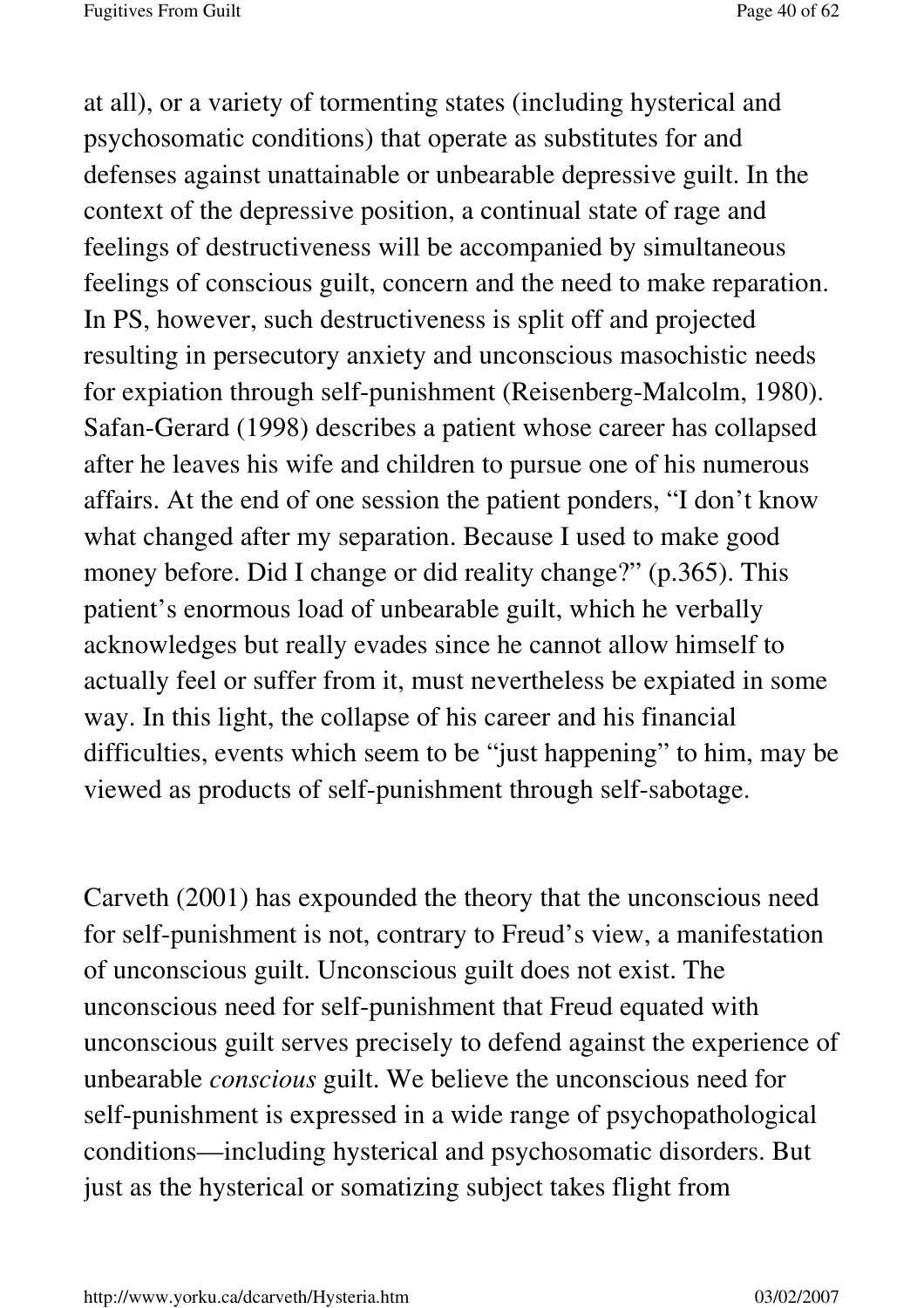unbearable guilt into self-tormenting symptoms as guilt-substitutes, so a de-moralizing post-Freudian psychiatry and psychoanalysis repress the dynamics of the superego—i.e., the dynamics of the *soul*  (Frattaroli, 2001)—in favor of one or another form of reductionism in which the meaningful communications of the psyche (soul) are reduced to meaningless symptoms of neurochemical malfunction or the results of trauma and deprivation. Even when a de-moralizing post-Freudian psychoanalysis views patients as victims of bad parenting, it seeks to protect such parents from guilt and responsibility by viewing them, in turn, as victims. The irony is that even when both patients and their psychiatrists, analysands and analysts, are in agreement in their repression of the discourse of sin and guilt, the unconscious superego is alive and well and busy in both groups: it torments the patients for their evasion of conscious guilt; and it finds expression in the moralizing of the psychiatrists and psychoanalysts who attack the supposed abusers of their patientvictims, including those who would see them as hysterical.

\* \* \*

When self-defeating and self-destructive patterns and symptoms are observed in patients, they are almost always manifestations of an inability or unwillingness to acknowledge guilt. Not guilt in the analyst's opinion, for that would involve moral judgments on the analyst's part. Although the making of such judgments is an inevitable aspect of the analyst's countertransference, this is to be contained and understood, not acted-out. We are addressing guilt as estimated by the patient's, not the analyst's, superego.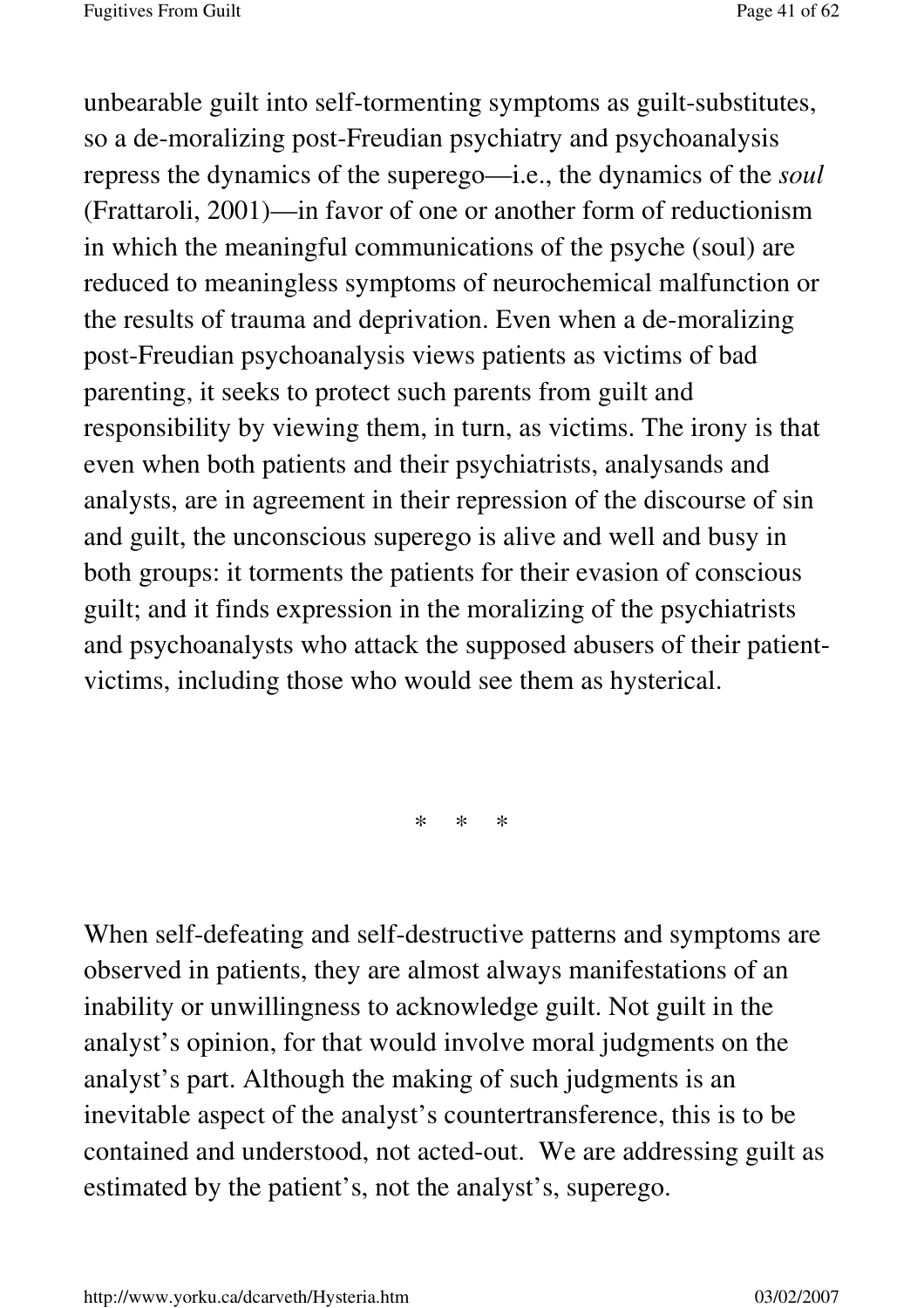When we acknowledge the voice of the superego, make conscious the painful sense of responsibility, the stab of conscience, that our superego has caused us to experience, we can understand our wishes and impulses, apologize, make reparation, and become strong, not sick. It is our observation that most people can realistically promise to live in a way that doesn't repeat what their superego judges as destructive, once they recognize their superego introjects and injunctions. At the point of conscious recognition and apology, we can let go of self-torment (sickness) and move on.

When the badness (as judged by the patient's superego) involves phantasies and wishes, the uncontrollable creations of the id, rather than actual inappropriate behaviors, the only promise we can make is to understand the distinction between wishing and acting. The more the corrupt wish is allowed conscious expression, the less chance there is the person will need to act it out. When any evil impulse or wish (as judged by the patient's superego) is made conscious and verbal rather than unconscious and acted upon, the ego is strengthened and symptoms as compromise-formations become unnecessary.

On the other hand, when a patient represses or otherwise manages to remain unconscious of his superego's judgment that he's done or wished something immoral, he becomes symptomatic and/or destructive, suicidal or homicidal, emotionally or literally. The analyst examines the patient's symptoms to understand what the patient's superego is pressing the patient to acknowledge and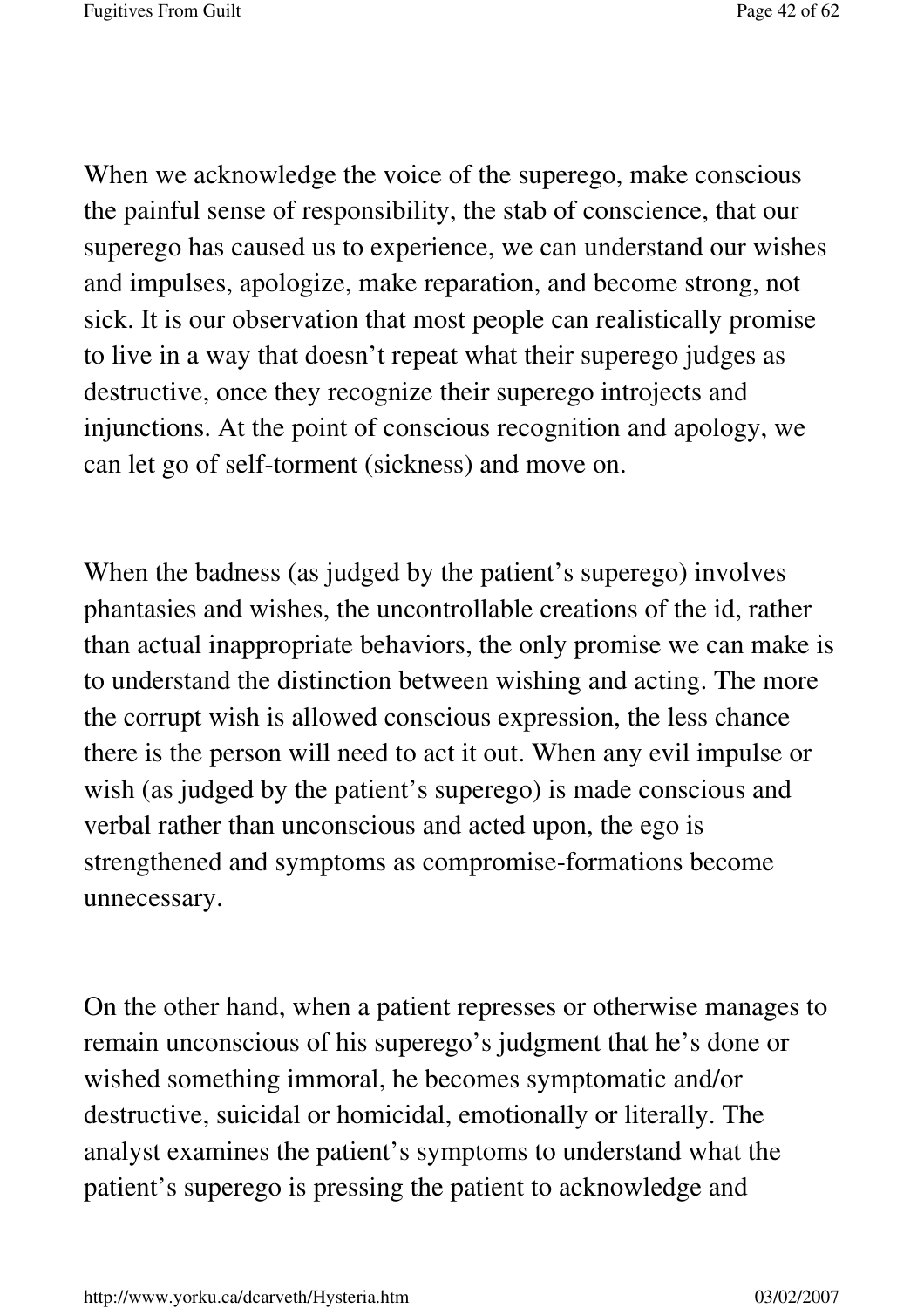Fugitives From Guilt Page 43 of 62

resolve.

Unfortunately and with good intentions, psychoanalysts' avoidance over time of being linked to either the world of the lawyer or the world of the priest has led to a neglect of the superego's need to clamor for conscious (verbal) recognition—i.e., for naming, describing, acknowledging and tempering. The psychoanalysts' understandable aversion to being the superego for the patient has led, in many areas of clinical practice and theoretical writing, to an aversion to examining superego functioning at all. It is possible in some situations that an analyst's countertransference inability to tolerate the pain of a patient's badness finally being revealed—such badness being judged primarily by the patient's superego, but sometimes also by the analyst's—is another reason analysts unconsciously steer clear of the topic.

Analysts aren't required to judge whether or not a patient *should* feel guilty about his wishes or actions. In fact, it works against the psychoanalytic aim of making unconscious conscious for an analyst to weigh in with his values and opinions about right and wrong over the course of a patient's treatment. For various reasons, many psychoanalysts feel that soothing a patient's superego is part of their job. It is not uncommon for an analyst to communicate to a patient that he or she has nothing to feel guilty about—for example in the case of murderous oedipal fantasies which are, as we know, universal, "natural", the human condition. But, even in the case of real-life actions, such as ignoring Mother on Mother's Day, psychoanalysts have been known to attempt to de-guilt the patient, communicating in some way that there is nothing to feel guilty about.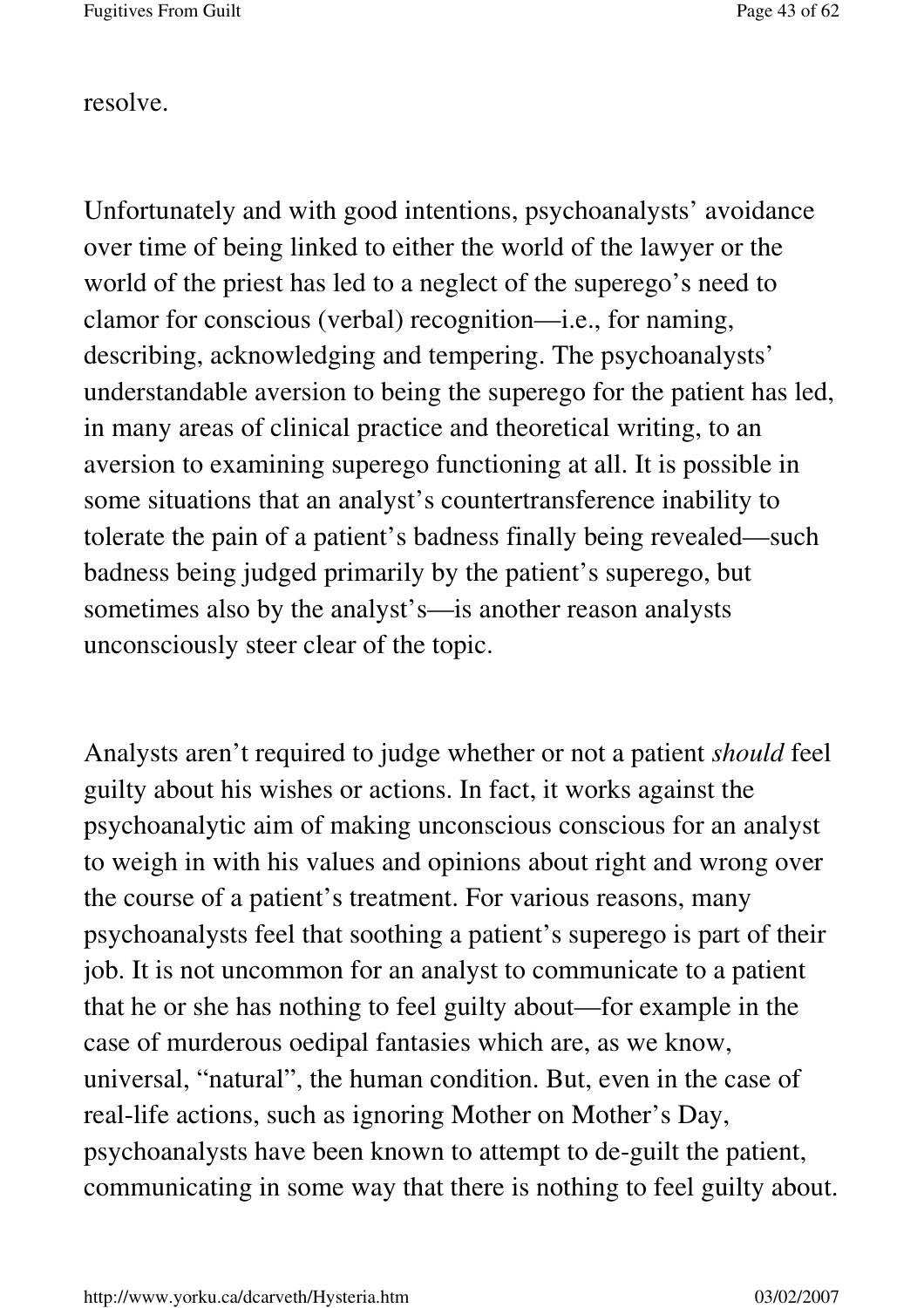Setting aside for a moment the fact that, according to the patient's superego, there is indeed quite a lot to feel guilty about—guilt that must be reckoned with, not avoided—the act of soothing a patient's superego voice implies that the analyst has taken a stand in regard to value judgments (they're okay if they're nice but apparently not if they're not) and has brought her own value judgments into the patient's session. In contradictory fashion, these analysts come down hard on those who recognize that the patient's superego's judgements (e.g.,"you *should* feel guilty") represent an important aspect of the patient's personality and therefore must necessarily occupy an essential and valid place in the patient's analysis.

In analyzing the patient's superego functioning, it is our belief that we should strive as far as possible to maintain the classical stance of technical neutrality in which, according to Anna Freud (1937), the analyst takes up a position "equidistant from the id, the ego, and the superego" (p. 28). Admittedly, perfection in this matter is impossible and, for this reason, we should seek to be as conscious as possible of our moral biases as significant aspects of our countertransference.

Departures from the stance of technical neutrality may take the form either of inappropriate moral soothing or inappropriate moral condemnation. It is our impression that the former departures from technical neutrality seem more acceptable in today's climate than the latter.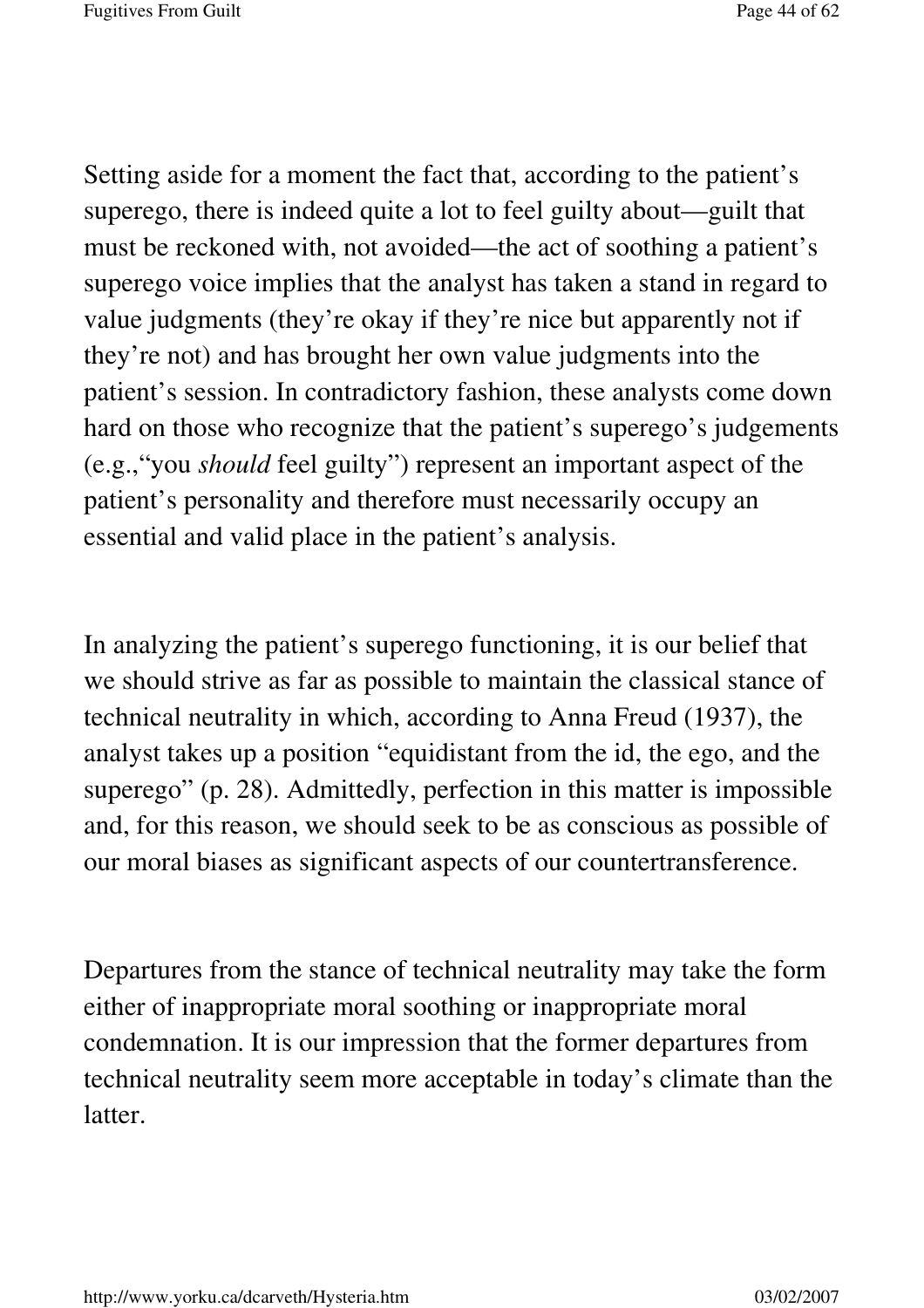Soothing gives the patient the message that his or her badness should probably be concealed from an analyst who thinks everything is okay, or who just cannot tolerate intense feelings of remorse. The patient hides his feelings of badness. This type of analyst will aid the patient in further symptom-forming self-punitiveness, rather than helping to bring his unconscious moral conflicts to consciousness where they might be resolved.

Condemning gives the patient the message that they are in the presence of a priestly confessor, not an analyst, who will, ironically, also aid them in more symptom-forming self-punitiveness rather than analyzing. The patient hides his feelings of badness.

It is notable that almost all unanalyzed people display, to some degree at least, the dynamic of the modern hysteric: murderous wish, leading to guilt denied, leading to an inhibited or symptomatic life. We have rarely encountered patients who haven't been affected in some way by being taught to silence both their rage and their remorse, with the consequence of a life spent engaged in hysterical and destructive behavior.

## **CASE 3: Mr. C.**

A man who began analysis at age 45 has had bodily preoccupations since childhood. He is compelled to stare into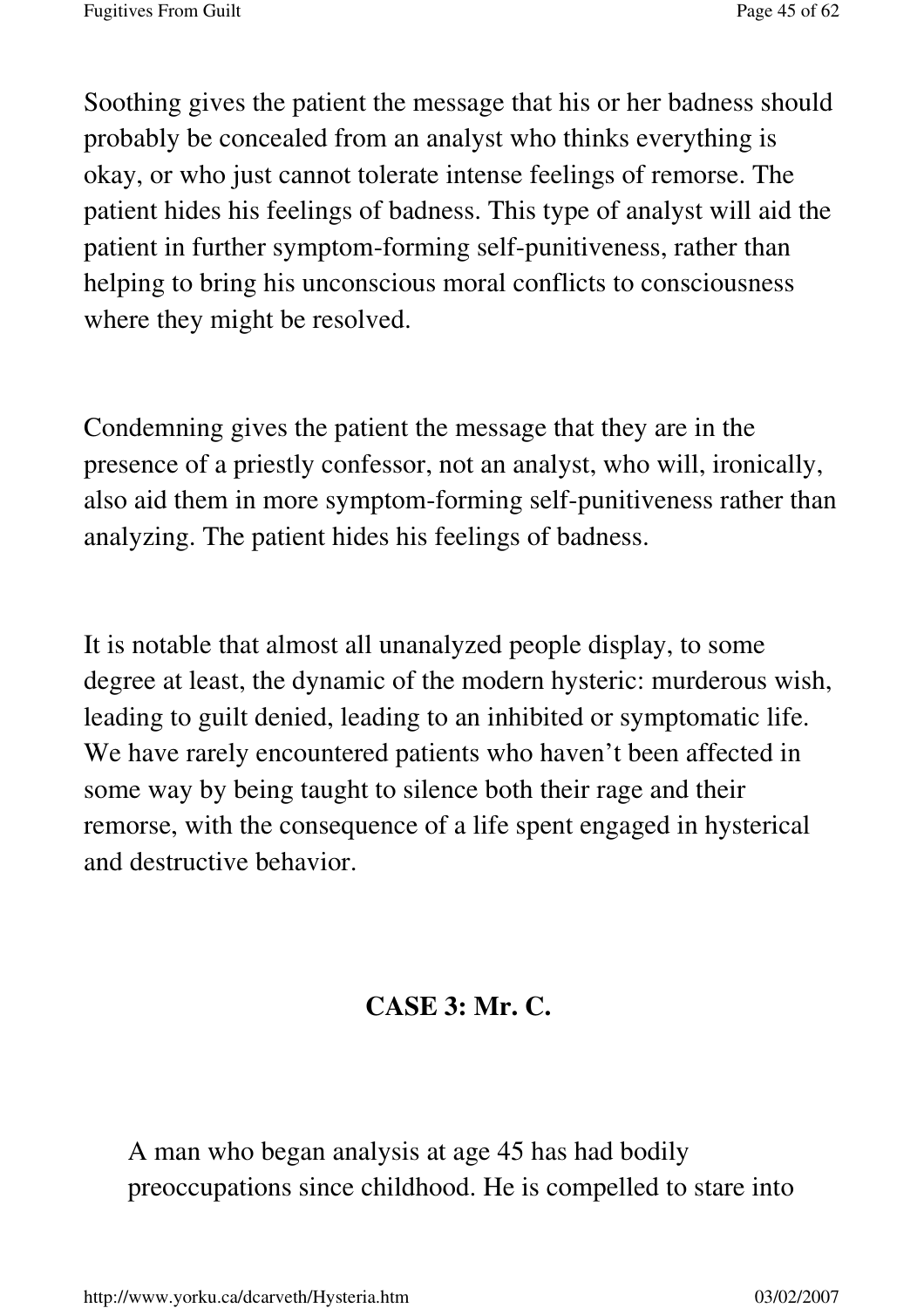mirrors to "see if I'm here." He somatizes with various illnesses (such as Graves disease) whenever he hates. That is, he has developed unconsciously a systematic somatic defense against the feeling of hate. Before he consciously identifies that something or someone has stimulated his rage, Mr. C. will have a fever, heart palpitations, or diagnosable thyroid alterations. Along with illnesses Mr. C has had elective surgeries for various ailments leading to vague postoperative medical regimens and prescriptions. He reports that his wife (whom he would like to avoid touching) is annoyed at night when he lines up his multitude of pill bottles, then swallows them in a ritual that drives her to fall asleep before they can be intimate.

Born fourth of eight children to a cold, inattentive, phobic and distracted mother, Mr. C. has only two pleasant memories of childhood. The first is that at age five he contracted an illness that was serious enough for him to miss two months of school but not serious enough to warrant hospitalization. A bed was placed in the living room so his mother could take care of him without having to run upstairs. That time of being ill, which he was told damaged his heart slightly and permanently, was the only time in his life that he had his mother to himself (remember he was one of eight children).

Mr. C's only other nice memory of his mother occurred when his baby brother was born. His brother, the last of the eight, made the mother happier than the others for no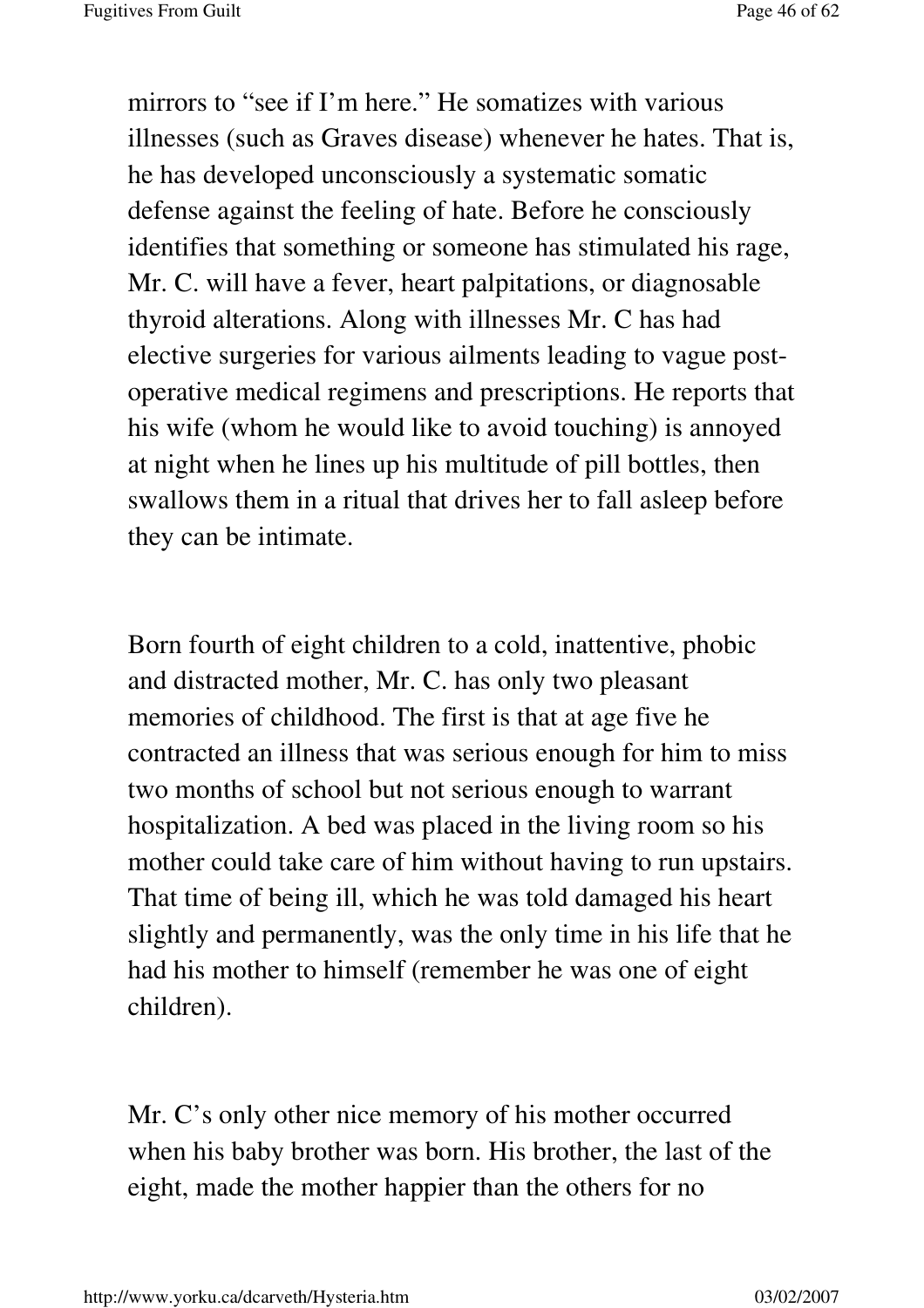apparent reason. Mr. C sensed his mother's unusual calm (she was usually depressed and cold) and he was allowed to sit beside her as she fed his brother.

Mr. C feels an inextricable link between disease and attachment. He experiences both horror and excitement at signs of illness, as his childhood illness was the only time he had a mother.

A year after Mr. C was born his sister D, the fifth child, was born. This sister is the identified root (now conscious in the analysis) of Mr. C's history of denied hate, sneaky sadism, guilt evasion and psychosomatic illness, predictably occurring in order: hate ---> some denied sadistic activity --- > evasion of responsibility ---> physical illness.

For the first half of his analysis he could recall torturing sister D in many ways but he did not know why. The motivation for torturing D was a total mystery to Mr. C. No clue, can't say he resented or hated his sister: "we all love each other so much in my family."

He could remember coldly pushing D off the bed, demeaning her, abandoning her on the busy city street when he was six and D was five. But all with no conscious recollection of the accompanying feelings (later recalled: disgust, jealousy, resentment, murderous rage). His motives were a big mystery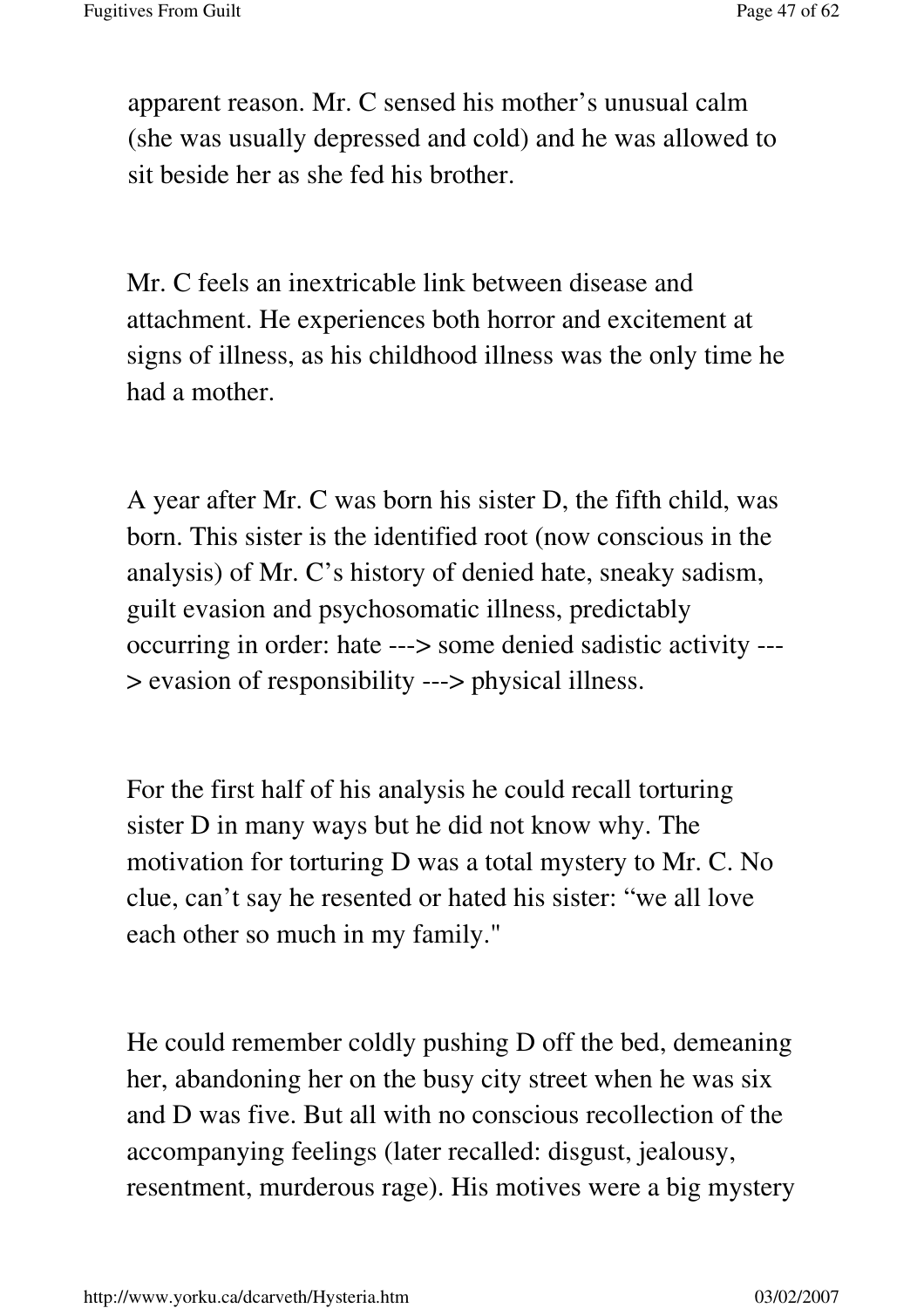in the first years of analysis. Why would someone, anyone, push his sister off the bed? Mr. C couldn't answer. (Long pause). "I'm truly puzzled… we all loved each other so much." He was entirely unaware of any feelings of rivalry, hate, frustration, craving or envy. He could access only memories of feeling sorry for D: for never being as popular as he, for D. developing debilitating anxieties and not being able to go to college because of her anxieties, while Mr. C went on to receive a Master's degree. Typical of this dynamic, *when murderous impulses are acted on with complete repression of affect, responsibility and subsequent contrition can be evaded*. *Then the still- unconscious aggression is turned against the self that continues to deny having acted criminally*. The patient enacts the parts of both the criminal *and* the sentencing judge and jury.

In Mr. C's case, though, even his self-torment has always been tinged with an excitement that can only be described as sexual, though such sexual excitement is a physical consequence, not the aim of the violence. In the sequence- denied rage, sadistic action, and evasion of responsibility--he is observed to be quite taken over physically. His heart flutters and pounds as his thyroid "kicks up." He gets flushed and breathes heavily. He sweats and smiles weakly as his eyes roll back and his lashes flutter. During this theatrical demonstration of falling ill Mr. C maintains a cheerful demeanor, impeccable grooming, and meticulous orderliness. His analytic group has been perplexed watching the discrepancy between Mr. C's alarming medical symptoms, his thrill at being swept away by them and his determination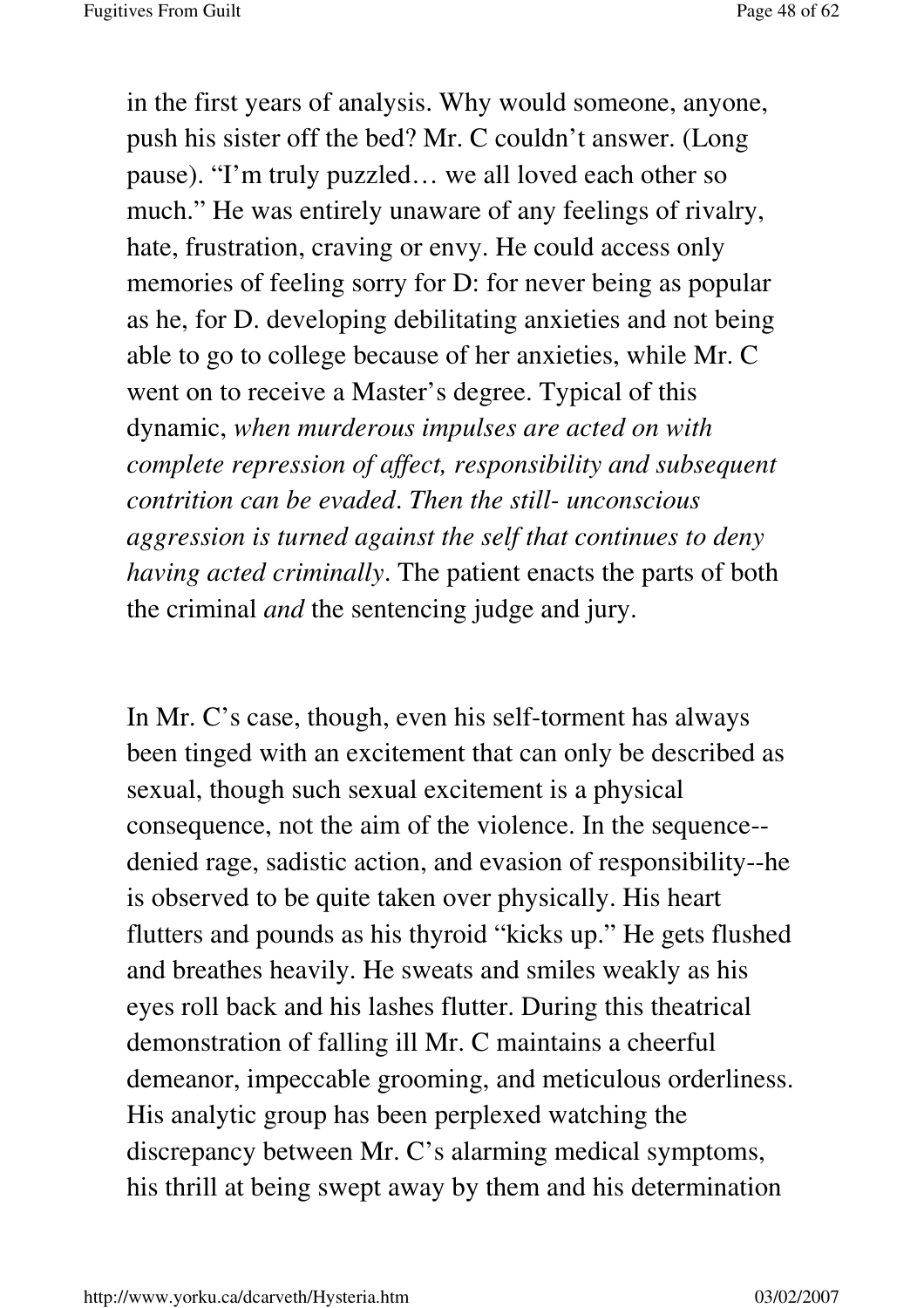to remain perceived as cheerful and impeccable all at the same time. Psychoanalysts know how hard it is to be hysteric. It is one of the most exhausting and often permanently debilitating defenses against rage that we treat.

In summary, what leads to his somatization? Denied hate. He hates and is unconscious of his homicidal rage towards the person he hates. Someone had been disrespectful; someone had threatened to leave him; someone turned down an invitation. Mr. C denies to himself that he'd love to knock these offending people right off the bed. He doesn't push overtly anymore. *He gets sick instead of conscious*, sick instead of feeling and talking.

The analyst and Mr. C, working together for seven years, along with help from his analytic group, have gradually been able to make conscious the great dark rage that underlies his pose of "nothing's wrong," his sneaky aggressive actions, the evasion of responsibility and subsequent self-punishments via illnesses. Where it used to take Mr. C literally a year of analysis to acknowledge the progression from rage to illness, he now identifies it quickly. In fact he is now beginning to *interrupt the hysterical sequence by substituting feelings and words for symptoms*, that is, becoming healthy by becoming real.

## **Conclusions**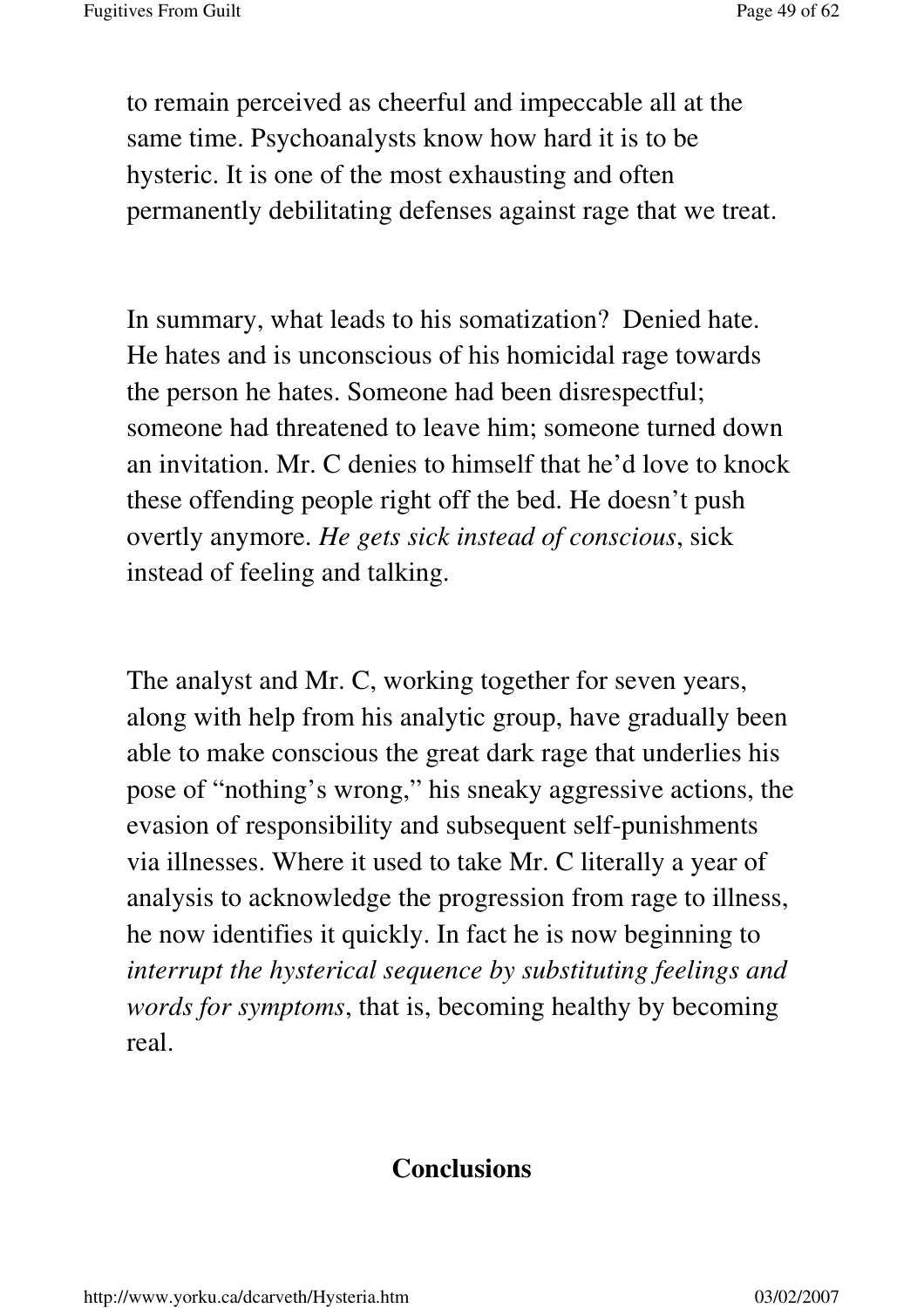With Showalter, Shorter, Bollas, Mitchell, and others, we believe that hysteria has not disappeared but transformed, nowadays taking the form of environmental illness, multiple chemical sensitivity, chronic fatigue syndrome, multiple personality disorder, fibromyalgia syndrome, alien abduction syndrome, Gulf War syndrome, intestinal toxins and parasitic infestation syndrome and, in proxy form, attention deficit disorder and attention deficit hyperactivity disorder, among other syndromes—e.g., the hysteria around video display terminals; Mad Cow Disease; the Y2K hysteria; the mass hysteria around asbestos or around molds—and the list goes on.

Because Freud never revised his sex-centered theory of hysteria after he introduced the dual-drive theory (Eros/Thanatos) in 1920, the role of aggression in this condition was never adequately recognized. As late as the year 2000, Bollas still viewed hysteria in largely sexual terms. On the other hand, the Kleinians, who emphasized the role of aggression in psychopathology, had little to say about hysteria, except for their understanding that hypochondria, a subtype of hysteria, involves a paranoid sense of persecution by bad objects imagined to reside *inside* rather than *outside* of the body. But the Kleinians failed to develop the connection between hysteria and the paranoid-schizoid position—a connection so profound that we regard the various forms of hysteria as sub-types of a more general hysteroparanoid syndrome.

In our view both the old and the new hysterias involve a paranoid-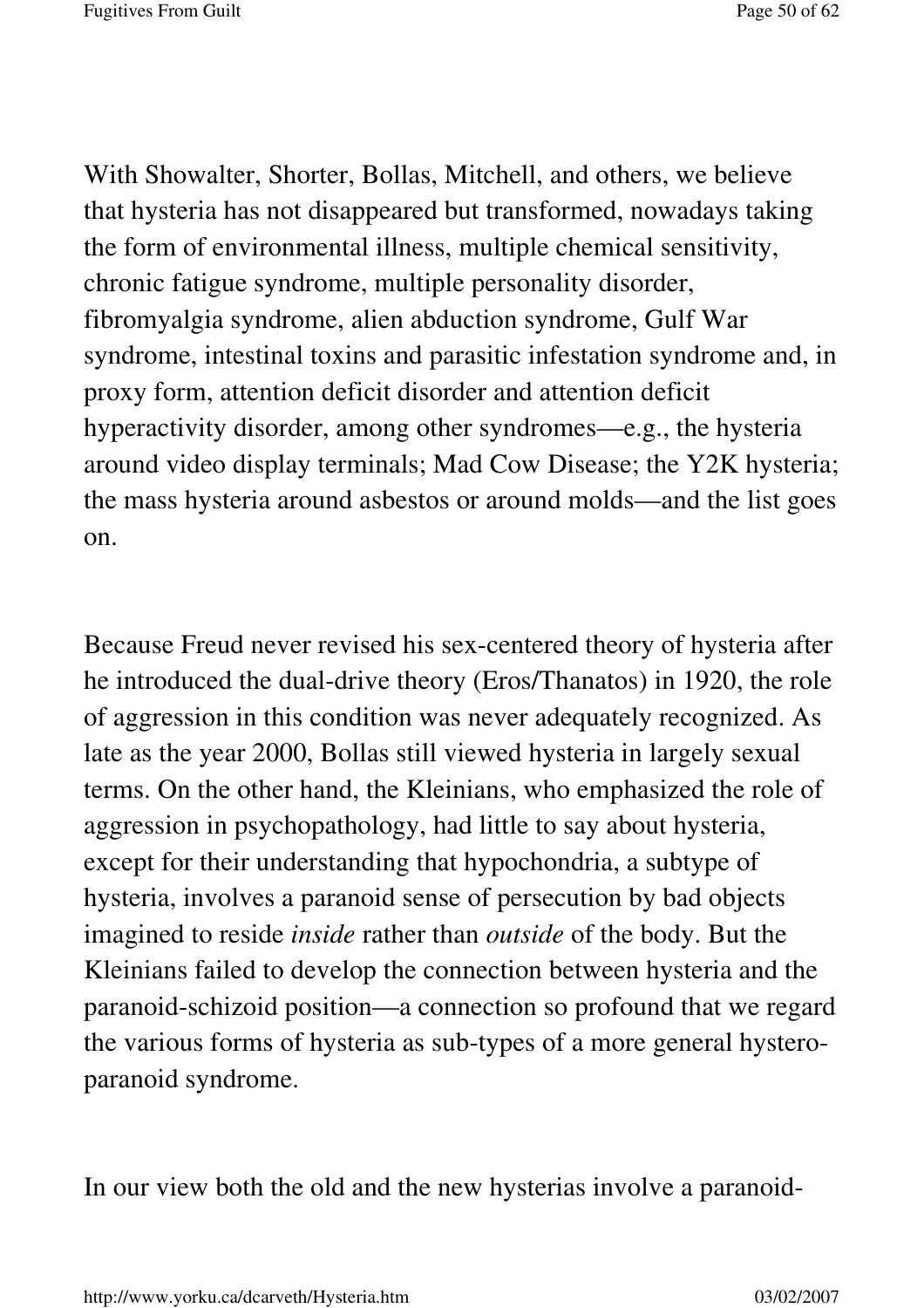schizoid retreat from and defense against the depressive position i.e., a retreat from what Winnicott called the "capacity for concern" for the object into a narcissistic and schizoid non-relatedness, combined with repression and projection of destructive hatred and envy of the object, resulting in a paranoid state of persecution by the bad objects into which the subject's hate has been projected. The resulting state of paranoid torment serves the archaic superego's demand for punishment for both the schizoid coldness toward and hatred of the object world.

Such self-torment has been called "persecutory guilt" as distinct from "depressive guilt" by Grinberg (1964), but elsewhere Carveth (2001) has argued that it is misleading to refer to such disparate phenomena as paranoid self-torment and concern for the object by the same word, "guilt"—especially since the former serves as a defense against the latter on the part of those unable to bear the guilt, concern, and drive toward reparation characteristic of the depressive position.

Carol "White"—a personality purged by externalization of all darkness—suffers from a schizoid state of demoralization resulting from her de-moralizing flight from concern and guilt—i.e., from human relatedness—and from a paranoid state of persecution resulting from projection or externalization of her hostility, a state of torment that simultaneously defends against unbearable guilt and punishes her for her evasion, irresponsibility and hatred.

Carol's personal demoralization and the de-moralizing flight from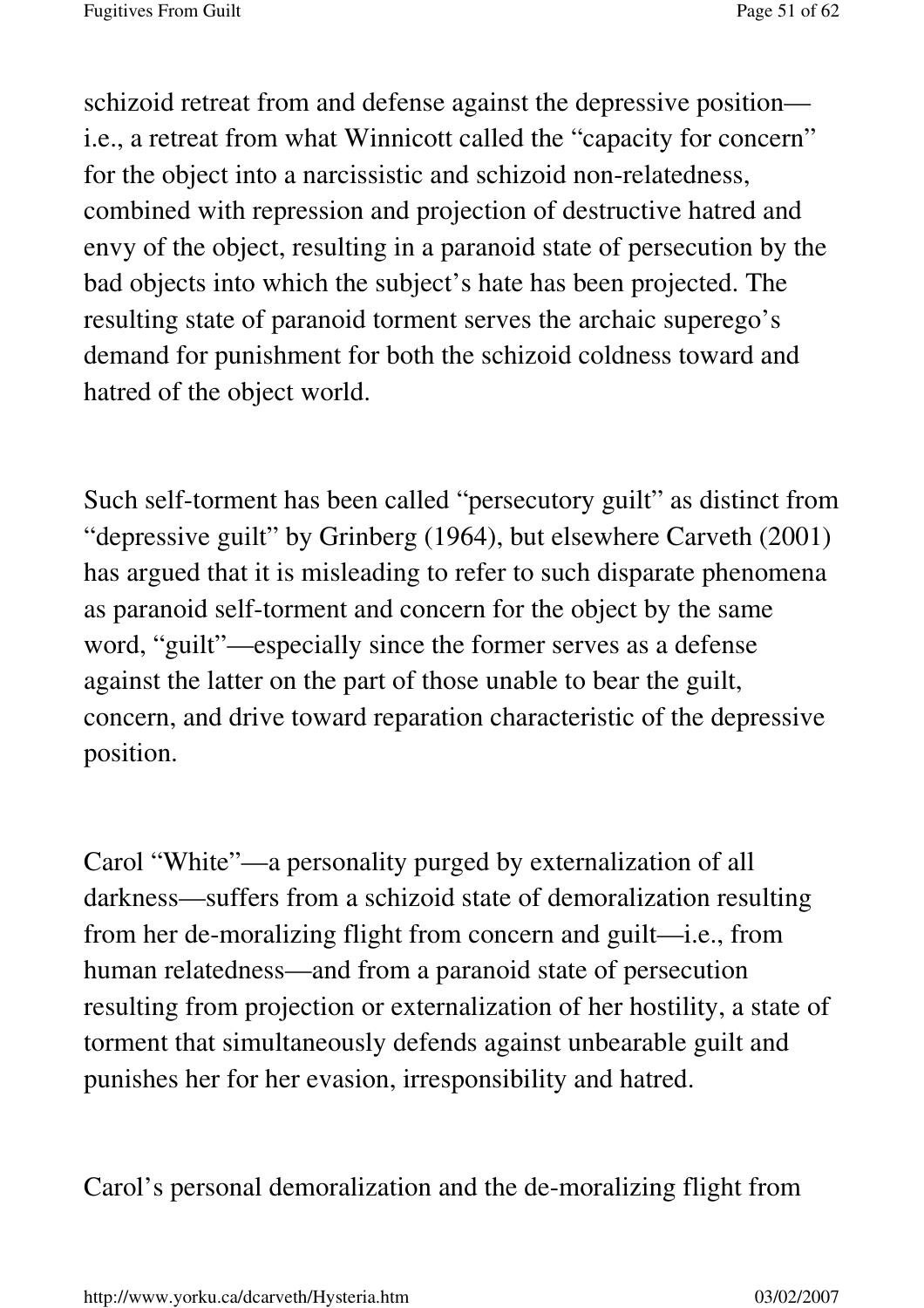morality—i.e., object relations—that causes it, mirrors that of the wider culture. We live in a society in which we can say we disagree with someone, but can no longer say that he or she is wrong, let alone that he or she is bad. From the politician to the intellectual we are all aided in avoiding contrition, remorse, responsibility and the need to make reparation. Our cultural mantra is Carol's: "I can't help it."

We are in no way claiming that people were morally better in the past when the Judeo-Christian discourse of sin and responsibility was still in force. In fact, owing to that very discourse (among other factors) the brutality of the Middle Ages has been significantly transcended in liberal democratic societies. It is such moral progress (insofar as our actions as distinct from our wishes and feelings are concerned), such an increase in civilization and the strengthening of superego demands, that makes it more difficult for us to bear the discontents of civilized life—that is, the powerful guilt feelings arising from our brutal impulses that must either be endured and, if possible, creatively transformed, or evaded through the patterns of unconscious self-torment.

One thing is clear: the de-moralizing trend evidenced in the demoralization and unconscious self-torment seen in the new hysterias is mirrored by the de-moralizing trend and the demoralization of contemporary psychoanalysis. For unlike its Freudian and Kleinian forbears, various trends within post-Freudian psychoanalysis retreat from helping patients discover their agency and assume responsibility for their suffering and instead collude with the cultural discourse of victimhood in which patients are held to be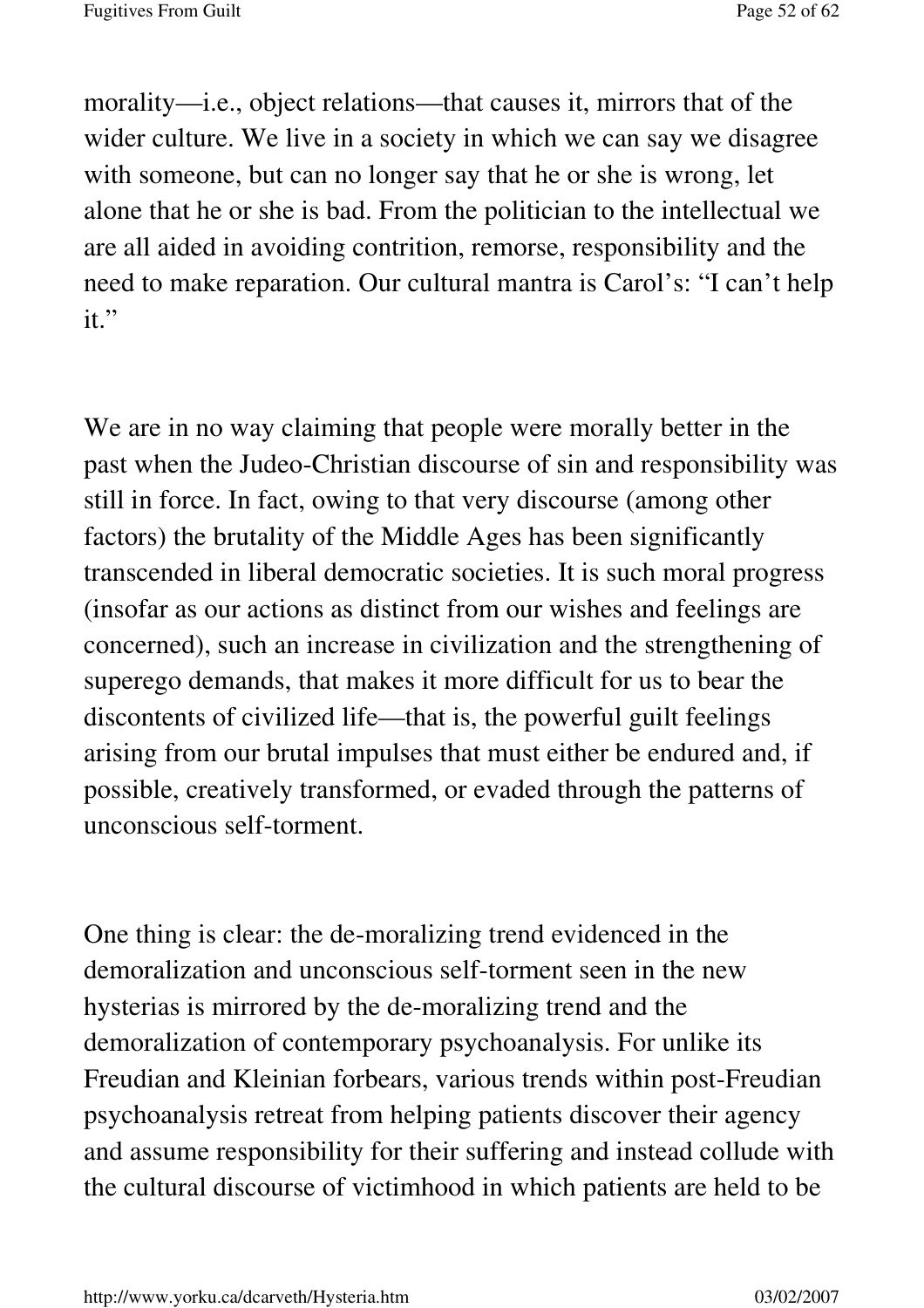products of their traumatic childhoods, parental failures, disordered neurochemistry, or whatever. Although such therapists are not blaming a polluted environment but toxic neurochemistry, not alien abduction but the absent father or unempathic mother, they share the defensive externalization of responsibility with their hysterical patients. Furthermore, where these mothers and fathers are themselves in analysis, they too are helped to understand themselves as victims.

What then is the direction forward? Certainly it is not the path of an instinctual liberation that would seek to return us to the brutality of a pre-moral era, or to brutal interpretations of guilt—for it is unnecessary to be brutal in the interpretation of guilt to help people confront and bear it. But neither is it the continuation of our current de-moralizing trends that merely intensify the unconscious need for punishment. What is called for is neither the de-moralizing nor the re-moralizing of psychoanalysis, but rather the analyzing of unconscious superego dynamics, so that patients are helped to transform unconscious self-torment into conscious guilt and to find ways to bear it, to make creative reparation, and to change.

### **Notes**

\* *American Imago,* Vol. 60, No. 4 (Winter 2003): 445-479. A much earlier version of this paper, written with the assistance of Naomi Gold, was presented at a scientific meeting of the Toronto Society For Contemporary Psychoanalysis, October 4, 2000; and in a somewhat abbreviated and revised form to the Group for Applied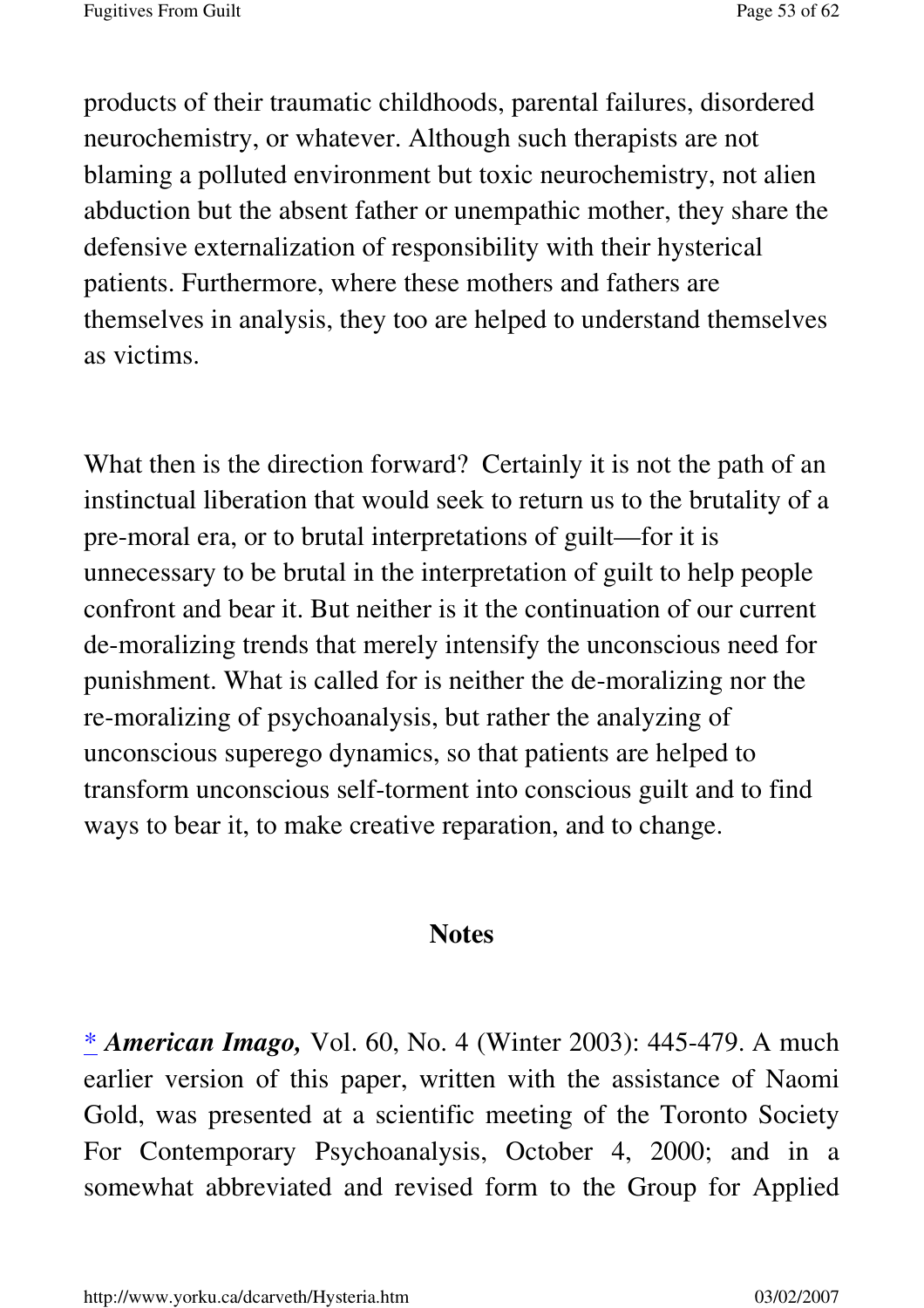Psychoanalysis, University of Florida, Gainesville, February 14, 2002. The present version, presented at the scientific meetings of the Canadian Psychoanalytic Society, Vancouver, June 8, 2002, has been substantially revised in collaboration with Jean Hantman Carveth, who also supplied illustrative clinical case material. It also incorporates some of what was presented as "Notes on the Hysterias, New and Old" at the Seventh Annual Day in Applied Psychoanalysis, Trinity College, University of Toronto, October 4rth, 2003. The conception of unconscious self-punishment as an evasion of guilt rather than its equivalent (as in Freud's view) that is here applied to the understanding of hysteria was developed in an earlier paper (Carveth 2001), "The Unconscious Need for Punishment: Expression or Evasion of the Sense of Guilt?" *Psychoanalytic Studies* 3, 1: 9-21. Available online here: Guilt.

[1]We place the word "guilt" in inverted commas here to indicate our belief that the "persecutory guilt" that Grinberg (1964) contrasts with what he calls "depressive guilt" is not really guilt at all: it is persecutory anxiety. The term "guilt" should be reserved, in our view, for what Grinberg calls "depressive guilt" or what Winnicott (1963) termed "the capacity for concern." As Alexander (1925; 1930; 1961) was among the first to recognize, true guilt (in what Klein called the depressive position) is an ego function: it involves thinking of the consequences of our behaviour for others. In this way it contrasts with the essentially narcissistic nature of the "persecutory anxiety" (mislabelled by Grinberg as "persecutory guilt") that entails a superego attack on the self that is notable for its lack of concern for the injured other. It is the paranoid-schizoid and narcissistic nature of the superego that enabled Alexander to define the aim of the analytic cure as its elimination.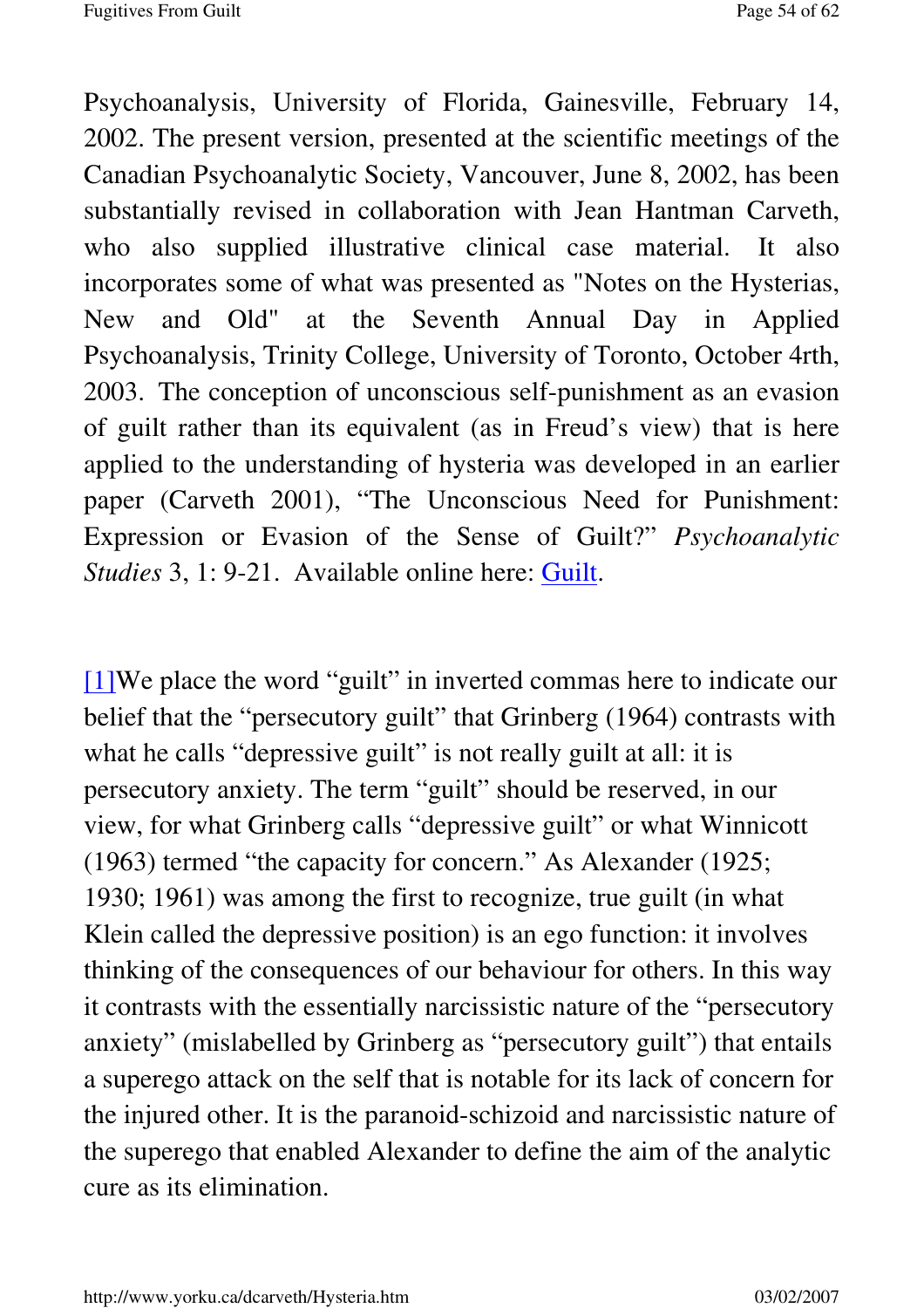[2] Some three decades ago, Menninger (1973) was already asking *Whatever Became of Sin?* We have heard psychoanalytic colleagues, not Freudians or Kleinians but self psychologists and some relational analysts, report that they seldom if ever encounter guilt or the unconscious need for punishment as significant dynamics in the lives of their patients. A technique of empathic attunement to patients' conscious and preconscious experience that rejects attention to their *unconscious* experience as no more than the analyst's imposition of his theories might be expected to ignore these dynamics.

[3]In keeping with Freud's acknowledgement that the "choice of neurosis" is often beyond the powers of psychoanalysis to explain, so the development of one sub-type of the hystero-paranoid syndrome as distinct from another may not be fully accountable in particular cases.

[4]Some recent evidence has appeared that calls into question the hystero-paranoid basis of at least some cases of so-called Gulf War syndrome. Like Showalter, we have no reluctance to acknowledge an organic basis for conditions such as multiple chemical sensitivity, environmental illness or fibromyalgia syndrome, if and when consensually validated scientific evidence in support of such claims leads to their medical recognition as diseases.

[5] In emphasizing the role of aggression in psychopathology we imply no commitment to either the notion of a death instinct or a somatically grounded aggressive drive. We merely recognize the fact that frustration (an unavoidable feature of human existence) leads to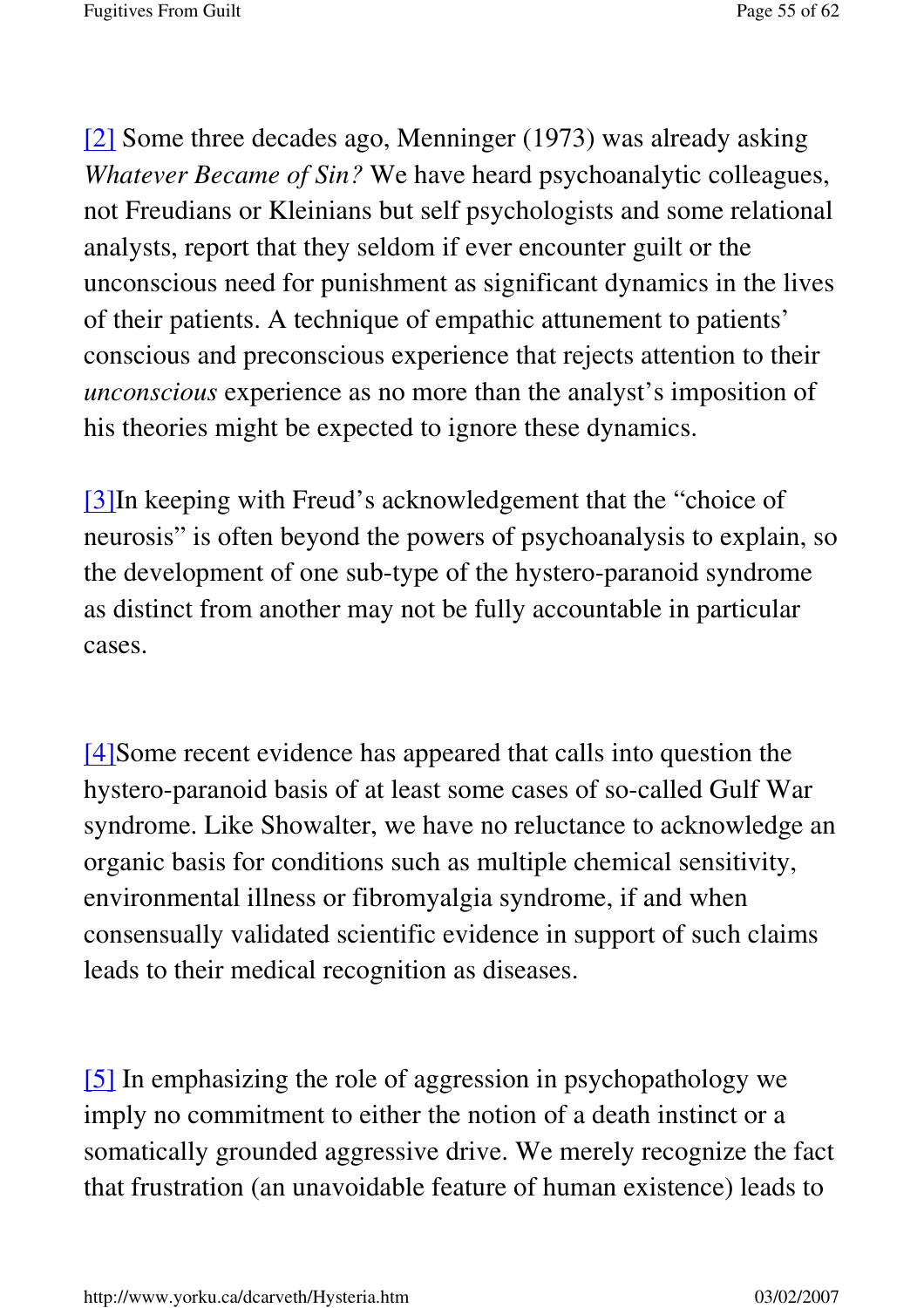aggression which then must be directed outwardly (in constructive or destructive ways) or bottled up and retroflected against the self.

[6]We would argue that in the case of so-called attention-deficit disorder the hysteric is less the child so diagnosed than the parents, teachers, psychologists and school officials who redefine boredom, dreaminess, fidgetiness and passive aggressiveness as an organicallybased disorder—in the absence of evidence of the "minimal brain dysfunction" (or whatever) that is alleged to underlie it.

[7]Such difficulties are well depicted in the case of Carol White in *Safe*, a film that ought to be required study for physicians and psychotherapists working with hysteria.

[8]The same might well be said for the classification "psychosomatic illness" which many doctors now no longer officially recognise, but continue to refer to daily.

[9]This dynamic as it is illustrated in a Kleinian analysis of the film *Alien* (Gabbard & Gabbard, 1987) is discussed in "The Pre-Oedipalizing of Klein in (North) America: Ridley Scott's *Alien* Reanalyzed" (Carveth & Gold, 1999). There is an unforgettable scene in this film in which, thinking they had successfully eliminated the alien creature that had plastered itself like a bad breast over the mouth of one member, the crew are enjoying a celebratory meal when the alien stirs and begins to move inside him and then suddenly smashes its way through his chest cage and skuttles off into the interior of the ship.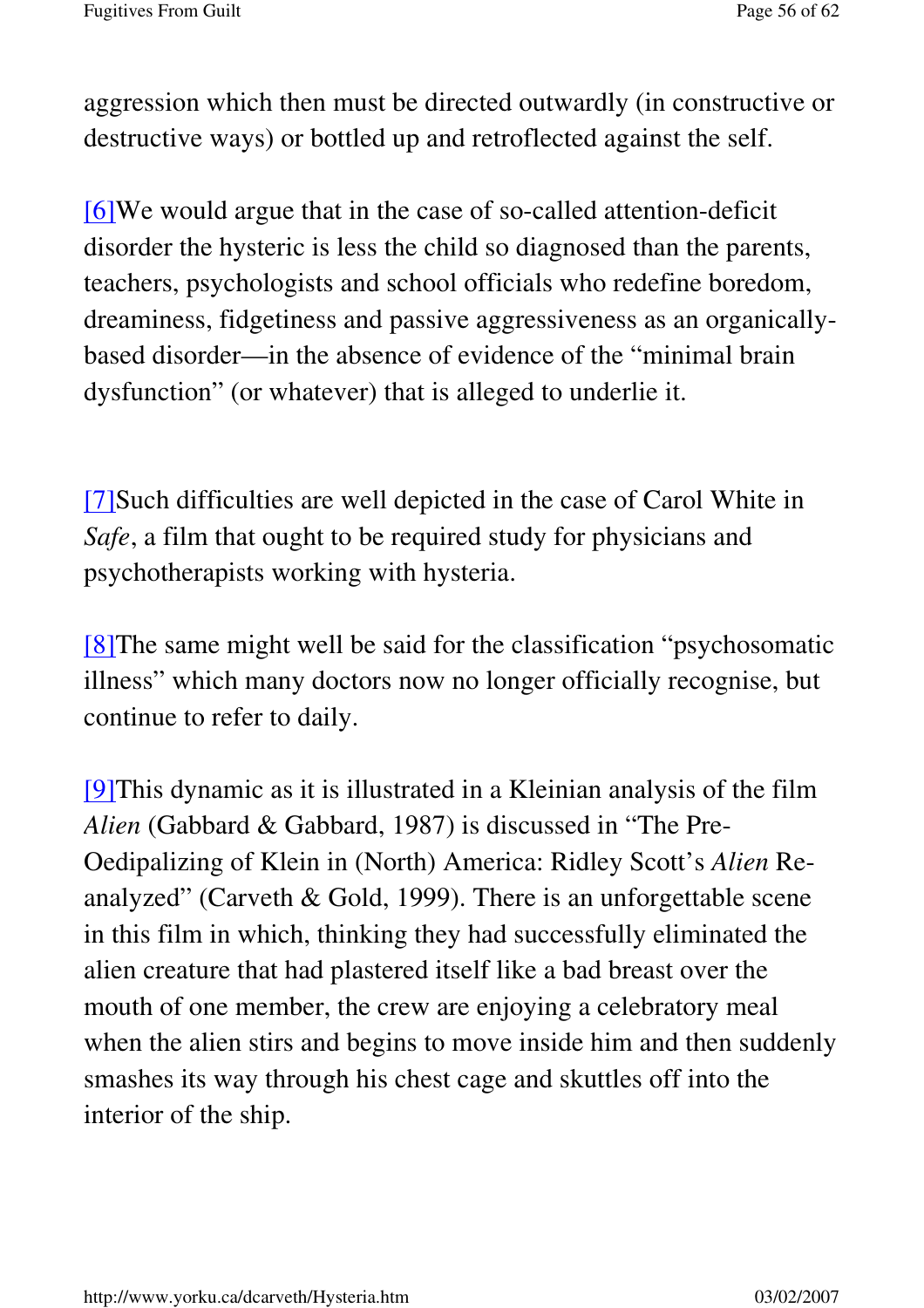#### **References**

Alexander, F. (1925). A metapsychological description of the process of cure. *Int. J. Psycho-Anal.* 6: 13-34.

-----. Alexander, F. (1930). *Psycho-Analysis of the Total Personality. The Application of Freud's Theory of the Ego to the Neuroses*. New York & Washington: Nerv. & Mental Diseases.

-----. (1961). *The Scope of Psycho-Analysis: 1921-1961.Selected Papers of Franz Alexander*. New York: Basic Books.

Belkin, L. (2001). Haunted by molds. *The New York Times Magazine* (August 12, 2001).

Bion, W.R. (1962). *Learning From Experience*. London: Heinemann.

Bollas, C. (2000). *Hysteria*. London & New York: Routledge.

Carveth, D. (1998). Is there a future in disillusion? Constructionist and deconstructionist approaches in psychoanalysis. *Journal of the American Academy of Psychoanalysis* 27, 2 (1999): 325-358. This is a revised version of a paper presented at the annual meetings of the American Academy of Psychoanalysis, Toronto, May 30, 1998 and publishedunder the title "Is There a Future in Disillusion? Insight Psychotherapy in the New Millennium" in *JMKOR: Journal ofMelanie Klein & Object Relations* 16, 3 (1998): 555-587. Page references refer to the *J.A.A.P*. version of this paper. Available online: http://www.yorku.ca/dcarveth/AAP.html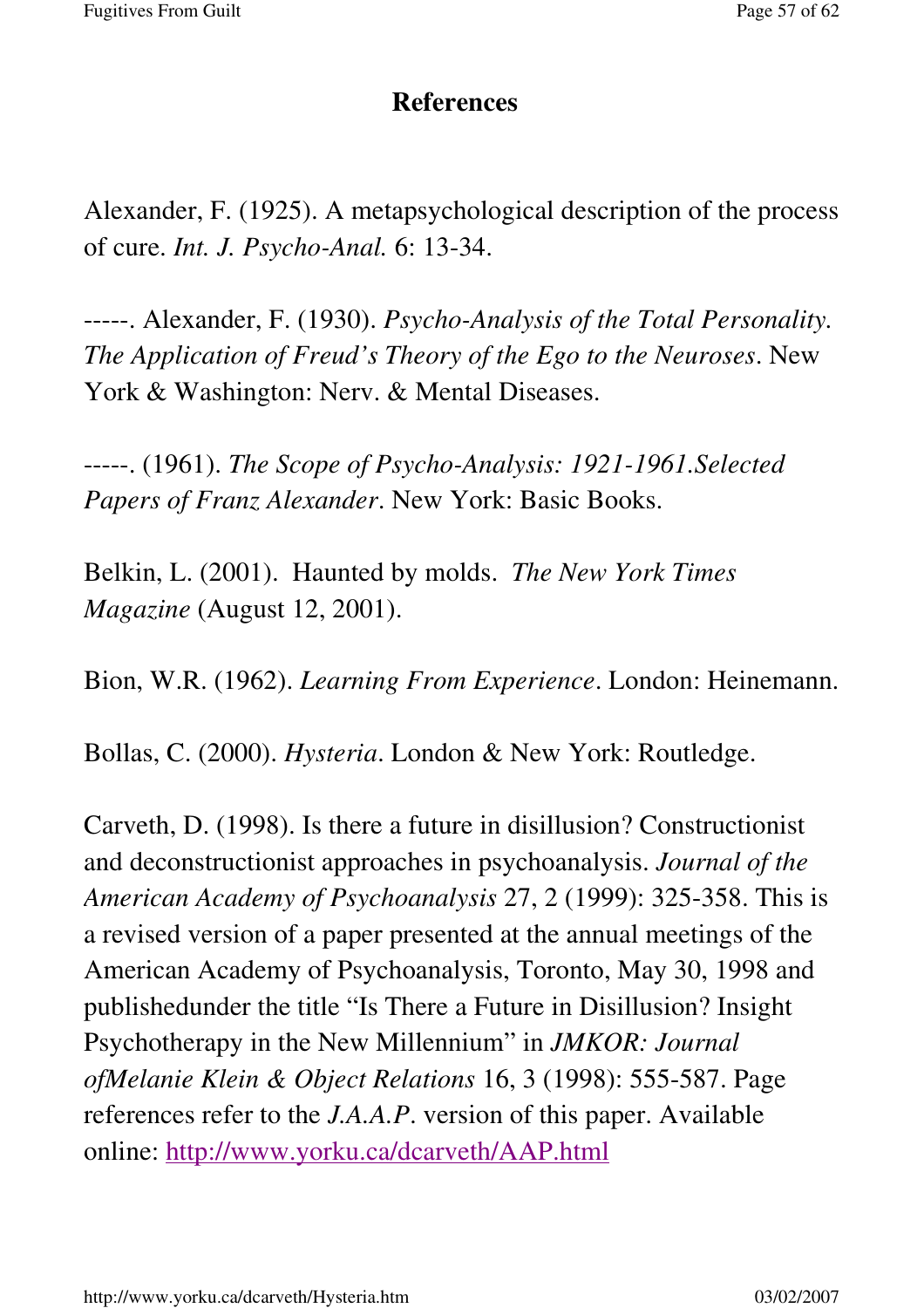-----. (2001).The unconscious need for punishment: expression or evasion of the sense of guilt? *PsychoanalyticStudies* 3, 1: 9-21. Available online: http://www.yorku.ca/dcarveth/guilt.htm

-----. & N. Gold (1999). The Pre-Oedipalizing of Klein in (North) America: Ridley Scott's *Alien* Re-analyzed. *PSYART: A Hypertext Journal for the Psychological Study of the Arts*. Available online: http://www.clas.ufl.edu/ipsa/journal/articles/psyart1999/carvet03.htm

Fratarolli, E. (2001). *Healing the Soul in the Age of the Brain: Becoming Conscious in an Unconscious World.* New York: Viking Penguin.

Freud, S. (1920). Beyond the Pleasure Principle. *S.E*., 18.

-----. (1930).Civilization and Its Discontents. *S.E*., 21.

Freud, S. (1935). An Autobiographical Study. *S.E*., 20.

Gabbard, K. & G. (1987). *Alien* and Melanie Klein's night music. In *Psychiatry and the Cinema*, second ed. London & Washington: American Psychiatric Press, 1999, pp. 277-291.

Gold, N. (2000).Unpublished paper in progress on intestinal toxins and parasitic infestation in the context of Showalter's work on hystories.

Groopman, J. (2000). Hurting all over: with so many people in so much pain, how could fibromyalgianot be a disease? *The New Yorker* (November 13, 2000): 78-92.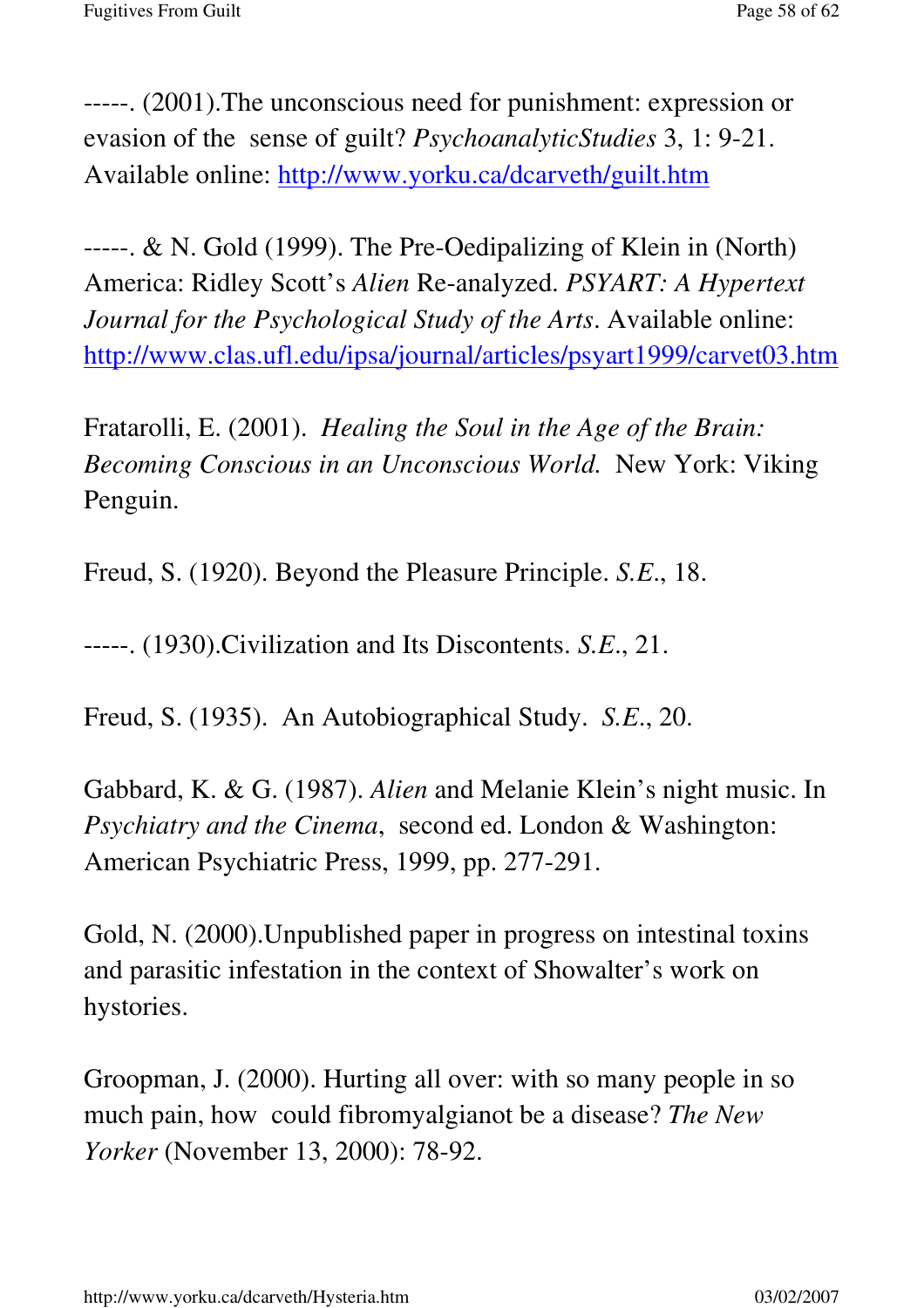Grinberg, L. (1964).On two kinds of guilt: their relation with normal and pathological aspects of mourning. *Int. J. Psycho-Anal Psycho-Anal*. 45: 366-71.

Jacoby, R. (1975*). Social Amnesia: A Critique of Contemporary Psychology From Adler to Laing*. Boston: Beacon Press.

Kelly, M. (1995). "The Road to Paranoia*." New Yorker* (June 19, 1995): 62-64.

Klein, M. (1964). *Contributions to Psycho-Analysis: 1920-1945*. New York: McGraw-Hill.

Krohn, A. (1978). *Hysteria: The Elusive Neurosis*. Psychological Issues Monograph 45/46. New York: International Universities Press.

McDougall, J. (1989). *Theaters of the Body: A Psychoanalytic Approach to Psychosomatic Illness*. New York: Norton.

Meissner, W.W. (1978). *The Paranoid Process*. New York: Aronson.

Menninger, K. (1973). *Whatever Became of Sin?* New York: Bantam.

Mitchell, J. (2000). *Mad Men and Medusas: Reclaiming Hysteria*. New York: Basic.

Mulhern, S. (1994). "Satanism, Ritual Abuse, and Multiple Personality Disorder." *International Journal of Clinical and Experimental Hypnosis* 42 (October 1994): 266.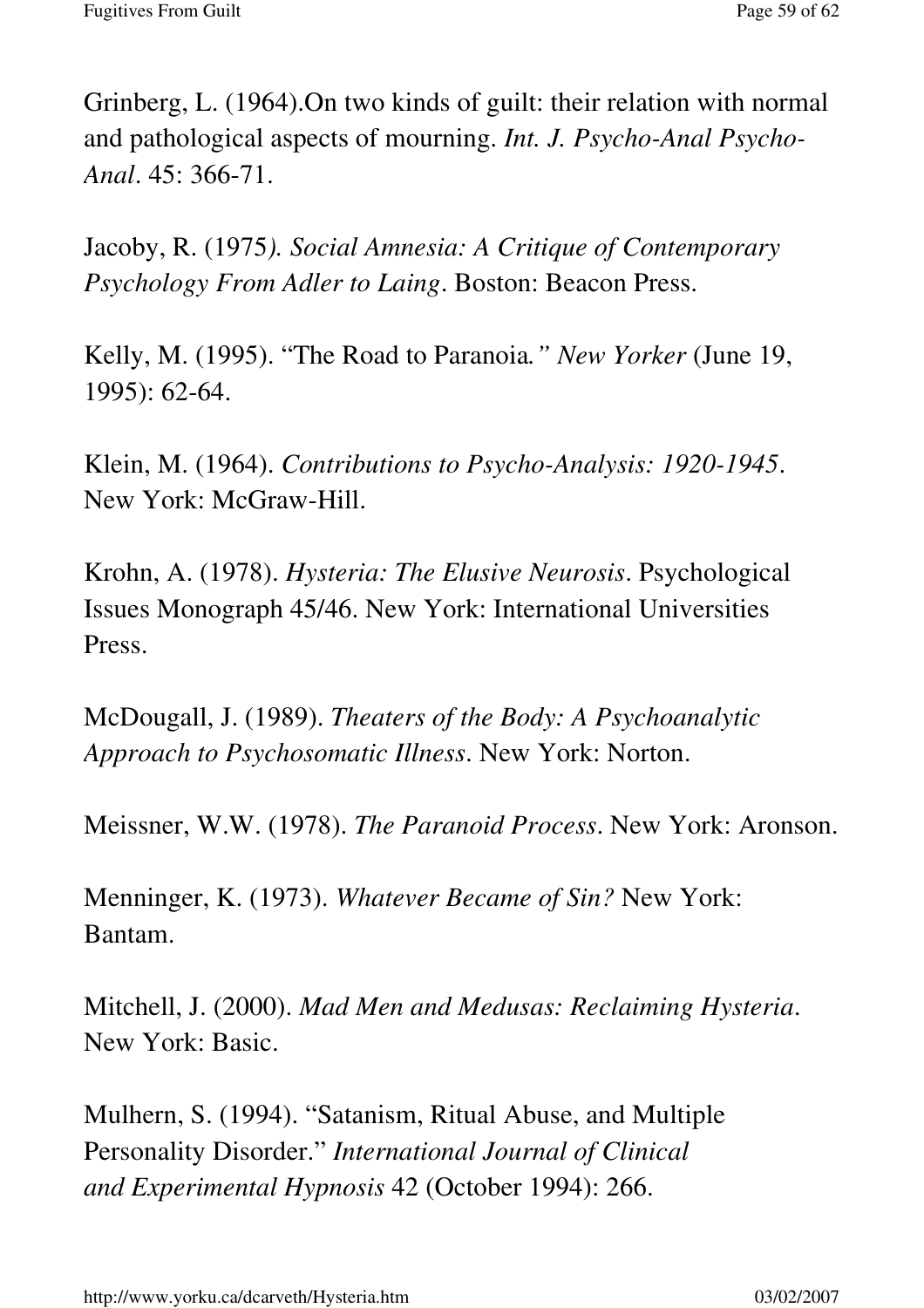Ogden, T.H. (1986). *The Matrix of the Mind: Object Relations and the Psychoanalytic Dialogue*. Northvale, NJ:Aronson, 1993.

Reik, T. (1948*). Listening With the Third Ear*. New York: Arena, 1972.

Rycroft, C.(1968). *A Critical Dictionary of Psycho-Analysis*. Totawa, New Jersey: Littlefield, Adams & Co., 1973.

Riesenberg-Malcolm, R. (1980). Expiation as a defense. *International Journal of Psychoanalytic Psychotherapy* 8; reprinted *in Revista de la Asociacion Psicoanalitica de Buenos Aires* 3 (1981); and, as "Self-punishment as defence," in *On Bearing Unbearable States of Mind*. Ed.P. Roth. London & New York: Routledge, 1999, chapter 5, pp. 93-112.

Safan-Gerard, D. (1998). Bearable and unbearable guilt: a Kleinian perspective. *Psychoanal. Quart.*, 67: 351-378.

Segal, H. (1957). Notes on symbol formation*. International Journal of Psycho-Analysis* 38: 391-7; reprinted in *Melanie Klein Today: Developments in Theory and Practice, Vol. 1: Mainly Theory*. Ed. E. Bott Spillius. London & New York: Routledge, pp. 160-177.

-----. (1964). *An Introduction to the Work of Melanie Klein*. London: Hogarth Press, 1975.

Shorter, E.(1992*). From Paralysis to Fatigue: A History of Psychosomatic Illness in the Modern Era.* New York:The Free Press.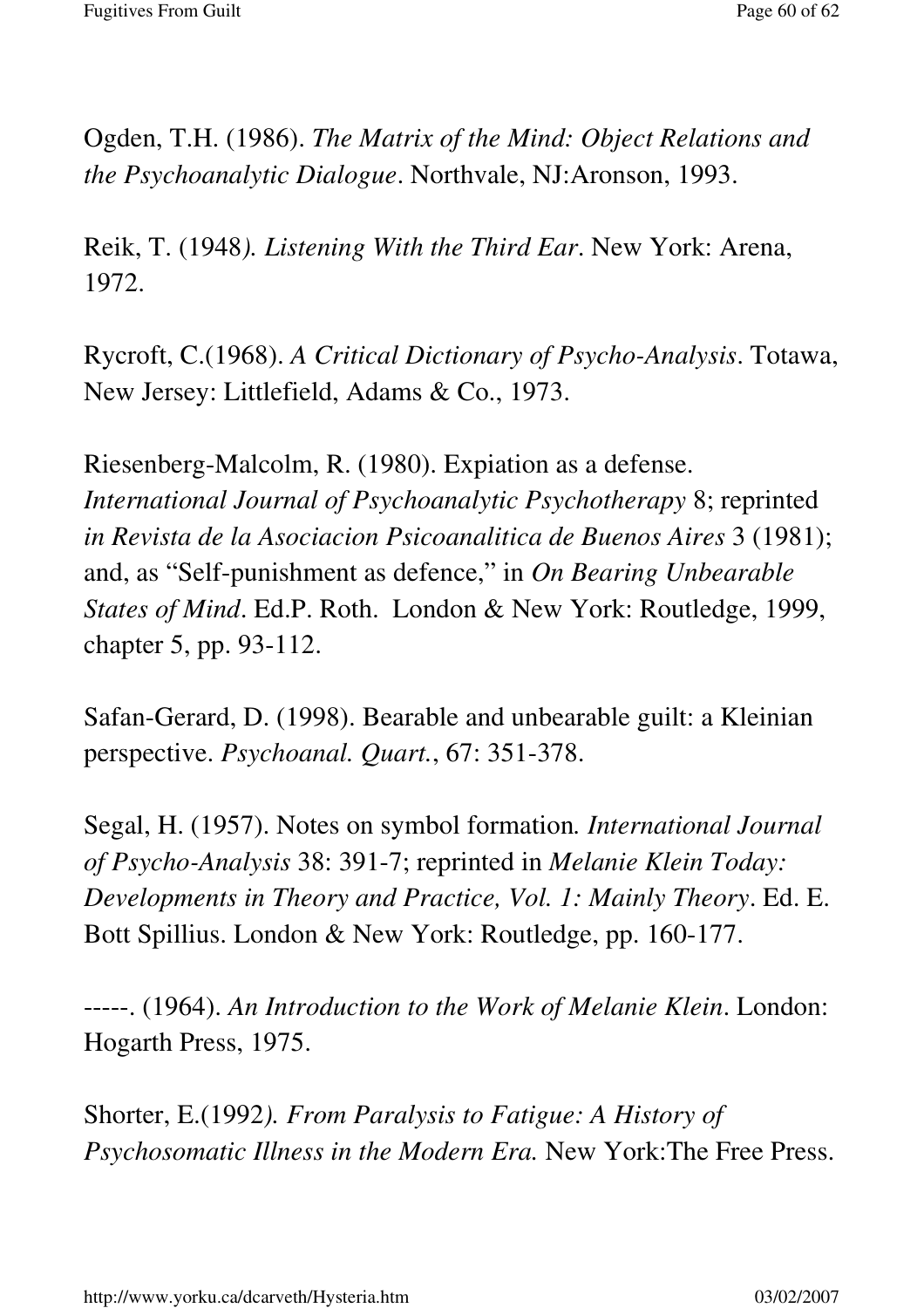Showalter, E. (1997) . *Hystories: Hysterical Epidemics and Modern Media*. New York: Columbia Univ. Press.

Spotnitz, H. (1969). *Modern Psychoanalysis of the Schizophrenic Patient: Theory of the Technique*. Second ed. NewYork: Human Sciences Press, 1985.

-----. (1976). *Psychotherapy of Preoedipal Conditions: Schizophrenia and Severe Character Disorders*. Northvale,NJ: Aronson, 1995. Winnicott, D.W. (1963). The development of the capacity for concern. In *The MaturationalProcesses and the Facilitating Environment.* London: Hogarth Press, 1965, pp.73-82.

## **Films**

*Safe* (1995). Chemical Films in association with Good Machine, Kardana Productions, Channel 4 Films; produced by Christine Vachon and Lauren Zalaznick; written and directed by Todd Haynes. Sony Pictures Classics: distributed exclusively in Canada by Malofilm Distribution, Inc., c1995.(119 min.). Cast: Julianne Moore, Peter Friedman, Xander Berkeley, Susan Norman, Kate McGregor Stewart, James Legros. Credits: Cinematography, Alex Nepomniaschy; film editing, James Lyons; original music, Ed Tomney. Rated R. Abstract: Carol White, a suburban housewife, finds her affluent environment suddenly turning against her. Personal author: Haynes, Todd. Corporate author: Chemical Films (Firm).